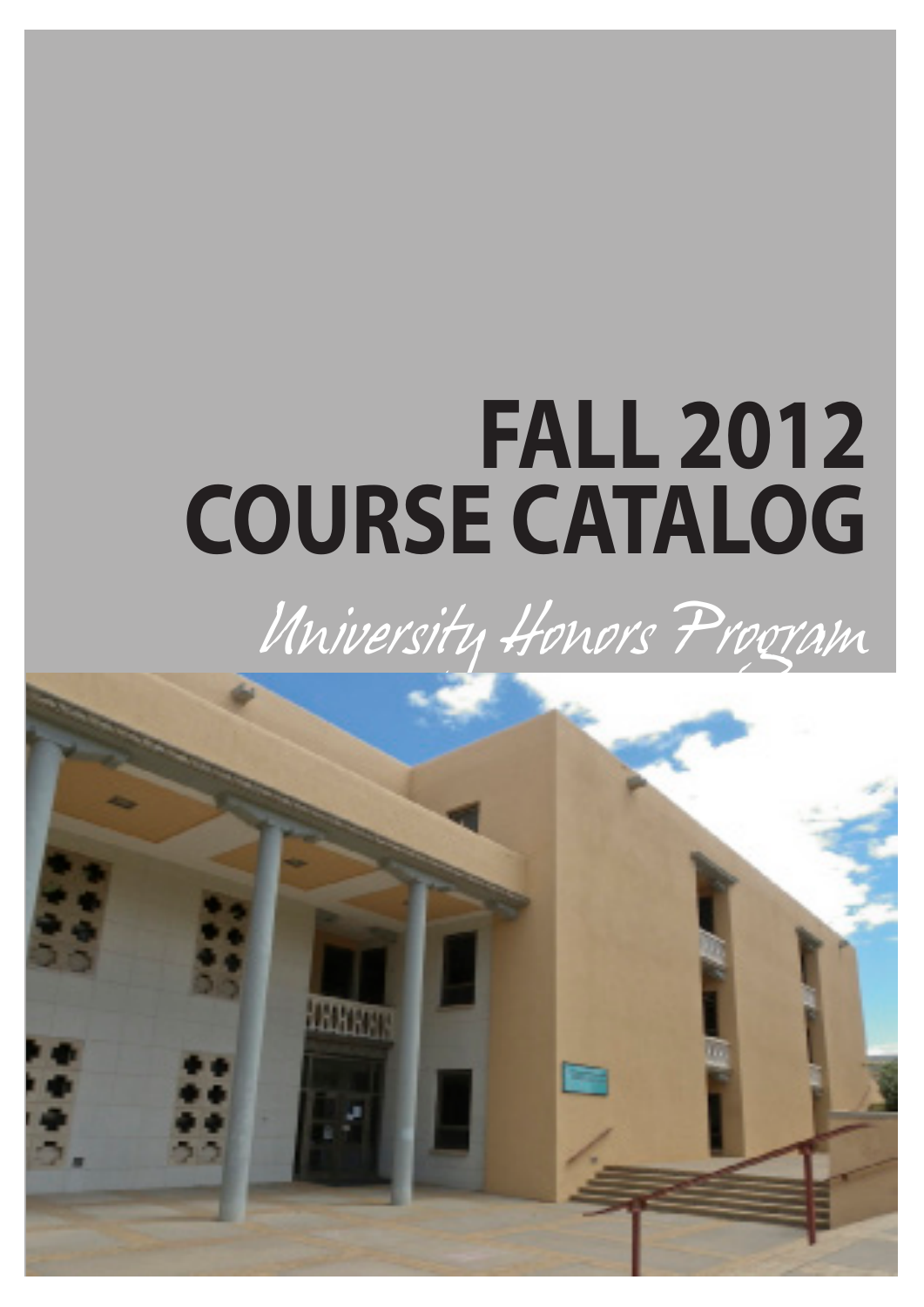*Table of Contents*

# *University Honors Program General Information*

# *100-Level Courses*

| 122-002/003: Legacy of Power: Imperialism and Exploration in the Americas 8 |
|-----------------------------------------------------------------------------|
|                                                                             |
|                                                                             |
|                                                                             |
|                                                                             |
|                                                                             |
|                                                                             |
|                                                                             |
|                                                                             |
|                                                                             |
|                                                                             |
|                                                                             |
|                                                                             |
|                                                                             |
|                                                                             |
|                                                                             |

# *200-Level Courses*

*University Honors Program at The University of New Mexico*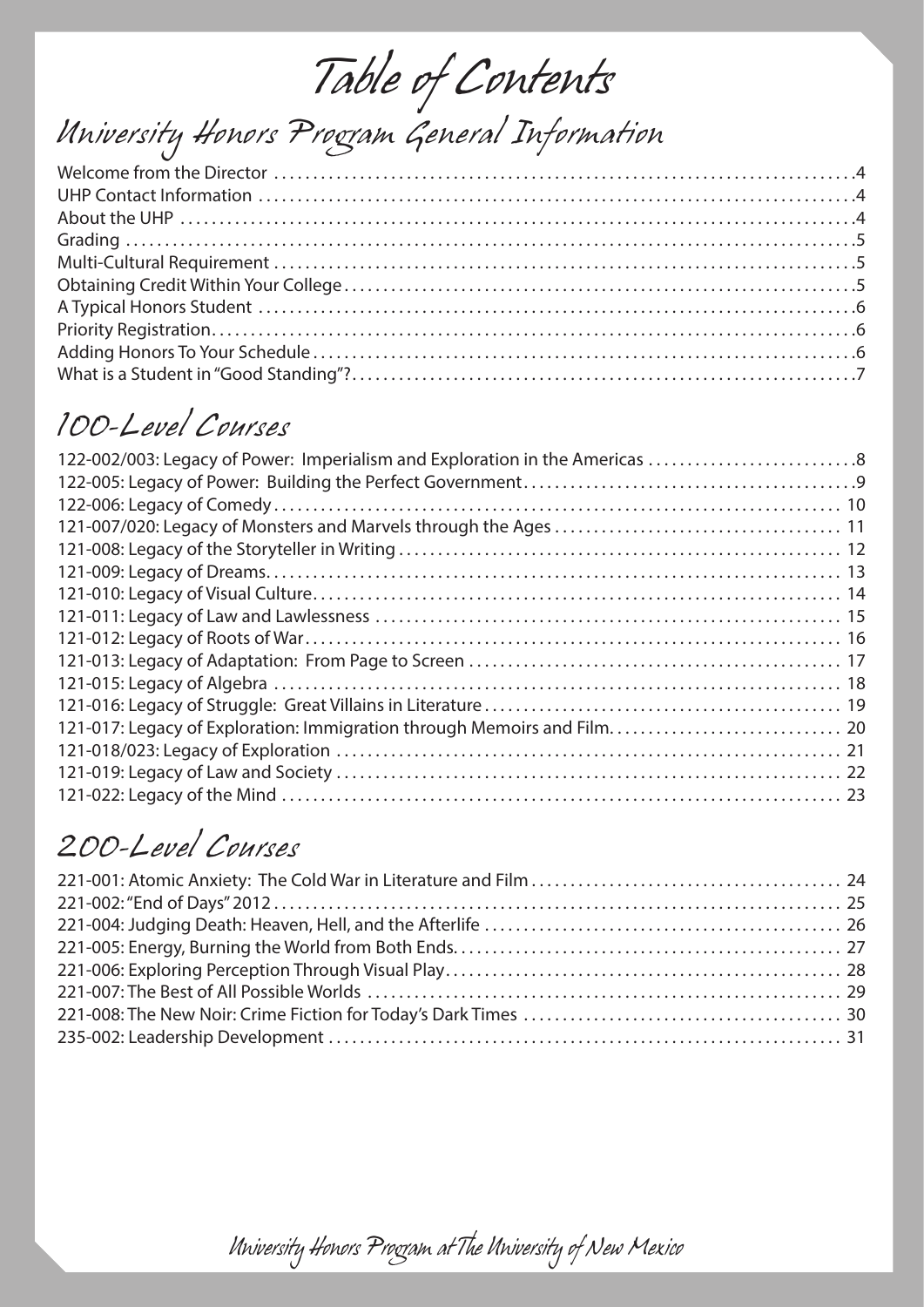*Table of Contents continued...*

# *300-Level Courses*

| 301-004: The Modern Era of Nanotechnology: From Nanobots to Nanobiology 35 |  |
|----------------------------------------------------------------------------|--|
|                                                                            |  |
|                                                                            |  |
|                                                                            |  |
|                                                                            |  |
|                                                                            |  |
|                                                                            |  |
|                                                                            |  |
|                                                                            |  |
|                                                                            |  |

# *400-Level Courses*

# *Senior Options*

*University Honors Program at The University of New Mexico*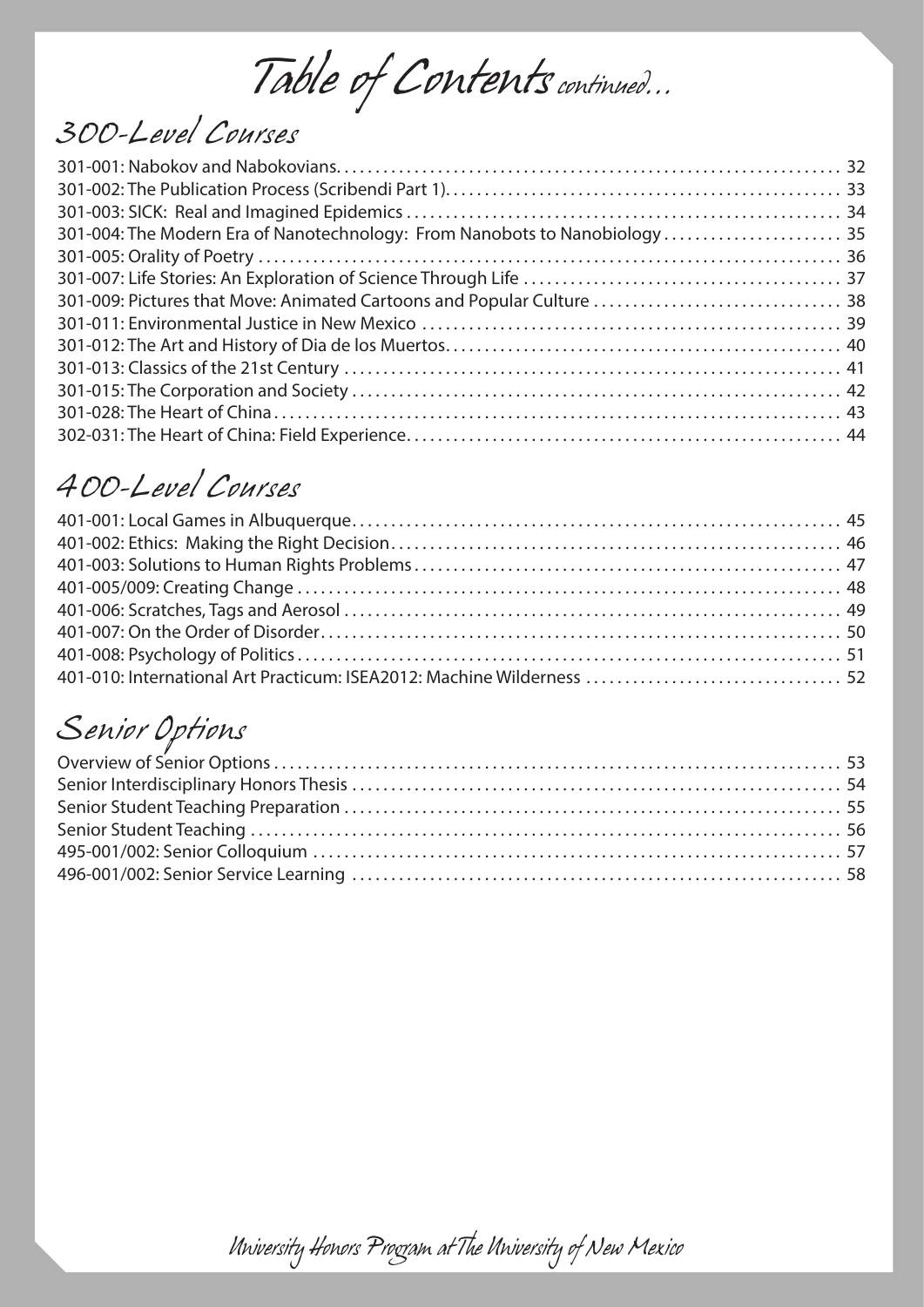

*Inte University Honors Program (UHP)* originated in 1957 with a group of 30 students. Over the past five decades the UHP has achieved regional and national recognition primarily because it is a university-wide program wit decades the UHP has achieved regional and national recognition primarily because it is a university-wide program with an innovative interdisciplinary curriculum. Today, we have more than 1,000 students participating in the UHP.

We are pleased to offer the course selections in this booklet for the coming semester. We believe you will enjoy participating in one of the most dynamic programs at the University of New Mexico. The UHP offers a rich and diverse interdisciplinary curriculum taught by some of the best faculty, with exceptional opportunities for individual learning and serious thinking. The goals of the UHP are to offer distinctive opportunities for students who show promise of outstanding academic achievement and to do this so well that our graduates are competitive with the best students of any college or university. The excellent instruction and individual attention of our program create the benefits of a first-rate, small liberal arts college atmosphere within a progressive research university setting.

Your college years will be years of transformation that mark the direction of much of the rest of your life. The UHP can make a valuable contribution to that process. Take full advantage of the many opportunities it provides. Our mission is to produce a body of graduates who are well-educated, socially conscious, and capable of assuming leadership roles in our society. The primary means of achieving this mission is the curriculum, a series of courses designed to enhance your participation in the educational process through emphasis on expression and independent thinking. Honors courses highlight the social and ethical dimensions of their content, as well as help students understand connections among a variety of academic subjects.

Rosalie Otero

Rosalie Otero, Ph.D. UHP Director

#### **The University Honors Program Contact Information**

Welcome to the University Honors Program (UHP). Please take a moment to review the following pages, which contain our policies and procedures. If you have any questions, please contact us. All faculty members, staff, and the UHP Director, Dr. Rosalie Otero, can be contacted by phone at the main office, 277-4211, or by e-mail at honors@unm.edu.

UHP Peer Advisors are available in SHC Room 17C on a walk-in basis. They can be reached by phone at 505-277-7415 or by e-mail at uhpadvisors@gmail.com. Their schedule is posted on-line: http://honors.unm.edu/peer-advising.html.

Recently, the UHP originated several online sources for student interaction and community involvement:

- • To keep up with special announcements, deadlines, scholarship and employment opportunities, students in the UHP are added to the UHP list-serv.
- Current students can contribute opinions, research, and just about anything on the UHP blog: http://www.forumconversations.blogspot.com. To join the blog they should e-mail or call the office directly.
- Finally, UHP also hosts a Facebook page, which conveniently links students, alumni, and faculty of the UHP for continuous communication and community updates. To visit us on Facebook, go to http://www.facebook.com/dudleywynnhonors.

#### **About the University Honors Program**

The University Honors Program (UHP) serves as a focused enrichment to the major course of study students pursue while attending UNM. Students graduate with a degree from one of UNM's degree-granting colleges or schools, but rather than major or minor in University Honors, students who complete the program receive a prestigious designation (summa, magna or cum laude) from UHP on their diploma and official transcripts. UHP courses may be used to fulfill group requirements, electives, or graduation requirements in the various colleges, making our program both academically rewarding and financially feasible. The UHP is available to undergraduates ONLY. Graduate students may not "sit in" or audit UHP courses.

*University Honors Program at The University of New Mexico*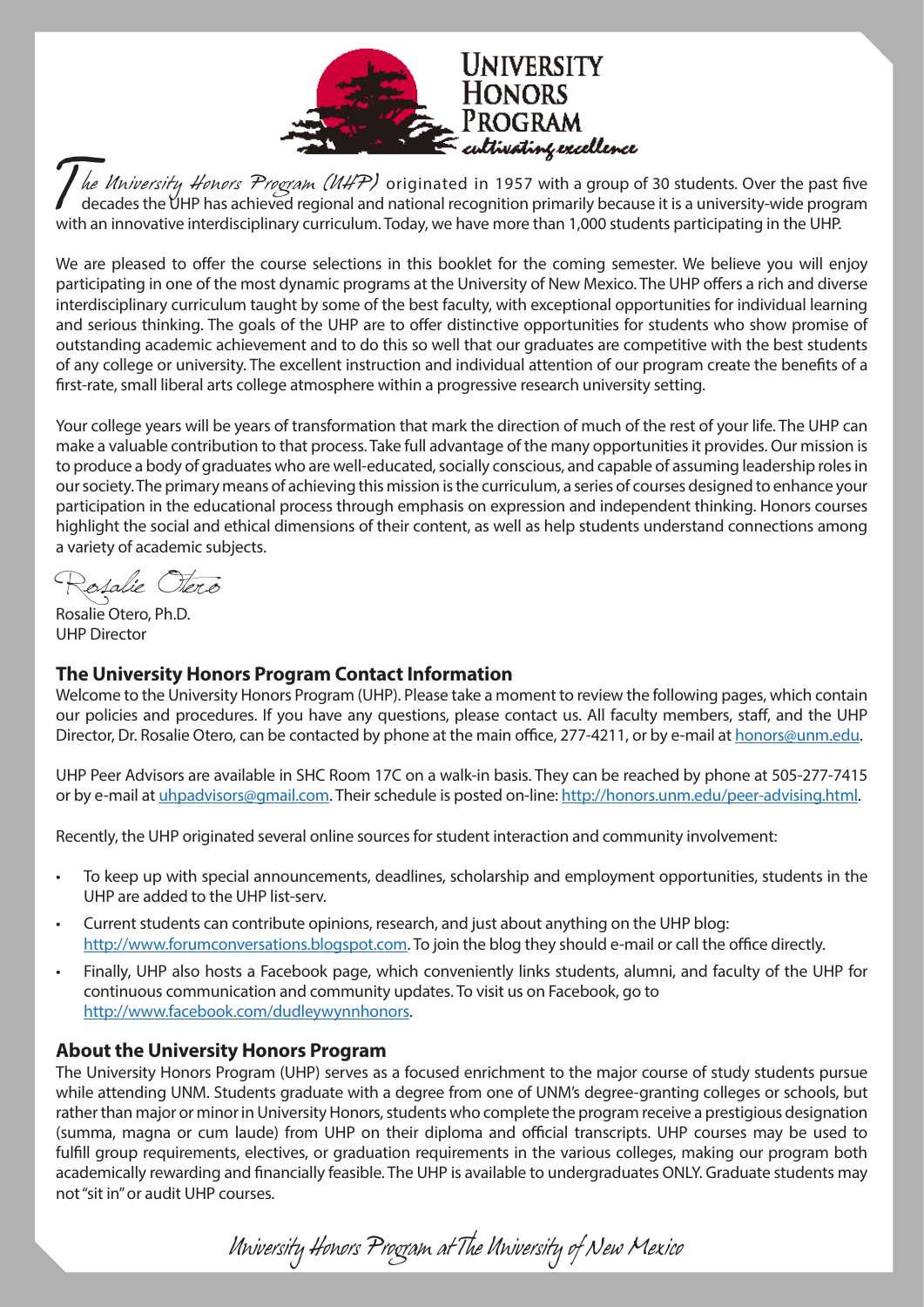#### **UHP Student Handbook**

Students can access all of these policies and more in the UHP Student Handbook located on our website at http:// honors.unm.edu/handbook.html.

#### **Grading: A, CR, NC**

The UHP uses a unique grading system. An A signifies outstanding work and will compute into the student's academic GPA. CR indicates satisfactory work and is not computed into the GPA, but is counted towards graduation. This allows students to take rigorous courses or to study subject areas outside their usual interest without jeopardizing their GPA. NC indicates unacceptable work and is neither computed into the GPA, nor counted towards graduation. An important part of a student's grade is the written evaluation completed by the instructor at the end of each semester. The UHP grading system should not be confused with UNM's pass/fail or CR/NC grading options.

"Core for Honors" courses do NOT qualify for the Honors grading scale. In an effort to help Honors students complete their UNM core requirements, the UHP has partnered with other departments to provide courses that will simultaneously fulfill 3 credit hours in Honors electives and 3 credit hours in UNM core requirements. However, these courses are subject to the host department's grading scales and standards.

#### **Multi-Cultural Requirement**

In order to become global citizens in a diverse, mutually dependent world, our students must become more aware, culturally fluent, and understanding of cultures other than their own. To facilitate these goals, the UHP

requires students to acquire 6 credits (or comparable experience) with multicultural studies. This component is easy to fulfill with study abroad programs, foreign language courses (300-level or above), and even basic cultural exploration courses like World Literatures, Latin American Studies, Eastern Religions, and even specially designated Honors courses. You can see a full list of the accepted multicultural courses online at http://honors.unm.edu/handbook-multicultural.html. In this booklet, all courses which can fulfill the multi-cultural requirement have been marked with this icon (right).



#### **Obtaining Credit Within Your College**

Each college and school has the authority to grant its students credit approval outside their major. Each semester you should obtain prior approval, if necessary, from your college or school to fulfill requirement credit with University Honors Program courses. This is not automatic. Petition for Group Requirement Credit forms are available in the Honors Office.

We have included a brief list of the procedures for each college:

Anderson Schools of Management

- No prior approval is necessary for free electives.
- • For lower and upper division Humanities and Social Science credit, take a petition and this booklet to the ASM Advisement Center before registering.

Architecture & Planning

• Honors courses are accepted in fulfillment of electives or general electives depending upon the subject matter of the course. If you have questions, take a course description to your advisor in Architecture.

#### Arts & Sciences

- The College of Arts and Sciences accepts a maximum of 18 hours of Honors Program courses toward an Arts and Sciences degree.
- • An Arts and Sciences faculty committee reviews courses for applicability.

#### College of Education

- • College of Education approves Honors courses in fulfillment of its group requirement credits.
- Take a petition and this booklet to the advisement office.
- Engineering
	- Honors courses are accepted in fulfillment of Humanities and Social Science elective credits.
	- No prior approval is necessary.

Fine Arts

• Students should consult with a Fine Arts advisor

#### Nursing and Pharmacy

- Both colleges accept Honors courses within the 18-hour elective block.
- No prior approval is necessary.

*University Honors Program at The University of New Mexico*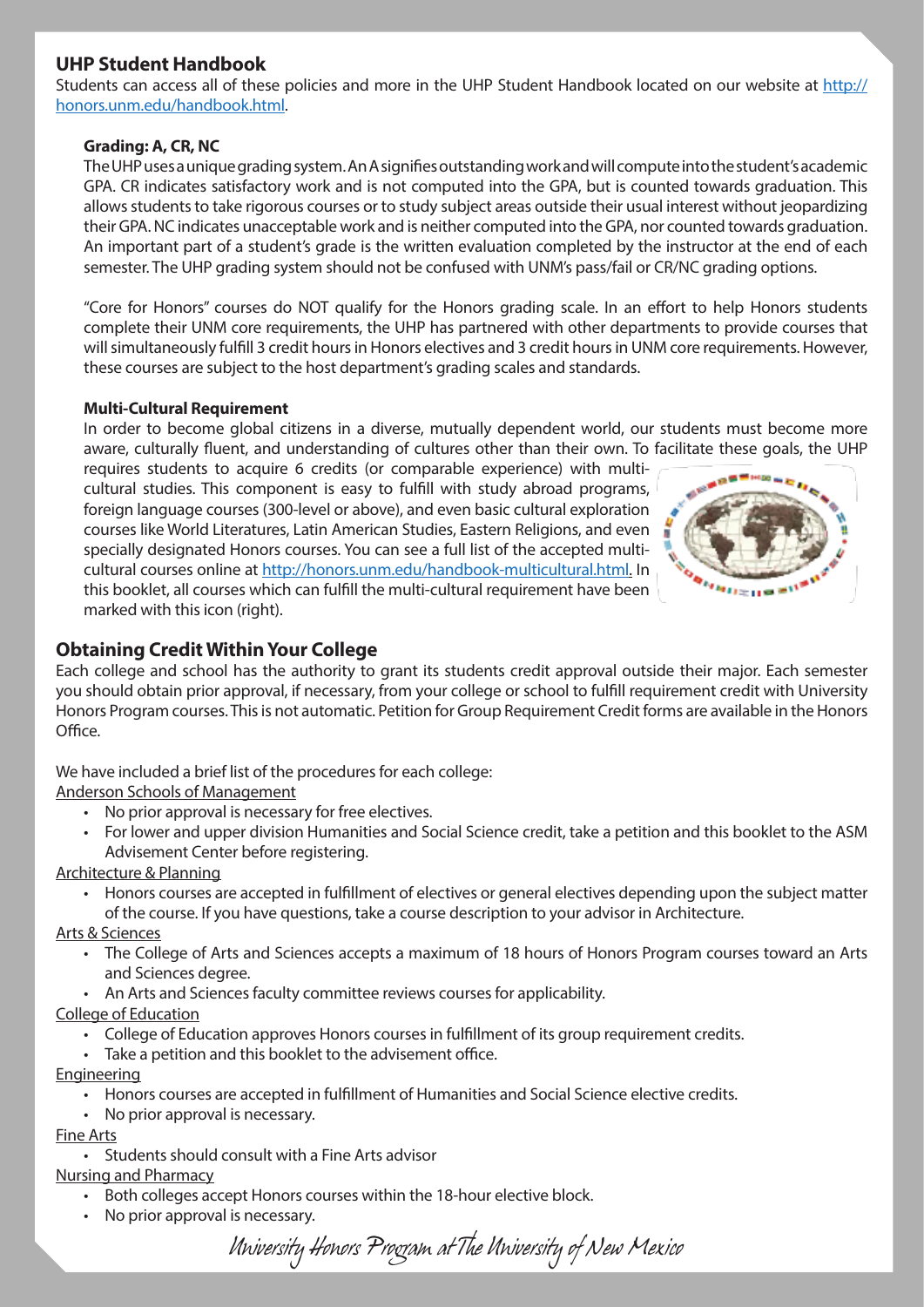Our formal graduation requirements include completion of 24 credit hours in UHP courses, including 6 credit hours of senior capstone option; completion of a multi-cultural experience; a minimum 3.2 cumulative grade point average; recommendation by the director and certification by the UHP Faculty. Students easily break down their Honors course load in the following way: Take a 100, a 200, then a 300-level, and finally a 400-level course; take two courses of your choice; and select a senior capstone option worth 6 credit hours.

#### **A Typical Honors Student**

Below is a list of attitudes, qualities, and approaches which should always be modeled by University Honors students. Many of these will be acquired throughout a student's development in the Program, but we find it is helpful to make students aware of the kind of excellence we cultivate in the UHP. Honors students should:

- • Approach the UHP as a complete learning experience, where you build friendships as you grow to love ideas and beauty;
- be eager, self-disciplined, serious, highly motivated students;
- be respectful of other students' opinions during class discussion;
- challenge yourselves; do not settle for the easiest way out;
- be creative and imaginative in your assignments, at the same time that you focus on the goals of the class;
- • come to your courses prepared having read and studied the assignment, being prepared with questions, with indexed passages you might want to refer to in discussion;
- take advantage of all the opportunities that Honors education is offering to you, extending yourselves to meet faculty, to ask for help when you need it;
- be adaptable and open-minded;
- • be a social person, ready to share time and exchange ideas in a positive way with other students and teachers;
- be open to cultural diversity and values and defend minorities' rights without being ethnocentric;
- judge and interpret information with an open mind to understand what experts have to say;
- think critically;
- understand that in the UHP you succeed or fail on the strength of your own efforts;
- • embrace the importance of experiential education in your lives and academic careers;
- • serve the community and be a participatory citizen;
- be interdisciplinary; and,
- contribute to the community of the UHP; work for the betterment of the UHP and the growth of your peers.

#### **Priority Registration**

Priority Registration has long been one of the unique benefits granted to Honors students. The UNM Registrars' Office determines the dates when all students attending UNM can sign up for classes. Generally, graduate students go first then seniors, juniors, sophomores, and finally freshmen. The grade levels are determined by accumulated credit hours at UNM. However, Honors students, regardless of accumulated credit hours, can register on the same day as graduate students. Essentially, Honors students get a "first-pick" of courses and can thereby coordinate their busy school, work, and family schedules. In order to receive Priority Registration, students must be up-to-date with their Peer Advising requirements.

#### **Adding Honors to Your Schedule**

Full course descriptions can be found on our website: http://honors.unm.edu/courses.html. LoboWeb also lists all Honors classes, meeting days/times, instructors, and classroom locations. Once a student has identified a course that will fit his/her schedule, he/she should fill out an override card online at http://honors.unm.edu/. Honors classes are restricted so that only Honors students in good standing can gain access. If you try to add a course to your schedule and get a "Departmental Permission Required" message from LoboWeb, then you have not been given an override.

#### **What is a student in "Good Standing"?**

A student in good standing of the UHP must be registered at UNM, maintain a minimum 3.2 cumulative grade point average, maintain all advisement requirements, and complete on average one Honors course every year. Obviously students who want to graduate with Honors must take more than one course at some point in their undergraduate career and/or enroll in summer courses. Students who do not maintain at least a 3.2 cumulative GPA are placed on probation. Students on probation may enroll in only one Honors course after they consult with a Peer Advisor.

*University Honors Program at The University of New Mexico*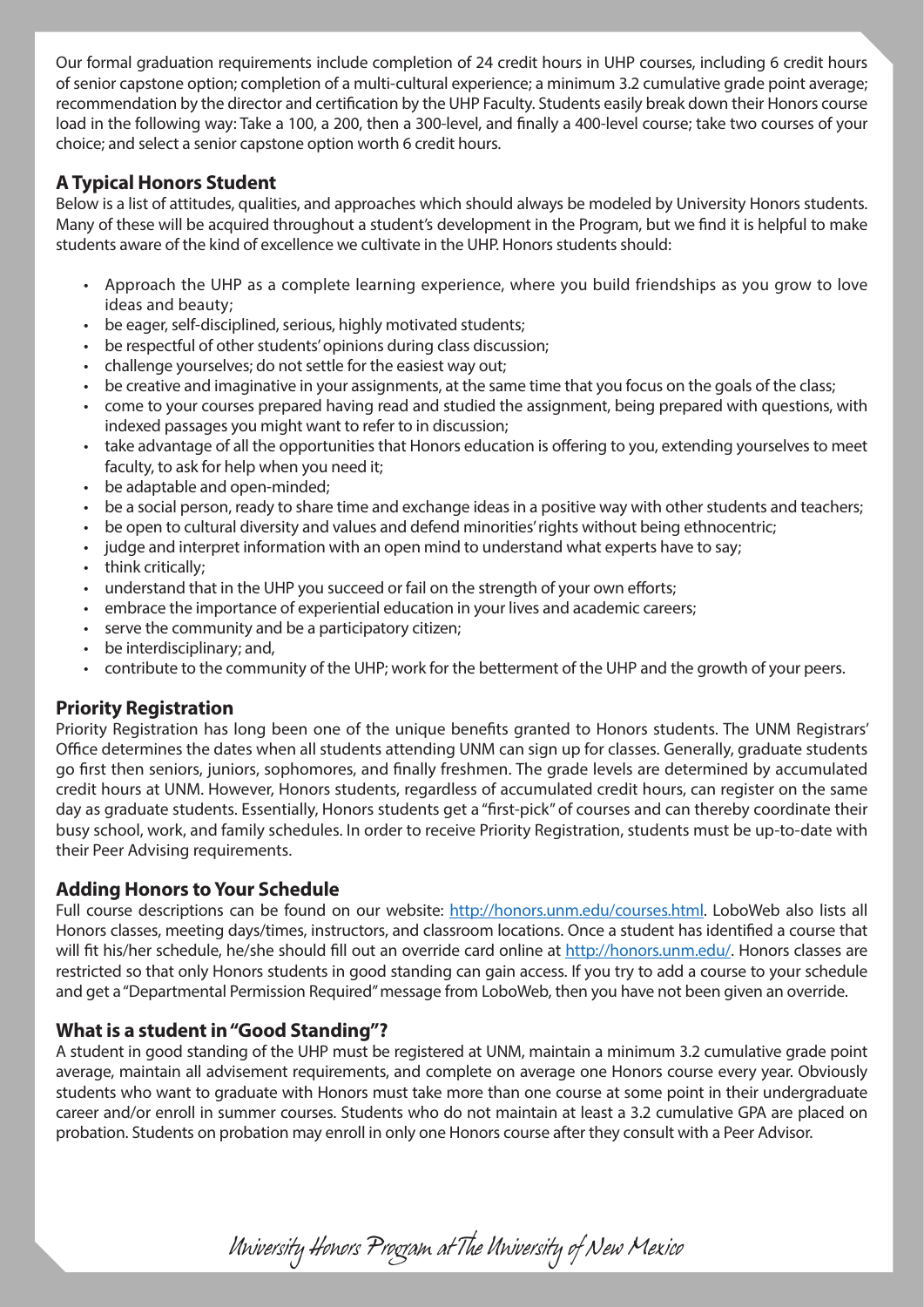# *Fall 2012 UHP Course Schedule*

| <b>CRN</b> | Course $#$ Cr |                | <b>Title</b>                                                                                        | Instructor                | Core/Group<br>Req | <b>MC</b><br>Req | <b>Days/Times</b> | <b>Room</b>       |
|------------|---------------|----------------|-----------------------------------------------------------------------------------------------------|---------------------------|-------------------|------------------|-------------------|-------------------|
| 30105      | 121-002       |                | 3 Legacy of Power: Imperialism and Exploration in the Americas                                      | Dr. Celia Lopez-Chavez    | Core: Hum         | <b>No</b>        | R 12:30-3:00      | <b>SHC 12</b>     |
| 45439      | 121-003       |                | 3 Legacy of Power: Imperialism and Exploration in the Americas                                      | Dr. Celia Lopez-Chavez    | Core: Hum         | <b>No</b>        | T 3:30-6:00       | SHC <sub>9</sub>  |
| 30108      | 121-005       | $\overline{3}$ | Legacy of Power: Building the Perfect Government                                                    | Dr. Renee Faubion         | Core: Hum         | <b>No</b>        | W 1:00-3:30       | SHC <sub>8</sub>  |
| 30121      | 121-006       | $\overline{3}$ | <b>Legacy of Comedy</b>                                                                             | Dr. Maria Szasz           | Core: Hum         | <b>No</b>        | TR 9:30-10:45     | <b>SHC 28</b>     |
| 40455      | 121-007       | 3 <sup>1</sup> | Legacy of Monsters and Marvels through the Ages                                                     | Dr. Leslie Donovan        | Core: Hum         | <b>No</b>        | TR 11:00-12:15    | <b>SHC 28</b>     |
| 30110      | 121-008       | 3 <sup>1</sup> | Legacy of the Storyteller in Writing                                                                | Dr. Michael Thomas        | Core: Hum         | <b>No</b>        | TR 3:00-4:15      | <b>SHC 28</b>     |
| 30111      | 121-009       |                | 3 Legacy of Dreams                                                                                  | David Leon Higdon         | Core: Hum         | <b>No</b>        | TR 9:30-10:45     | <b>SHC 22</b>     |
| 30112      | 121-010       |                | 3 Legacy of Visual Culture                                                                          | <b>Stacey Kikendall</b>   | Core: Hum         | <b>No</b>        | MW 9:00-10:15     | <b>SHC 12</b>     |
| 30113      | 121-011       |                | 3 Legacy of Law and Lawlessness                                                                     | Jonatha Kottler           | Core: Hum         | <b>No</b>        | M 5:00-7:30       | <b>SHC 12</b>     |
| 30114      | 121-012       |                | 3 Legacy of Struggle: Roots of War                                                                  | Dr. Michael Thomas        | Core: Hum         | <b>No</b>        | TR 11:00-12:15    | <b>SHC 22</b>     |
| 37395      | 121-013       |                | 3 Legacy of Adaptation: From Page to Screen                                                         | <b>Marc Roberts</b>       | Core: Hum         | <b>No</b>        | M 5:00-7:30       | <b>SHC 22</b>     |
| 39932      | 121-015       |                | 3 Legacy of Algebra                                                                                 | Dr. Chris Holden          | Core: Hum         | <b>No</b>        | TR 11:00-12:15    | <b>SHC 12</b>     |
| 30118      | 121-016       | 3 <sup>1</sup> | Legacy of Struggle: Great Villains in Literature                                                    | Jonatha Kottler           | Core: Hum         | <b>No</b>        | T 5:00-7:30       | <b>SHC 12</b>     |
| 30120      | 121-017       | 3 <sup>1</sup> | Legacy of Exploration: Immigration through Memoirs and Film                                         | Dr. Sheri Karmiol         | Core: Hum         | <b>No</b>        | M 1:00-3:30       | <b>SHC 12</b>     |
| 32486      | 121-018       |                | 3 Legacy of Exploration                                                                             | Dr. Ursula Shepherd       | Core: Hum         | <b>No</b>        | TR 11:00-12:15    | SHC <sub>8</sub>  |
| 35933      | 121-019       |                | 3 Legacy of Law and Society                                                                         | Dr. Lizabeth Johnson      | Core: Hum         | <b>No</b>        | MW 10:00-11:15    | SHC <sub>8</sub>  |
| 44288      | 121-020       |                | 3 Legacy of Monsters and Marvels through the Ages                                                   | Dr. Leslie Donovan        | Core: Hum         | <b>No</b>        | TR 2:00-3:15      | SHC <sub>9</sub>  |
| 42387      | 121-022       |                | 3 Legacy of the Mind                                                                                | Dr. Sarah Feldstein Ewing | Core: Hum         | <b>No</b>        | MW 1:00-2:15      | SHC <sub>9</sub>  |
| 30123      | 221-001       |                | 3 Atomic Anxiety: The Cold War in Literature and Film                                               | Dr. Andrew Ascherl        | Hum               | <b>No</b>        | T 12:30-3:00      | <b>SHC 28</b>     |
| 30125      | 221-002       | 3              | 'End of Days" 2012: Apocalyptic and Post-Apocalyptic Visions<br>in Art, Literature, Film, and Music | Juliette Cunico           | Hum               | <b>No</b>        | T 3:30-6:00       | <b>SHC 22</b>     |
| 30127      | 221-004       |                | 3 Judging Death: Heaven, Hell, and the Afterlife                                                    | Dr. Sheri Karmiol         | Hum               | <b>No</b>        | W 1:00-3:30       | <b>SHC 28</b>     |
| 37396      | 221-005       |                | 3 Energy, Burning the World from Both Ends                                                          | Patrick Johnson           | Phy&NatSci        | <b>No</b>        | W 5:00-7:30       | <b>SHC 12</b>     |
| 34245      | 221-006       |                | 3 Exploring Perception Through Visual Play (\$10)                                                   | <b>Emily Orzech</b>       | <b>Fine Arts</b>  | <b>No</b>        | T 12:30-3:00      | SHC <sub>22</sub> |
| 43485      | 221-007       |                | 3 The Best of All Possible Worlds                                                                   | Dr. Diane Rawls           | Hum               | <b>No</b>        | W 12:00-2:30      | <b>SHC 16</b>     |
| 43487      | 221-008       |                | 3 The New Noir: Crime Fiction for Today's Dark Times                                                | <b>Steve Brewer</b>       | <b>Humanities</b> | <b>No</b>        | M 10:00-12:30     | SHC <sub>9</sub>  |
| 44523      | 235-002       | 3 <sup>1</sup> | Leadership Development                                                                              | Dr. Adam Bubb             | Soc&BehSci        | <b>No</b>        | TR 12:30-1:45     | MITCH 215         |
| 41936      | 301-001       |                | 3 Nabokov and Nabokovians                                                                           | Dr. Samuel Schuman        | Hum               | <b>No</b>        | MW 11:00-12:15    | <b>SHC 22</b>     |
| 34246      | 301-002       |                | 3 The Publication Process (Scribendi Part 1)                                                        | Staff                     | Wri&Spk           | <b>No</b>        | TR 3:30-5:00      | SHC <sub>8</sub>  |
| 45745      | 301-003       |                | 3 SICK: Real and Imagined Epidemics                                                                 | Dr. Renee Faubion         | Hum               | <b>No</b>        | T 2:00-4:30       | <b>SHC 12</b>     |
| 30132      | 301-004       | 3              | The Modern Era of Nanotechnology: From Nanobots to<br>Nanobiology                                   | Patrick Johnson           | Phy&NatSci        | <b>No</b>        | W 2:30-5:00       | SHC <sub>9</sub>  |
| 34247      | 301-005       |                | 3 Orality of Poetry                                                                                 | Dr. Bruce Noll            | Hum               | No               | TR 10:00-11:30    | SHC <sub>9</sub>  |
| 44291      | 301-007       |                | 3 Life Stories: An Exploration of Science Through Life                                              | Dr. Sarah Feldstein Ewing | Soc&BehSci        | <b>No</b>        | R 12:30-3:00      | <b>SHC 22</b>     |
| 30142      | 301-009       |                | 3 Pictures that Move: Animated Cartoons and Popular Culture                                         | Dr. Ruth Meredith         | <b>Fine Arts</b>  | <b>No</b>        | M 2:00-4:30       | <b>SHC 16</b>     |
| 43486      | 301-011       |                | 3 Environmental Justice in New Mexico                                                               | V.B. Price                | Soc&BehSci        | No               | R 6:00-8:30       | SHC <sub>22</sub> |
| 36321      | 301-012       |                | 3 The Art and History of Dia de los Muertos                                                         | Regina Corritore          | <b>Fine Arts</b>  | Yes              | M 12:00-2:30      | SHC <sub>8</sub>  |
| 41937      | 301-013       |                | 3 Classics of the 21st Century                                                                      | Dr. Samuel Schuman        | Hum               | <b>No</b>        | MW 2:00-3:15      | <b>SHC 22</b>     |
| 30141      | 301-015       |                | 3 The Corporation and Society                                                                       | Dr. Shawn Berman          | Soc&BehSci        | <b>No</b>        | TR 12:00-1:30     | SHC <sub>9</sub>  |
| 44563      | 301-028       |                | 3 The Heart of China                                                                                | Dr. Ned O'Malia           | Soc&BehSci        | Yes              | M 5:00-7:30       | <b>SHC 16</b>     |
| 44924      | 302-031       |                | 3 The Heart of China: Field Experience (\$2,350)                                                    | Dr. Ned O'Malia           | Soc&BehSci        | Yes              | <b>TBA</b>        | <b>TBA</b>        |
| 30153      | 401-001       |                | 3   Local Games in Albuquerque                                                                      | Dr. Chris Holden          | Soc&BehSci        | <b>No</b>        | W 2:00-4:30       | <b>SHC 12</b>     |
| 34249      | 401-002       |                | 3 Ethics: Making the Right Decision                                                                 | Paul Fornell              | Soc&BehSci        | <b>No</b>        | M 8:00-10:30      | <b>SHC 16</b>     |
| 41836      | 401-003       |                | 3 Solutions to Human Rights Problems                                                                | Dr. Sarita Cargas         | Soc&BehSci        | No               | R 12:30-3:00      | <b>SHC 16</b>     |
| 45015      | 401-005       |                | 3 Creating Change (1st 8wk)                                                                         | Szu-Han Ho                | <b>Fine Arts</b>  | No               | S 11:00-4:00      | <b>ART 352</b>    |
| 43489      | 401-006       |                | 3 Scratches, Tags and Aerosol                                                                       | Dr. Elizabeth Olton       | <b>Fine Arts</b>  | No               | W 9:00-11:30      | <b>SHC 16</b>     |
| 43490      | 401-007       |                | 3 On the Order of Disorder                                                                          | Dr. Rosalie Otero         | Hum               | <b>No</b>        | T 11:00-1:30      | <b>SHC 16</b>     |
| 43491      | 401-008       |                | 3 Psychology of Politics                                                                            | Dr. Teddy Warner          | Soc&BehSci        | <b>No</b>        | M W 6:00-7:30     | <b>SHC 28</b>     |
| 45017      | 401-009       |                | 3 Creating Change (1st 8wk)                                                                         | Catherine Harris          | <b>Fine Arts</b>  | No               | S 11:00-4:00      | <b>ART 320</b>    |
| 45626      | 401-010       |                | 3 Intl Art Practicum: ISEA2012: Machine Wilderness (1st 8wk)                                        | Szu-Han Ho                | <b>Fine Arts</b>  | <b>No</b>        | RF 12:30-4:00     | <b>ART 350</b>    |
| 21808      | 495-001       |                | 3 Senior Colloquium: Teaching Community                                                             | Dr. Dawn Stracener        | None              | No               | T4:00-6:30        | <b>SHC 16</b>     |
| 45349      | 495-002       |                | 3 Senior Colloquium: Teaching Community                                                             | Dr. Sarita Cargas         | None              | No               | W 3:00-5:30       | <b>SHC 16</b>     |
| 21810      | 496-001       |                | 3 Senior Service Learning                                                                           | Dr. Dawn Stracener        | None              | No               | <b>TBA</b>        | <b>TBA</b>        |
| 45438      | 496-002       |                | 3 Senior Service Learning                                                                           | Dr. Sarita Cargas         | None              | No               | <b>TBA</b>        | TBA               |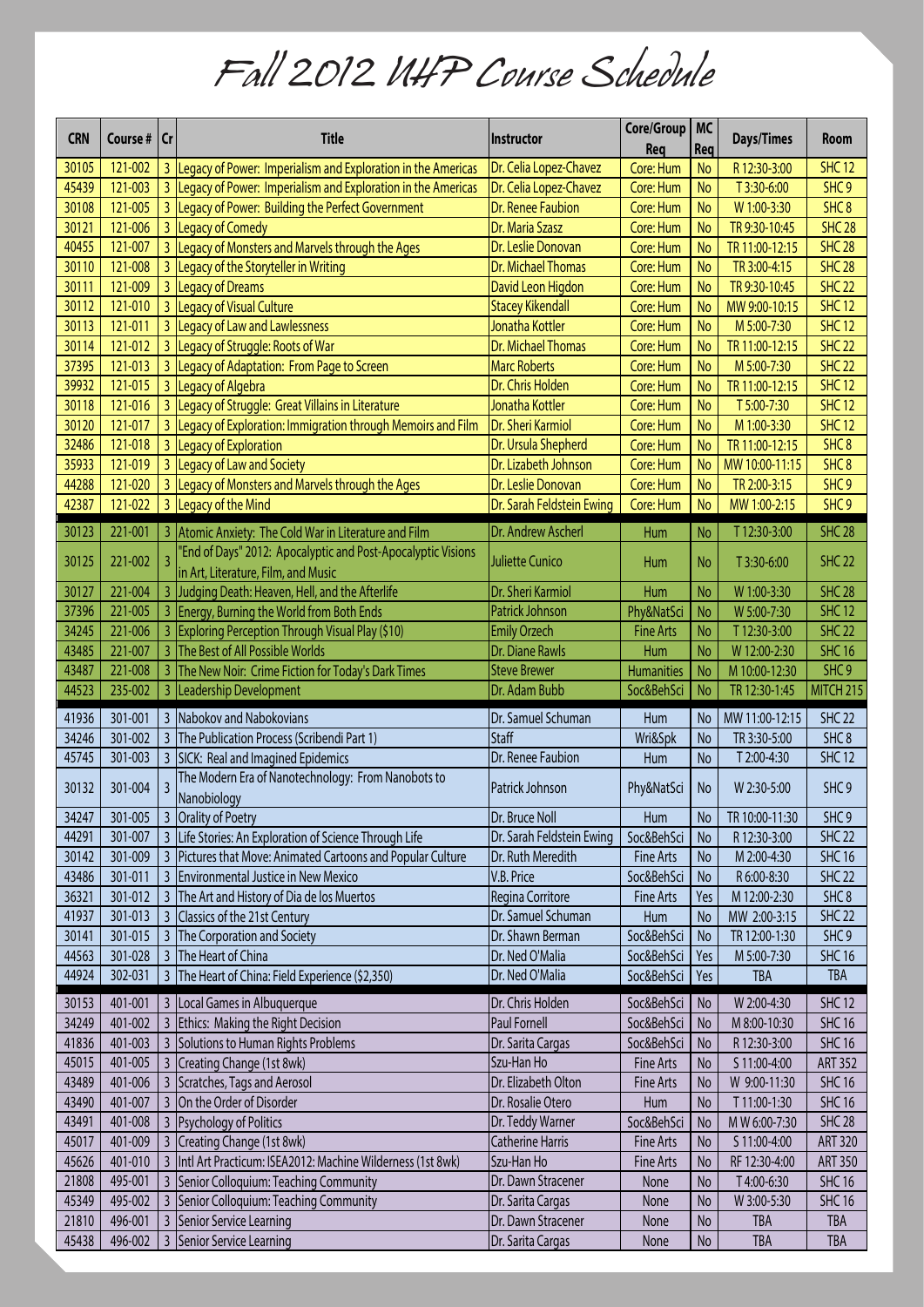*Legacy of Power: Imperialism and Exploration in the Americas*

# **UHON 121-002 | R | 12:30-3:00 | SHC 12 | 30105 UHON 121-003 | T | 3:30-6:00 | SHC 9| 45439 Fulfills UNM Core Group V: Humanities**

Dr. Celia Lopez-Chavez (celialop@unm.edu)

**"The earth was made for Dombey and Son to trade in, and the sun and moon were made to give them light. Rivers and seas were formed to float their ships, rainbows gave them promise of fair weather; winds blew for or against their enterprise; stars and planets circled in their orbits, to preserve inviolate a system of which they were the centre." Charles Dickens, Dombey and Son.**

This quote by Dickens cannot be more appropriate to define the essence of what imperialism came to be in the modern era and, some would argue, what can still be considered imperialism today. In this course students will study imperialist power born during Renaissance period in Europe and how exploration was an essential aspect of that development. Imperialism and exploration has had such important ramifications since its origins that it is impossible today to understand the history and existence of underdeveloped countries (from Latin America, to Africa and Asia) without the presence of the European superpowers of the 15th and 16th centuries. Putting this in the words of thinker Edward Said: "imperialism has been a continuous process of overseas conquest, rapacity, and scientific exploration." Throughout the semester students will analyze writings of direct protagonists of this process as well as other accounts that will take us from Europe to the Amazonia in South America and New Mexico in North America. In this learning process it is expected that students will gain an understanding of a topic that is still relevant today and whose study involves a critical and interdisciplinary approach through history, geography, economics, and culture. Class discussions will be enriched also by the use of films related to the topics.

#### **Readings**

*100-Levels*

Christopher Columbus, *The Four Voyages* Alvar N. Cabeza de Vaca, *The Narrative of Cabeza de Vaca* Dava Sobel, *Longitude* Robert Whitaker, *The Mapmaker's Wife* Other selected readings will be available in electronic reserves.

#### **Requirements**

Active class participation, weekly readings, two short essays and oral presentations, and a final research project.

#### **About the Instructor**

Celia López-Chávez received her Ph.D. in history and geography with a focus in Latin American History, from the University of Seville, Spain. Originally from Argentina, she focuses her research on Latin American history, cultures, and politics. Dr. López-Chávez has taught and published in her specialty in Argentina, Spain, and the United States. She is currently working on a book about epic poetry, frontiers, and imperialism in Latin America. She has been the director of the Conexiones Summer Program in Spain, and co- director of the program From the Rockies to the Andes (New-Mexico-Argentina).

#### **About the Student Teacher**

Maria Veronica Yzeta is pursuing a degree in Latin American Studies with a minor in Business. She is currently conducting undergraduate research on st..udent veterans and reintegration into academia. Her aspirations for graduate school include a combined MA/JD in Latin American Studies and Immigration Law. As a student teacher, her goals include: to strengthen foundational educator skills and to gain professional practice teaching and fostering openness to allow for creativity, critical thinking and open twoway communication.

*8 Fall 2012 University Honors Program at The University of New Mexico*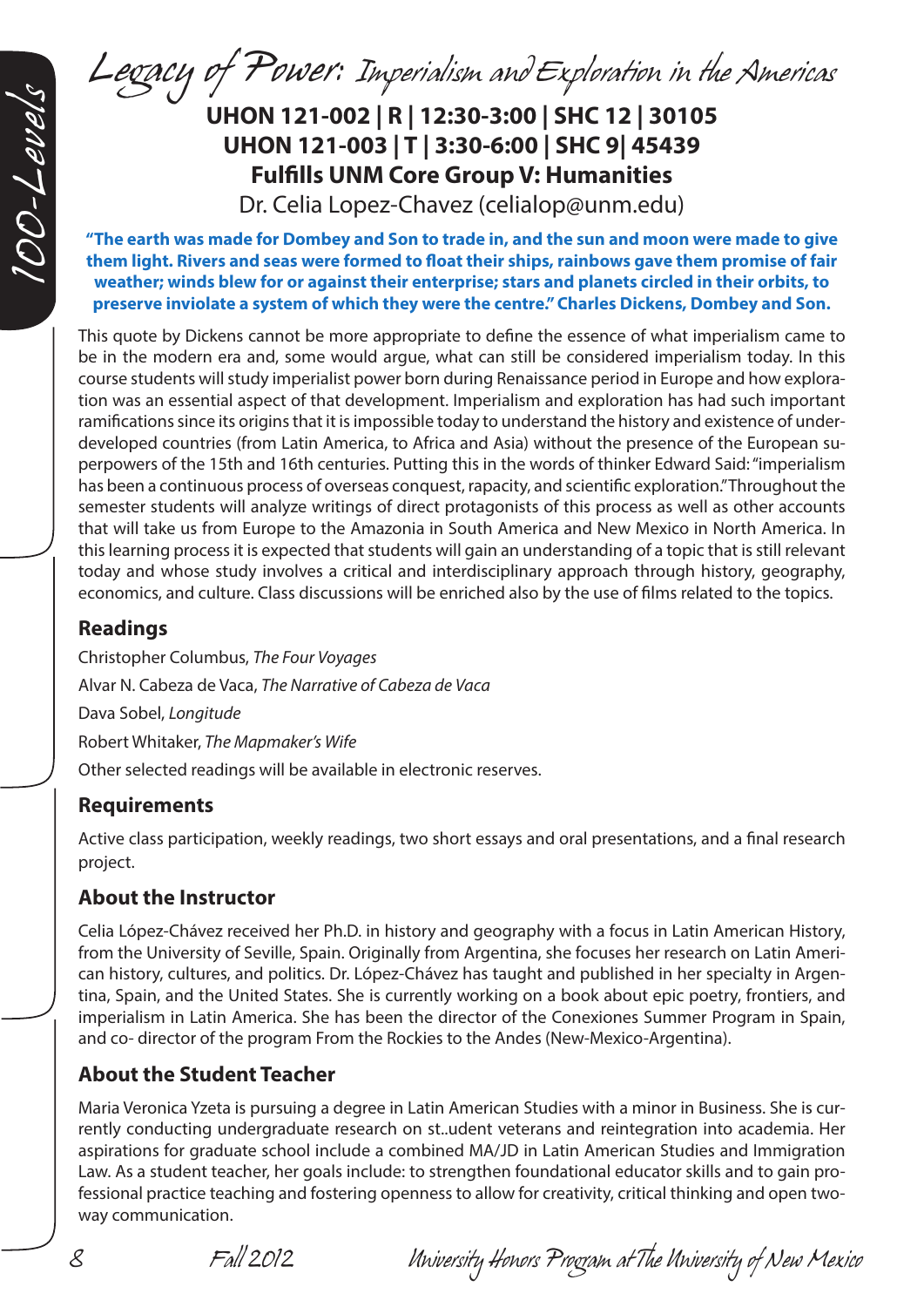*Legacy of Power: Building the Perfect Government*

**UHON 121-005 | W | 1:00-3:30 | SHC 8 | 30108 Fulfills UNM Core Group V: Humanities** 

Dr. Renee Faubion (renfaub@hotmail.com/sanren@unm.edu)

This fall, many students will be first-time voters. This might be a good time, then, for us to reflect upon where our assumptions about the role of government come from and whether these assumptions are valid. Aristotle, for example, argues that every community aims at some good; what might our "good" be, and how can we best achieve it? According to Rousseau, once a democracy reaches a certain size, it is virtually doomed to failure, if only because citizens in larger communities tend to disengage from the political process. If this is true, the implications for our own civil state are ominous—but Mill's *On Liberty* suggests a possible answer to this problem: the conscientious exercise of free speech. To help refine our ideas, we will consider texts that propose different models for government, including Locke's *Second Treatise of Government*, a book fundamental to understanding our own system, and Zamiatin's science fiction novel *We*, which asks whether it is better to be "happy" than to be "free." Over the course of the semester, we will keep tabs on the general election, holding the candidates' feet to the fire during in-class assessments of some of their key policy positions. We also will create our own presidential candidates, fictional figures with developing platforms who will compete against one another in a class election. Through readings, discussion, and exercises both fanciful and grounded in reality, we will make ourselves more thoughtful, better-informed voters.

#### **Readings**

Machiavelli*, The Prince* Locke, *Second Treatise*  Mill, *On Liberty* Zamiatin, *We* The Constitution

Shorter selections from the following: Aristotle on the Athenian Constitution; Gandhi on non-violent resistance; Hannah Arendt on post-revolutionary government corruption; and a few items from *The Federalist Papers* to explain some of the thornier elements of the U.S. Constitution.

#### **Films**

One film TBA

#### **Requirements**

An analytic essay; a final research project involving the writing of a policy paper; facilitation of class discussion; an analysis of media presentations of a key issue; careful preparation for and active participation in course sessions; attendance at Legacy lectures, as stipulated by UHP policy.

### **About the Instructor**

After receiving undergraduate and graduate degrees in Russian from Trinity University and the University of Kansas, Renée Faubion earned a second M.A. and a Ph.D. in English from UNM. Her fields include gothic literature, postmodernism, and magic realism. She has won three awards for excellence in teaching.

*University Honors Program at The University of New Mexico Fall 2012 9*



*100-Levels*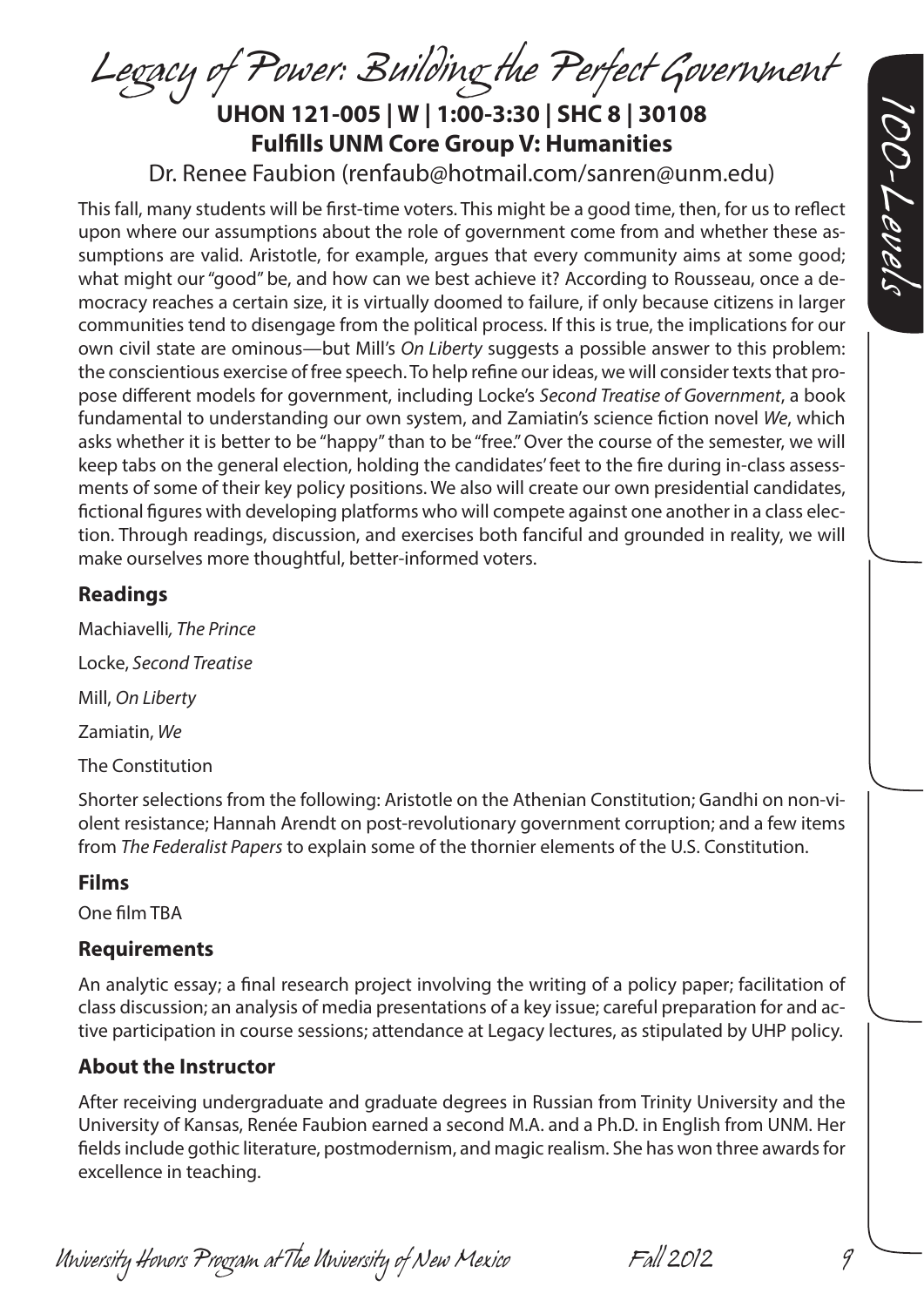*Legacy of Comedy*

**UHON 121-006 | T R | 9:30-10:45 | SHC 28 | 30121 Fulfills UNM Core Group V: Humanities**

Dr. Maria Szasz (deschild@unm.edu)

#### **"Laughter is essentially a serious business." –George Bernard Shaw**

The Legacy of Comedy traces the complex, rich history of theatrical comedy. We begin by raising the fundamental questions: "what makes people laugh, and how has humor changed over time?" We start our search for the answers with the Greek and Roman comedies of Aristophanes and Plautus, followed by two quite different examples of Renaissance comedy by Shakespeare and Ben Jonson. We then explore the shocking social critique that underlies the comedy in both Molière's seventeenth-century French plays and Wycherley's Restoration plays, which we compare to Congreve's gentle eighteenth-century humor. Next, we investigate why Oscar Wilde was one of the nineteenth-century's best loved wits. Our foray into the twentieth-century theatre includes a vast array of talented comedic playwrights from around the world, such as the French writer Yasmina Reza; Irishmen John Millington Synge, George Bernard Shaw and Brian Friel; Americans Beth Henley and Neil Simon, as well as one of the finest examples of American musical comedy from the 1950s, Guys and Dolls. As we proceed through the history of theatrical comedy, the class will explore the evolution of several specific types of comedy, such as high comedy, low comedy, comedy of humors, comedy of manners, vaudeville, puns, theatrical pantomime, satire, farce, black comedy, stand-up, and improvisation. Finally, we will consider the true meaning behind comedy. Is the object of comedy "to sport with human follies," as Ben Jonson remarked? Or is it, as Gamini Salgado states, primarily "escapist, for it presents us with a world where the shows of things are joyously submitted to the desires of the mind?" Or is comedy's main function, according to theatre critic Ben Brantley, "to defuse bombs that in real life often explode and destroy?" Consider taking this Legacy to find out!

#### **Readings**

*100-Levels*

Aristophanes, *Lysistrata*  Plautus, *The Brothers Menaechmus* William Shakespeare, *A Midsummer Night's Dream* Ben Jonson, *Volpone*  Molière, *Tartuffe* (1664) William Wycherley, *The Country Wife* (1675) William Congreve, *She Stoops to Conquer* (1773) Oscar Wilde, *The Importance of Being Earnest* (1895) John Millington Synge, *The Playboy of the Western World* (1907) George Bernard Shaw, *Pygmalion* (1912) Frank Loesser, Jo Swerling and Abe Burrows*, Guys and Dolls* (1950) Beth Henley, *Crimes of the Heart* (1981) Brian Friel, *The Communication Cord* (1982) Neil Simon, *Brighton Beach Memoirs* (1983) Yasmina Reza, '*Art'* (1994)

#### **Requirements**

Reliable and eager attendance; careful, consistent reading and thoughtful contributions to class discussions; three short response papers (two to three pages each); attendance at a local production of a comedy; attendance at three Legacy Lectures and a one to two page review of each lecture; a one page proposal for a research paper and a ten minute conference with the instructor to discuss the proposal; a four to six page research paper; and a group project: a short (15-20) minute performance of one or two scenes from one of the plays we read this semester.

#### **About the Instructor**

Maria Szasz holds a MA in Theatre Education from Emerson College, and a PhD in English from UNM, where she specialized in Drama and Irish Literature. She is currently attempting to turn her dissertation on Irish playwright Brian Friel into a book.

*10 Fall 2012 University Honors Program at The University of New Mexico*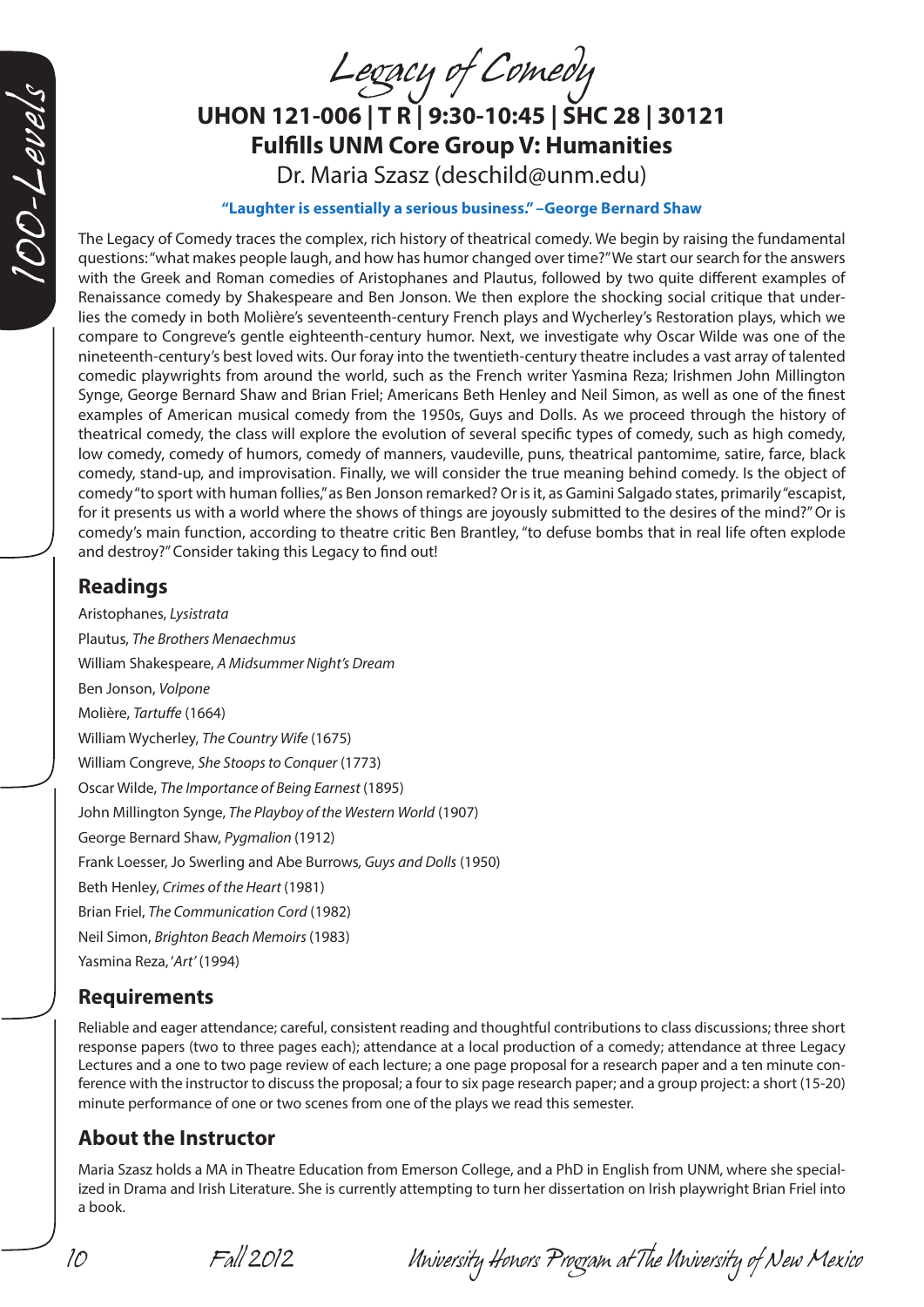*Legacy of Monsters and Marvels through the Ages* **UHON 121-007 | T R | 11:00-12:15 | SHC 28 | 40455** 

**UHON 121-020 | T R | 2:00-3:15 | SHC 9 | 44288 Fulfills UNM Core Group V: Humanities** 

Dr. Leslie Donovan (ldonovan@unm.edu)

*100-Levels*

Many of our culture's most fascinating and compelling stories involve monstrous characters or the marvelous realms of the otherworld. Goblins and fairies, Grendel and Circe, dragons and gargoyles are all creations from earlier periods that have inspired the imaginations of writers and artists since ancient times and continue to engage contemporary audiences. This course focuses on how conceptions of the imaginary creatures and worlds both reflect and comment on cultural ideologies important to earlier peoples. Although removed from "real life," the fantastical visions we will study provide windows that open on a vast vista of historical ideas, social constructs, cultural patterns, and spiritual themes. For example, we may discuss whether werewolves are always evil and fairies always morally good, whether believing in dragons makes us more or less human, whether fantasy themes are purely escapist entertainment or provide us with potent metaphors for how we may choose to live our lives, and whether modern people care more about vampires and unicorns than ancient peoples did. Through explorations of the supernatural in literature, art, and architecture, students will be introduced to the historical traditions of monsters and marvels as these are reflected in epic literature, Celtic sculpture, classical mythology, gothic novels, Northwest American Indian legends, religious architecture, and courtly romances, among others. Through vigorous discussion, concentrated critical thinking, energetic writing in a variety of modes, and dynamic oral presentations, we will examine how the conventions of otherworldly beings and events have become integral to our own U.S. popular culture.

#### **Readings**

*Gilgamesh Beowulf* Homer, *The Odyssey,* trans. Robert Fagles William Shakespeare, *The Tempest* Mary Shelley, *Frankenstein* Linda Elder and Richard Paul, *Analytic Thinking* Michael Harvey, *The Nuts and Bolts of College Writing* Cal Newport, *How to Become a Straight-A Student (optional)* Additional readings include the following:

Marie De France's "Bisclavret" (a medieval werewolf story); Native American mythology (on shape-shifters); Culhwych and Olwen (a Welsh quest tale; readings on the Sheela-na-gig motif in early Irish architecture; readings on gargoyle sculptures on Gothic churches; medieval bestiary books (especially images and readings of the unicorn, phoenix, and leviathan).

#### **Requirements**

2 analytical papers (5-7 pages), 1 creative project (10-15 pages), 1 oral presentation (20 minutes long), weekly electronic exercises, 3 short skills-building exercises, final portfolio (15-20 pages), attendance and active class participation.

#### **About the Instructor**

Leslie Donovan is a continuing UHP faculty member. She earned her B.A. and M.A. in English from UNM and her Ph.D. in Medieval Literature from the University of Washington. Her recent publications include studies of J.R.R. Tolkien, Beowulf, Anglo-Saxon women saints, and Honors teaching.

*University Honors Program at The University of New Mexico Fall 2012 11*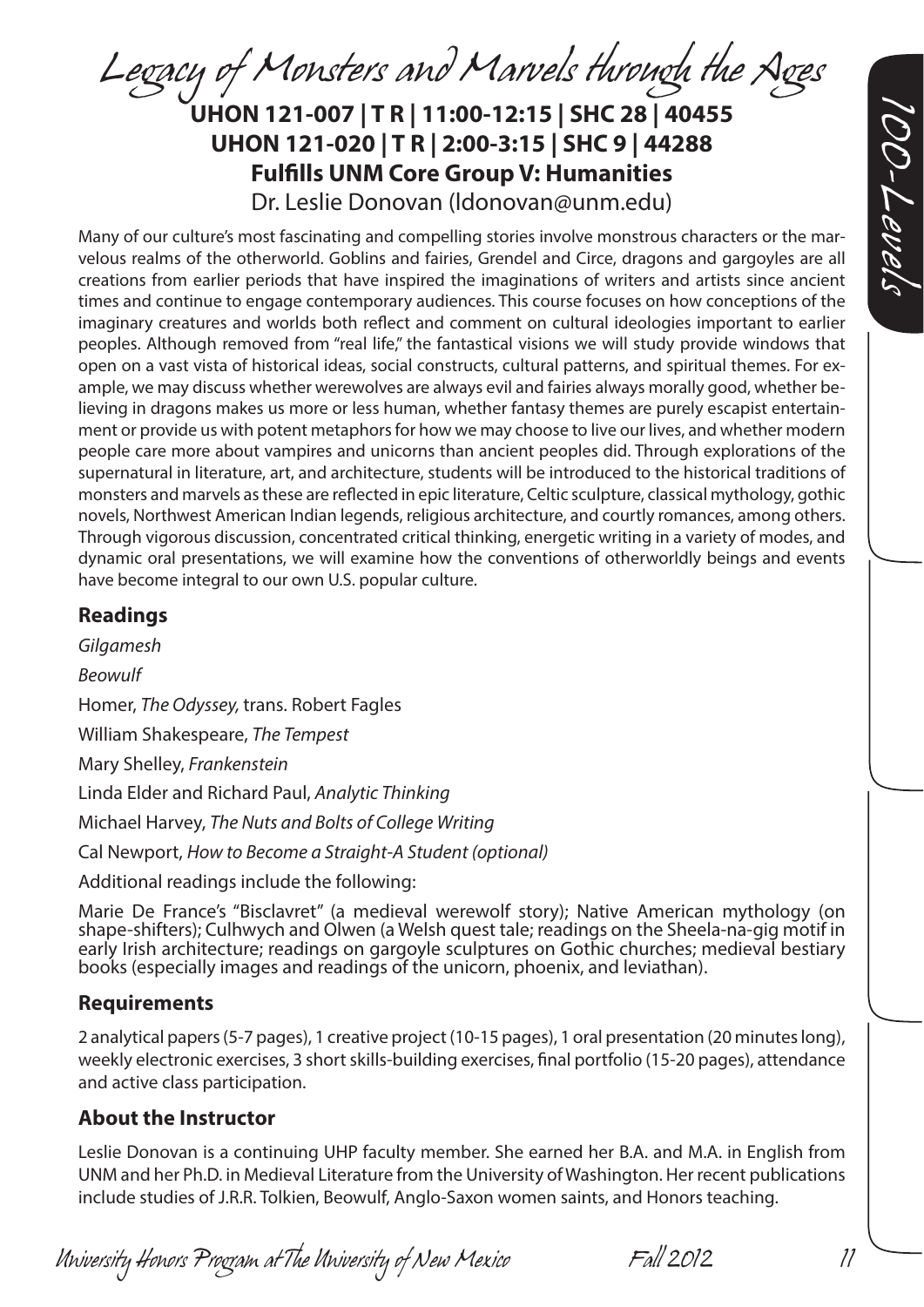100-Level

*Legacy of the Storyteller in Writing*

**UHON 121-008 | T R | 3:00-4:15 | SHC 28 | 30110 Fulfills UNM Core Group V: Humanities** 

Dr. Michael Thomas (mthomas@unm.edu)

There is something about stories and story-telling that is fundamental to the human condition. There is simply no way to over-emphasize the importance of narrative to successful communication. In politics, commerce, entertainment, science, religion, and even sports, people communicate with colleagues and with the public at large using stories, narratives that lend drama and credibility to their endeavors, making those endeavors memorable and engaging. Writing is, essentially, the graphic representation of speech. Writers are the people who tell the stories that influence and inform modern societies.

This course examines the work of writers telling powerful, effective stories. This course will involve close, critical consideration of writings that use stories to influence and inform. We will explore the techniques the authors use to make their stories credible and resonant. Students will be applying those techniques to their own writing via assigned writing projects. In sum, students will read outstanding, effective writing while improving their own.

### **Readings**

1) King, Stephan, *On Writing*

2) Flaherty, Francis, *The Elements of Story*

3) William Strunk and E. B. White, *The Elements of Style*

4) There will be downloadable selections from works of Edward Abbey, leslie Silko, Jane Smiley, Larry McMurtry, Joy Harjo, E.A. Mares, Aldo Leopold, John Nichols, William de-Buys, James Hillman, Tony Hillerman, Margaret Atwood, Lewis Thomas, Diane Nyad, Michael Thomas, Natalie Angier, Charles Bukoski, Richard Feynman, Ellen Gilchrist, Raymond Chandler, Oliver Sacks, Douglas Adams, and others.

# **Requirements**

Grades are based on evaluations of Six one page reaction papers (5 x 5= 25 points), a five page short story, narrative-based non-fiction piece or narrative work in another medium. (15 points/due Oct.5), and an eight page narrative-based story, etc. (20 points/due Nov. 30) Ten minute presentation (15 points), attendance at three lectures or similar events (10 points – all or none, see below), plus an assessment of participation (15 points).

# **About the Instructor**

Michael Thomas is an anthropologist. He directed the Conexiones/Mexico Program for many years and has been involved in many other endeavors in experiential education. His novel, Ostrich received a Barnes and Noble "Discover Great New Writers Award" in 2000.: He has published three critically acclaimed novels (Crosswinds, Ostrich, and Hat Dance). A collection of his short stories SISTER CITIES is in process.

*12 Fall 2012 University Honors Program at The University of New Mexico*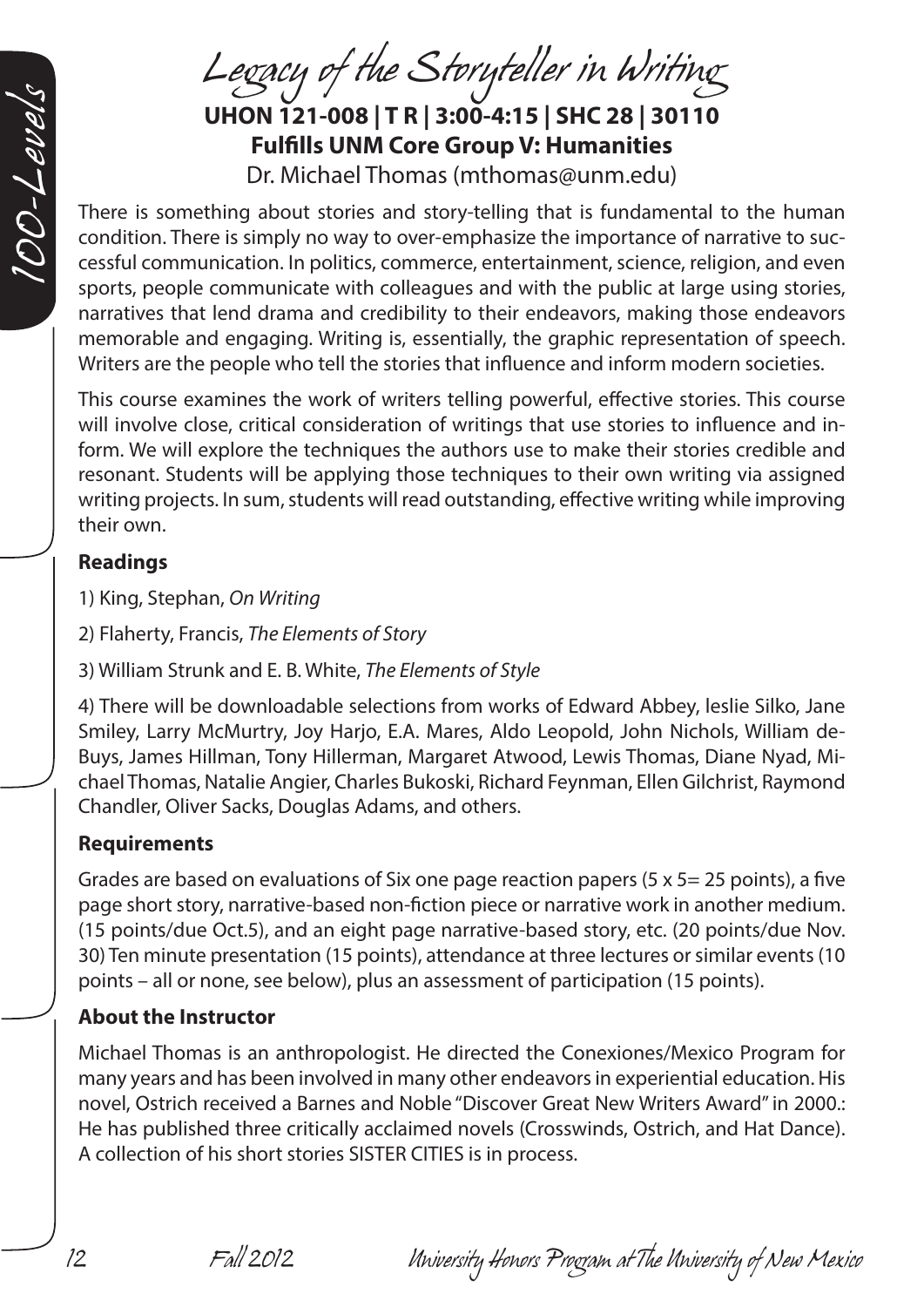*Legacy of Dreams*

**UHON 121-009 | T R | 9:30-10:45 | SHC 22 | 30111 Fulfills UNM Core Group V: Humanities**  Dr. David Higdon (dleonhigdon@q.com)

Virtually every human dreams, usually four dreams a night, adding up to some fourteen hundred dreams a year. But most of these dreamers wonder why they dream, if the dream has discernible purpose, and if the dream cloaks a meaning in its symbolism, its illogic, and often its confusion. As long as there has been writing, we know these questions have been seriously and theoretically posed, and the answers have played formative roles in virtually every discipline from theology, philosophy, medicine, science, history, psychology, art, and other fields. Without dreams, Christianity might have remained a marginalized religion, and Islam might never have been founded with dreams. Chemistry might still lack its periodical table, Mary Shelley would not have given us Frankenstein and his Monster, Abraham Lincoln would not have foreseen his death, Jack Nichlaus would still be missing putts, and thousand of teenage diaries would have remained empty. The history of dreams will take us from the priest to the psychologist and from the shaman to the neurologist as history merges with theory. Two short papers, one class presentation, and a dream diary will be required of students.

#### **Readings**

Mesopotamian dreamers - Gilgamesh Hebrew dreamers - Joseph, Daniel, and Peter Greek and Roman dreamers - Sections of *The Odyssey, The Iliad, The Aeneid* Classical debate over dreams - Aristotle, Plato, Cicero, Jerome Return of dreams - Chaucer, Icelandic Edda selections Asian dreamers - Persian, Indian, and Chinese voices Dreams regain ascendancy - Freud, Jung Dreams move into the laboratory - REM, MRI, PET, CAT scans, Limbic system

#### **Films**

Two motion pictures - *Inception* and a second to be selected later

#### **Requirements**

Reading of a number of short assignments, class participation in the discussion of them, two short papers, one class presentation, and a dream diary will be required of students.

#### **About the Instructor**

Professor Higdon holds a M.A. and Ph.D. from the University of Kansas and spent most of his career teaching and researching narrative theory and the British novel. He has had training with Biblical dreams, Classical dreams, the dream vision poems of the Middle Ages, and dream theory of the nineteenth and twentieth centuries. He has published seven books and 130 scholarly essays. He is offering the dream course for the third time. He has been an active dreamer, sleepwalker, and sleeptalker most of his life.

*University Honors Program at The University of New Mexico Fall 2012 13*

*100-Levels*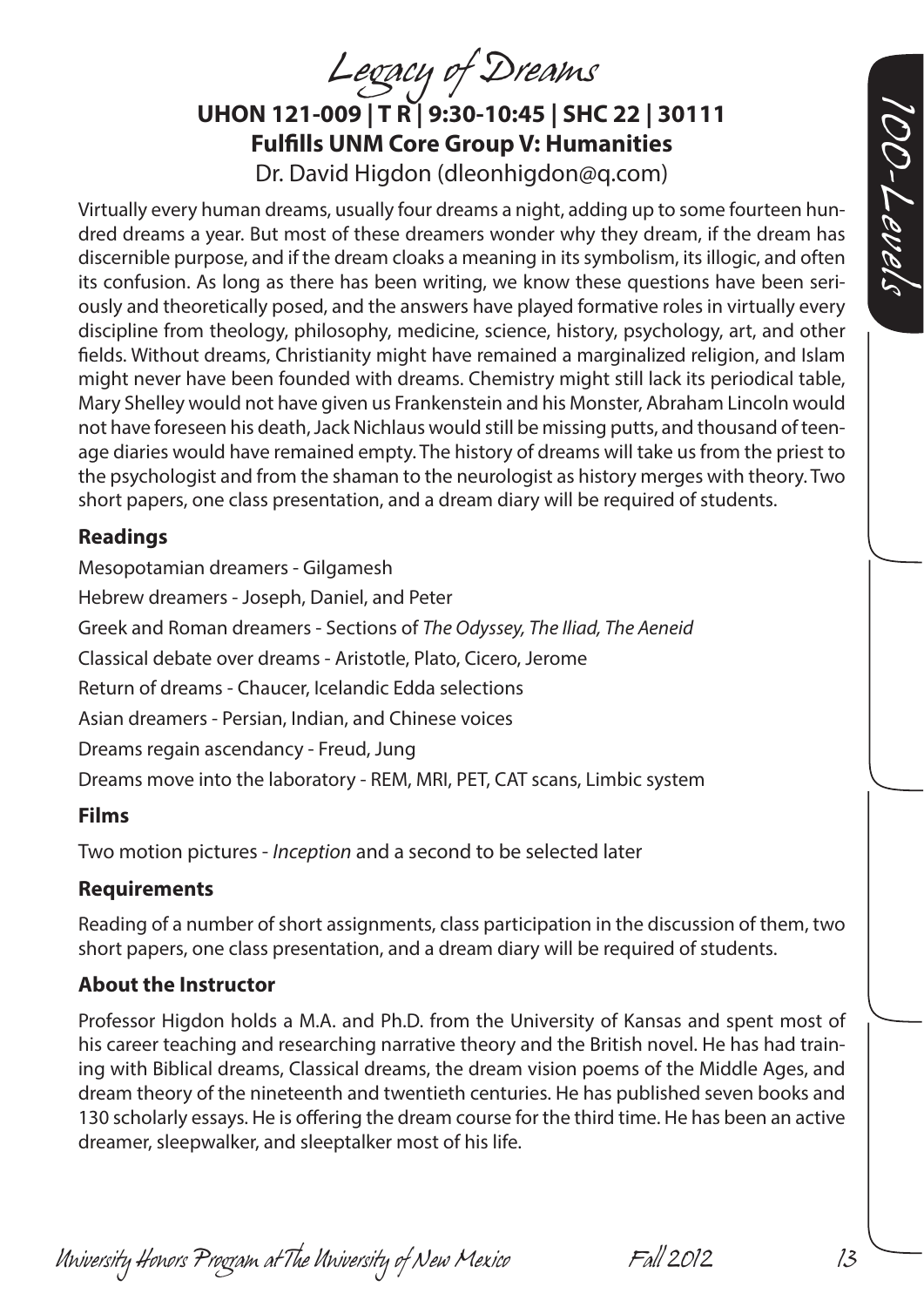*Legacy of Visual Culture*

# **UHON 121-010 | M W | 9:00-10:15 | SHC 12 | 30112 Fulfills UNM Core Group V: Humanities**

Stacey Kikendall (kikendal@unm.edu)

Everyday we are bombarded with visual images, from billboards on our way to school to our Facebook pages to our evening television programs. We are undoubtedly a culture that emphasizes the visual. But how did we get to this point? Have we always relied on vision as our primary sense in understanding the world around us? How does that reliance inform our view of other people and cultures? In this class, we will be analyzing the legacy of visual culture in the Western world. We will start with a short examination of the philosophical and critical aspects of vision and how it became synonymous with knowledge (i.e. seeing is knowing). Then we will explore various forms of visual culture from the past 200 years in America and Europe, including art and photography, periodicals, advertisements, movies and television, theater, fashion and design, architecture, exhibitions and museums, and the internet. We will focus on how this visual culture teaches people to view others and ultimately influences whole nations' beliefs about gender, race, and class.

#### **Readings, Films, etc.**

*100-Levels*

Because visual culture is necessarily multimedia, our class will likewise use a variety of texts, in- cluding:

*The Visual Culture Reader*, edited by Nicholas Mirzoeff *The Searchers*, 1956 Western film with John Wayne *Mean Girls*, 2004 Teen Comedy film with Lindsay Lohan *The Jeffersons*, 1970s television series "The Jeffersons," 2004 television episode of South Park Various magazines/newspapers from America and Europe Print and TV advertisements Pictures and descriptions of the Great Exhibition and the World Fairs Art from the Albuquerque Museum

Architecture around UNM campus

### **Requirements**

Assignments will include daily journals, several shorter writing assignments of 1-2 pages, one longer analytical essay, one group presentation, and one creative project. Participation in class discussion and activities is a must. We will take several trips outside the classroom to make observations on campus, and you will be required to make a trip to the Albuquerque Museum.

### **About the Instructor**

Stacey Kikendall will graduate with her PhD in English in Spring 2012. She does research on 19th-Century British Literature and the intersection of vision, gender, and empire. She has published articles on film and graphic novels as well as literature.

*14 Fall 2012 University Honors Program at The University of New Mexico*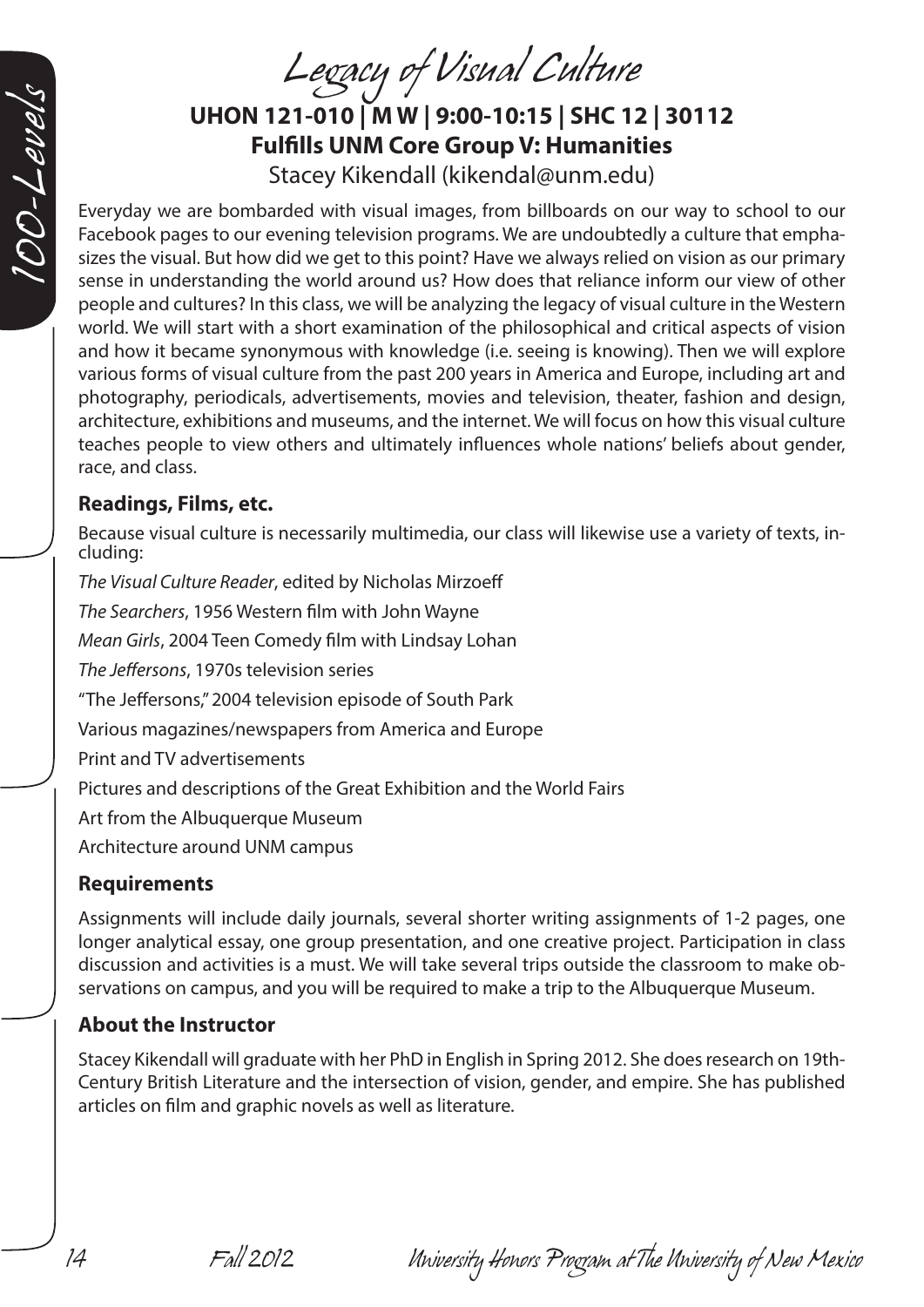*Legacy of Law and Lawlessness*

**UHON 121-011 | M | 5:00-7:30 | SHC 12 | 30113 Fulfills UNM Core Group V: Humanities**  Jonatha Kottler (jkotter@unm.edu)

We all live our daily lives under the laws of our country. Most of the time we do so without any conscious thought, and yet those laws shape many aspects of our daily behavior. What keeps us from driving 90 M.P.H. down Central Ave? What allows us to speak our minds even when our opinions are contrary to the prevailing opinion in our society? Is the function of law to constrain behavior or to protect inherent human rights? These are some of the questions we will address in this course. In addition, we will examine theories of punishment to see how effectively breaches of law are dealt with. And finally, we will examine the tendency of literature and film to idealize lawlessness, from Robin Hood, to Jesse James, to Batman. We will strive to learn by what authority laws are created and the meaning of laws in our own lives through careful reading, discussion and writing.

#### **Readings**

*Hammurabi's Code The Ten Commandments and the Golden Rule The Orestia Magna Carta The Merchant of Venice The Constitution of the United States Plessy v. Ferguson Dred Scott v. Sandford Brown v. Board of Education Roe v. Wade To Kill a Mockingbird The Moon is a Harsh Mistress Batman: Year One*

### **Requirements**

Three one-page reading response papers. Oral presentation. Attendance, thorough reading, active participation. Two 3-5 page analytical papers.

Mock trial assignment.

### **About the Instructor**

Jonatha Kottler has a B.A. in English from UNM and an M.A. from St. John's College. She is a writer/ creator of the comic book series The Wonderverse. With her husband (fellow UHP graduate Jason Kottler) she has written and directed seven short films and the feature length film In Character. She is the founder of the Desert Globe Players, a theatre devoted to youth Shakespeare performance.

*University Honors Program at The University of New Mexico Fall 2012 15*

*100-Levels*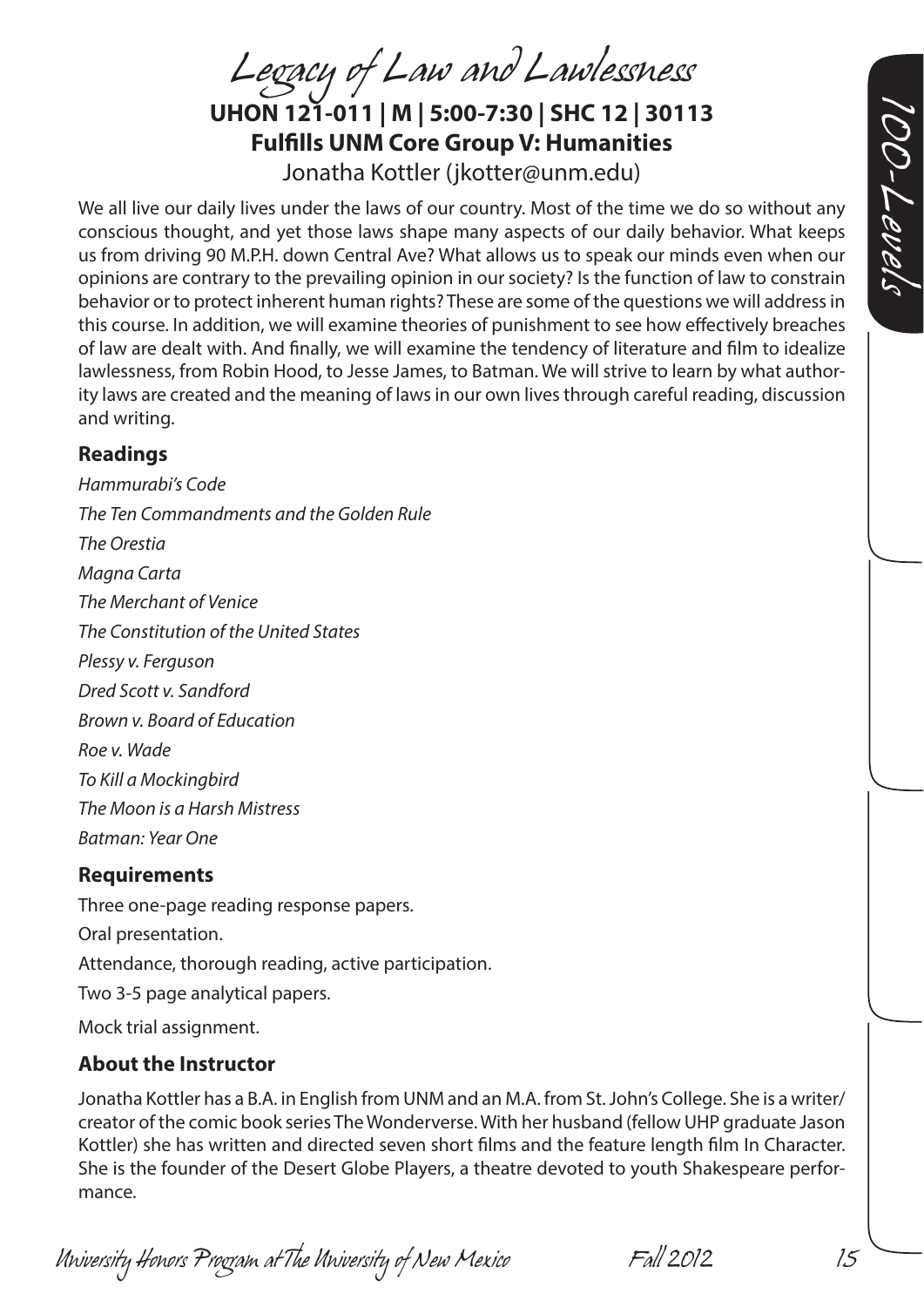*100-Levels*

# *Legacy of Roots of War* **UHON 121-012 | T R | 11:00-12:15 | SHC 22 | 30114**

**Fulfills UNM Core Group V: Humanities** 

Dr. Michael Thomas (mthomas@unm.edu)

Humans have an extraordinary propensity for violence against one another. This propensity, while not technically unique to humans, still sets us apart from our animal peers. The ubiquity and scale of human violence is something special. A visitor from another planet would certainly conclude that humans are obsessed with violence, torture, and murder. The societal expression of this capacity is war. This course is a preliminary inquiry into the roots of war.

### **Readings**

Homer, *The Iliad* (Lombardo Trans) Robert M. Utley and Wilcomb T. Wasburn, *Indian Wars* Chris Hedges, *War is a Force that Gives Us Meaning* Lt. Col. Dave Grossman, *On Killing: The Psychological Cost of Learning to Kill* James Hillman, *A Terrible Love of War* Dexter Filkins, *The Forever War* Thomas Ricks, *Fiasco, The American Military Adventure in Iraq*

### **Films**

Robert Gardener, *Dead Birds* Errol Morris, *Fog of War*

### **Requirements**

Grades are based on evaluations of five one-page reaction papers (5 x 5= 25%), a fivepage essay (15%), and an eight-page research paper (20 %), a 10 minute presentation (15 %), plus an assessment of participation (25 points). Students must attend three lectures.

# **About the Instructor**

Dr. Thomas is an anthropologist and novelist, long interested in the impulses that lead human beings to make war. He was born in 1946 (at the end of World War II) and has borne witness to the many subsequent wars.

### **About the Student Teacher**

Troy Weeldreyer is pursuing a degree in Psychology with a double minor in Anthropology and History. He is currently involved in research with adolescent risky behaviors at the Mind Research Network. With interests ranging from psychology of imperialism to suicidality in military populations, he is eager to explore the continually fascinating and frightening topic of war. His hobbies/obsessions include reading, caffeine, and the internet.

*16 Fall 2012 University Honors Program at The University of New Mexico*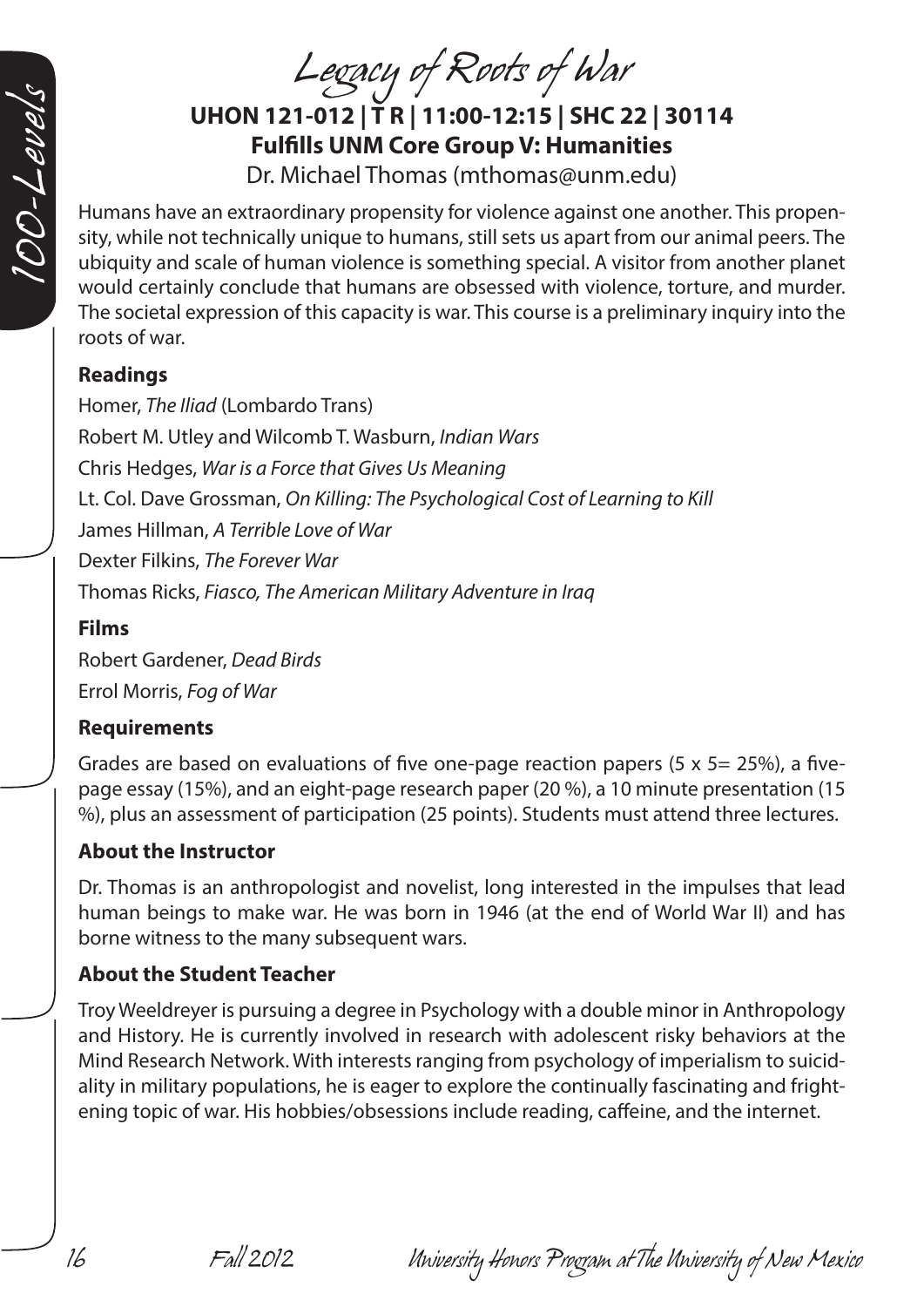*Legacy of Adaptation: From Page to Screen*

# **UHON 121-013 | M | 5:00-7:30 | SHC 22 | 37395 Fulfills UNM Core Group V: Humanities**  Marc Roberts (mroberts@rrps.net)

Human beings have been writing books and plays for many centuries. Motion pictures have been around for little more than a hundred years. Ever since it was discovered that we can make the written word into moving images that can be shared with a mass audience, we have been attempting to translate the "movies" we see in our heads as we read or the plays we see on the stage into the movies we see on the screen. Does the process of translating words on the page or on the stage into movies liberate the imagination and allow the vision of the filmmakers to be shared with all or does it limit the imagination of the audience to the single vision of the filmmakers? Does the film stay faithful to the central themes of the original written work or are meanings changed into something with a very different message? Do the financial and time necessities of the business of making movies add or eliminate important events and characters from the original work and is this an improvement or not? Does the time period that the film was actually made make a difference to the message of the film? Can some stories only be properly told with more recent innovations in technology and special effects? These and other critical questions will be explored through group discussions, oral presentations, analytical writings, watching plays and films and reading literature. We will trace literature through history and examine how it has been put on film. Through all this, students will gain a deeper perspective on film, literature and the process of putting the two together.

#### **Readings**

Sophocles, *Oedipus Rex* William Shakespeare, *Twelfth Night* Jane Austen, *Pride and Prejudice* Charles Dickens, *A Christmas Carol* Jules Verne, *Journey to the Center of the Earth* L. Frank Baum, *The Wonderful Wizard of Oz* George Orwell, *1984* Dashiell Hammett, *The Maltese Falcon* J. R. R. Tolkien, *The Lord of the Rings* Tennessee Williams, *A Streetcar Named Desire* Joseph Heller, *Catch 22* J. K. Rowling, *Harry Potter* (Series)

#### **Requirements**

Weekly attendance and active participation in class discussions and projects; three 2-3 page response papers. Attendance at a play performance (depending on local schedules) and working on a group project turning a portion of a written work into a movie script, reading it and leading a class discussion on the process.

#### **About the Instructor**

Marc Roberts is the Instructional Leader for Fine Arts and Electives at V. Sue Cleveland High School where he teaches Acting and Moviemaking. He holds a Masters Degree in Education from Vermont College of Norwich University. He has also taught Graduate classes in the Education Department at Highlands University in Rio Rancho.

*University Honors Program at The University of New Mexico Fall 2012 17*

*100-Levels*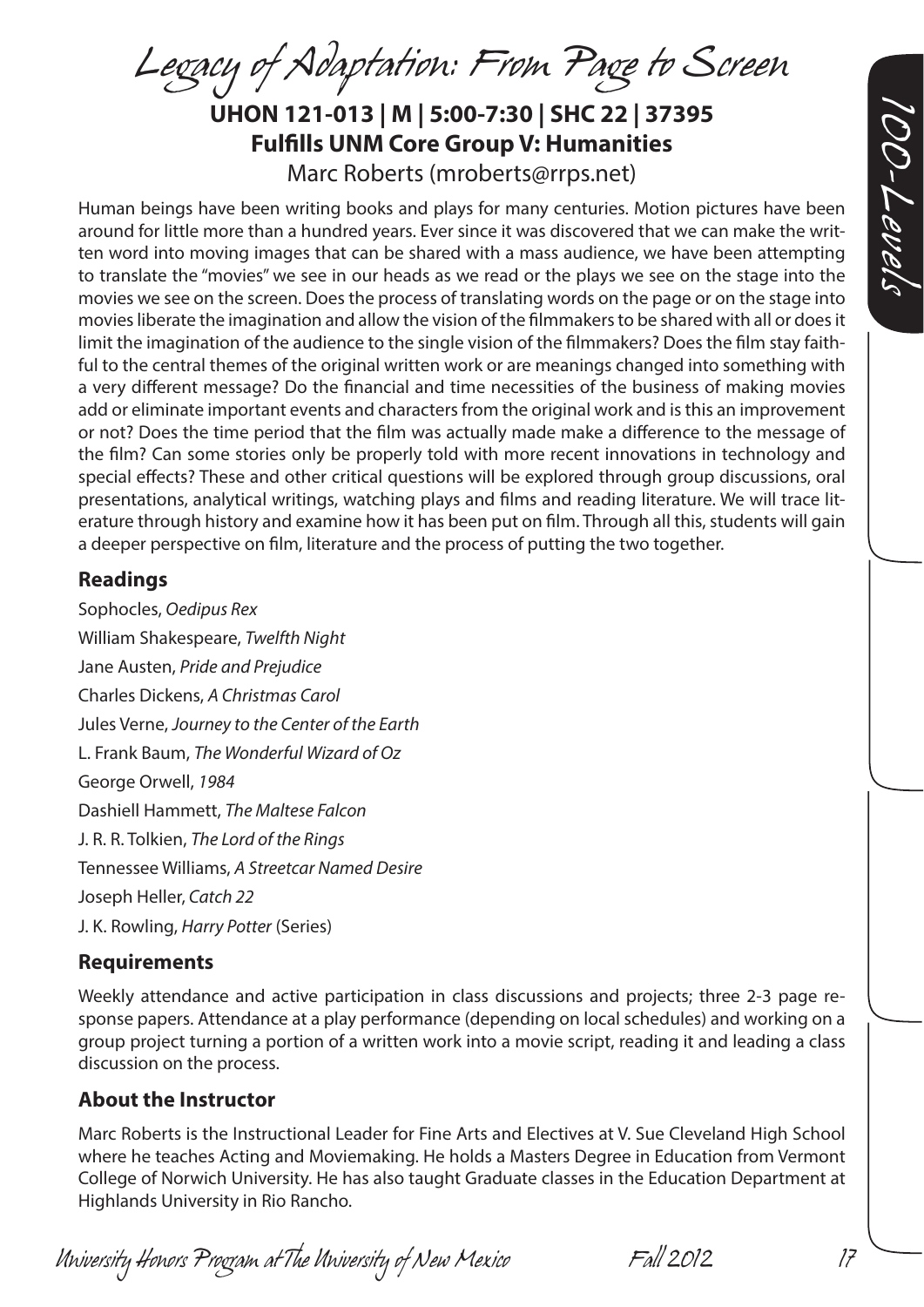*Legacy of Algebra*

# **UHON 121-015 | T R | 11:00-12:15 | SHC 12 | 39932 Fulfills UNM Core Group V: Humanities**  Dr. Chris Holden (cholden@unm.edu)

You may hate Algebra. It may bore you. Or maybe you're one of few who love puzzles in equation form. Regardless, we typically take Algebra for granted as a fact of life. Yet Algebra did not always exist, and it did not spring to life fully formed. Even though we can trace its roots back to ancient Babylonia (the word problems about finding area of rectangular fields with widths 6 feet longer than their lengths), even something as seemingly simple as a negative number was not widely accepted as a sensible object until late in the 18th Century. In 1759, Francis Maseres, an English mathematician, wrote that negative numbers "darken the very whole doctrines of the equations and make dark of the things which are in their nature excessively obvious and simple".

In general, what we typically call Algebra came to the world in fits and starts from a variety of cultures. We will pull back the curtain on this strange technology, explore its history, and unpack its congealment into the school subject we know today. We'll even glimpse some of the fantastic and strange developments that aren't in school books (maybe if you're a grad student in math). We'll see these changes not as a steady stream of new facts to assimilate but as an aspect of humanity's eternal quest for understanding.

This journey is approved for a general audience, anyone who is looking to be fascinated and frustrated at the same time.

You will be responsible for creating meaningful discussion and an environment where everyone feels comfortable asking questions.

#### **Readings**

*100-Levels*

*"Unknown Quantity: A Real and Imaginary History of Algebra"* by John Derbyshire

*"Algebra: Sets, Symbols and the Language of Thought"* by John Tabak

*"The Crest of the Peacock: Non-European Roots of Mathematics"* by George Joseph

Additional Online Resources

### **Requirements**

Students will work in small groups to produce two presentations based on weekly topics, one on a method, technology, or period of intellectual activity within historical cultural context, and one on a topic that connects algebraic thinking to life outside math. There will be several take-home exercise-sets based upon the math we encounter, and weekly written responses to the readings. Each student will also complete one short (1000 word) research article based on the themes in your presentation.

### **About the Instructor**

Chris Holden received his Ph.D. in Mathematics from the University of Wisconsin-Madison. Originally from Albuquerque, his research principally entails making place-based mobile games. Chris enjoys videogames like DDR and Katamari Damacy, and he takes a whole lot of photos.

*18 Fall 2012 University Honors Program at The University of New Mexico*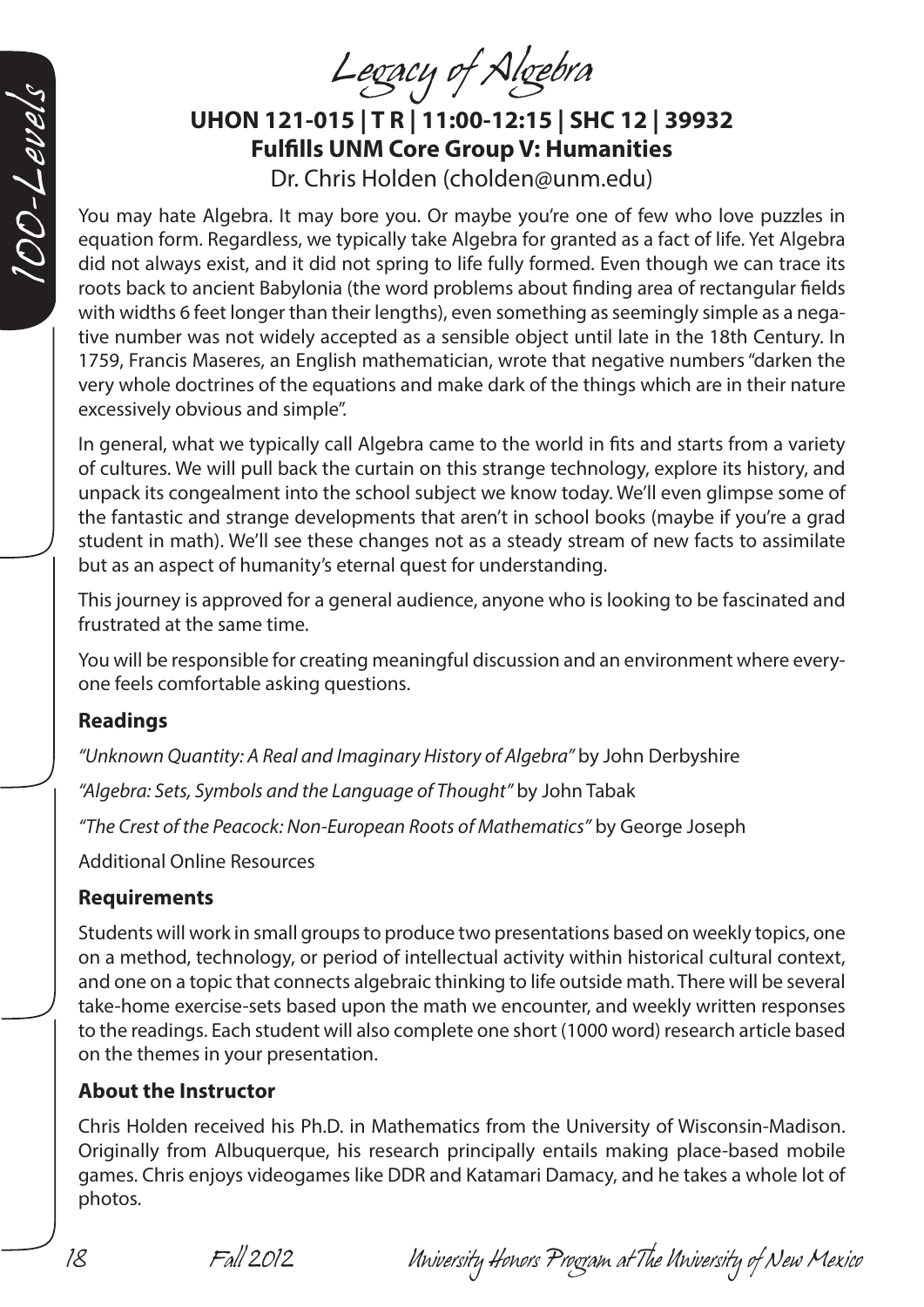*Legacy of Struggle: Great Villains in Literature*

**UHON 121-016 | T | 5:00-7:30 | SHC 12 | 30118 Fulfills UNM Core Group V: Humanities**  Jonatha Kottler (jkotter@unm.edu)

When we want to consider the values and morals of a certain society, we often examine their heroes. Strong, brave creatures, these heroes exhibit the ideal persona of a society, and yet, they only exist in the presence of great villainy. It can be said, then, that it is the villain that creates and molds the hero. These villains are malevolent storms, caring selfishly for only themselves and their goals, but just who are they? How do they arise, and what, specifically, do they want? What is it that makes them "bad"? Finally, if it is the villain that molds a hero to a certain society's values, how do we see villains evolve in response to the evolution in society? This course will take a magnifying glass to the idea of villainy, stripping away preconceived notions, and really analyzing the need for these complex beings.

#### **Readings**

*Antigone Beowulf Othello Peter Pan The Lion, the Witch and the Wardrobe Dr. Jekyll and Mr. Hyde The Watchmen Ender's Game*

#### **Films, etc.**

*The Princess Bride Sleeping Beauty The Dark Knight Dexter*

### **Requirements**

Two analytical papers Oral presentation Careful reading and journal responses Excellent attendance and participation Final project: Creating the perfect villain

### **About the Instructor**

Jonatha Kottler has a B.A. in English from UNM and an M.A. from St. John's College. She is a writer/ creator of the comic book series The Wonderverse. With her husband (fellow UHP graduate Jason Kottler) she has written and directed seven short films and the feature length film In Character. She is the founder of the Desert Globe Players, a theatre devoted to youth Shakespeare performance.

*University Honors Program at The University of New Mexico Fall 2012 19*

*100-Levels*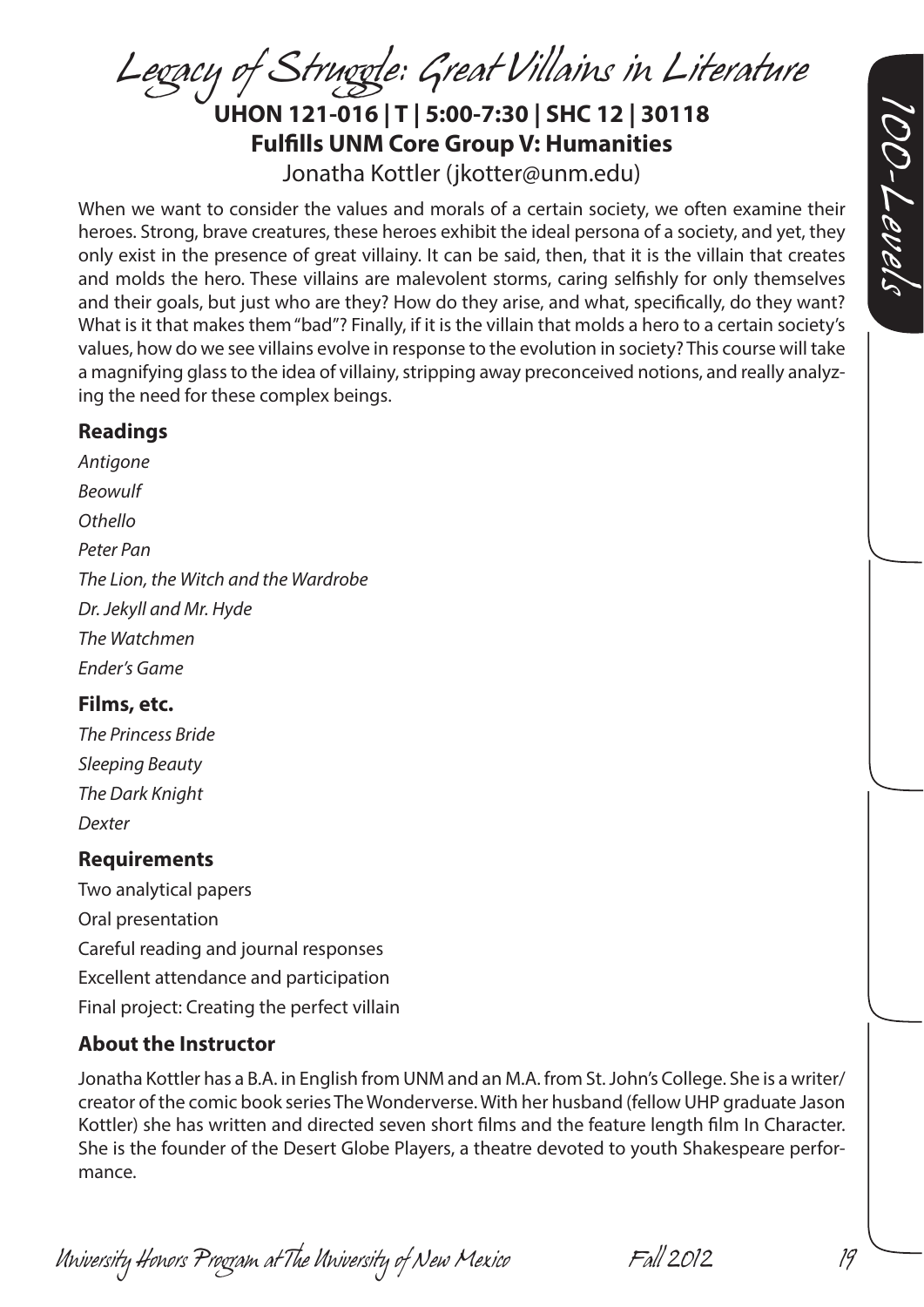*Legacy of Immigration Through Memoirs and Film*

# **UHON 121-017 | M | 1:00-3:30 | SHC 12 | 30120 Fulfills UNM Core Group V: Humanities**  Dr. Sheri Karmiol (metzger@unm.edu)

What do you think it might have been like to leave your family behind and move to another country, knowing that you might never return to your previous home nor see your former school, your parents, or your friends ever again? What if when you arrived, no one understood you and both the language and culture in this new world were unrecognizable? What might it be like once you arrived and discovered that you were not wanted? Would you be homesick? Or lonely? Would you want to leave or would you be determined to succeed no matter what obstacles stood in your way? And most importantly, would you want to forget who you were, where you came from, and who you are now, so that you could become an American--just like every other American?

Immigration is about more than just moving to the United States. It is about remaking yourself to be an American. It is also about confronting prejudice, discrimination, and nativist hatred. The first immigration laws were fashioned to eliminate the Chinese and to impose quotas on Jews and Italians. Whether the immigrant was Chinese, Irish, Jewish, Italian, Muslim, or Mexican, the greeting has too often been the same--Go Home!

To understand what the immigration experience has been like, we will focus on the stories of individual immigrants. We will read memoirs, semi-autobiographical novels, short stories, and poetry written by Irish, Russian, Italian, Jewish, Middle Eastern, and Hispanic immigrants. We also will watch several films and discuss the role of asylum in the immigration experience, as well as talk about the economics of illegal immigration. Learn about the immigration debates of the past and be prepared to engage in the immigration debate of today. Films include *Becoming American: The Chinese Experience, The New Americans, The Jewish Americans, POV: Seeking Asylum, Wetback.*

Because the United States is founded on ancient Roman ideals, we will begin the semester by reading and discussing *The Aeneid*. Rome was not exactly welcoming to its first immigrants and understanding the experiences of Aeneas and the hostile greeting that he received can help us as we explore the issues surrounding the legacy of immigration.

#### **Student Comments**

*"This course encouraged a lot of thinking and it made me revaluate my principles and personal views."*

*"This class was always extremely engaging and offered a wide array of interesting topics. I would definitely take this course again."*

*"I found this class exciting and challenging." "I thoroughly enjoyed this course. It was a favorite."*

#### **Readings**

*100-Levels*

Virgil, *The Aeneid* Puzo, *The Fortunate Pilgrim* Abu-Jaber, *Crescent* Chin, *Donald Duk* Reading packet of poetry, short memoirs, critical readings.

### **Requirements**

A 3-4 page location essay on identity, reflection papers, oral presentations, a mid-semester paper and media/ film presentation, and a final research project.

### **About the Instructor**

Sheri Karmiol has a Ph.D. in 16th and 17th century British literature. Most of the classes that she teaches focus on social inequity, prejudice, and the marginalization of people, who are classified as expendable members of society. Sheri has been honored with awards for her teaching and has received two fellowships, including one for study at the United States Holocaust Memorial Museum. Sheri also teaches classes on the Holocaust and on intolerance.

*20 Fall 2012 University Honors Program at The University of New Mexico*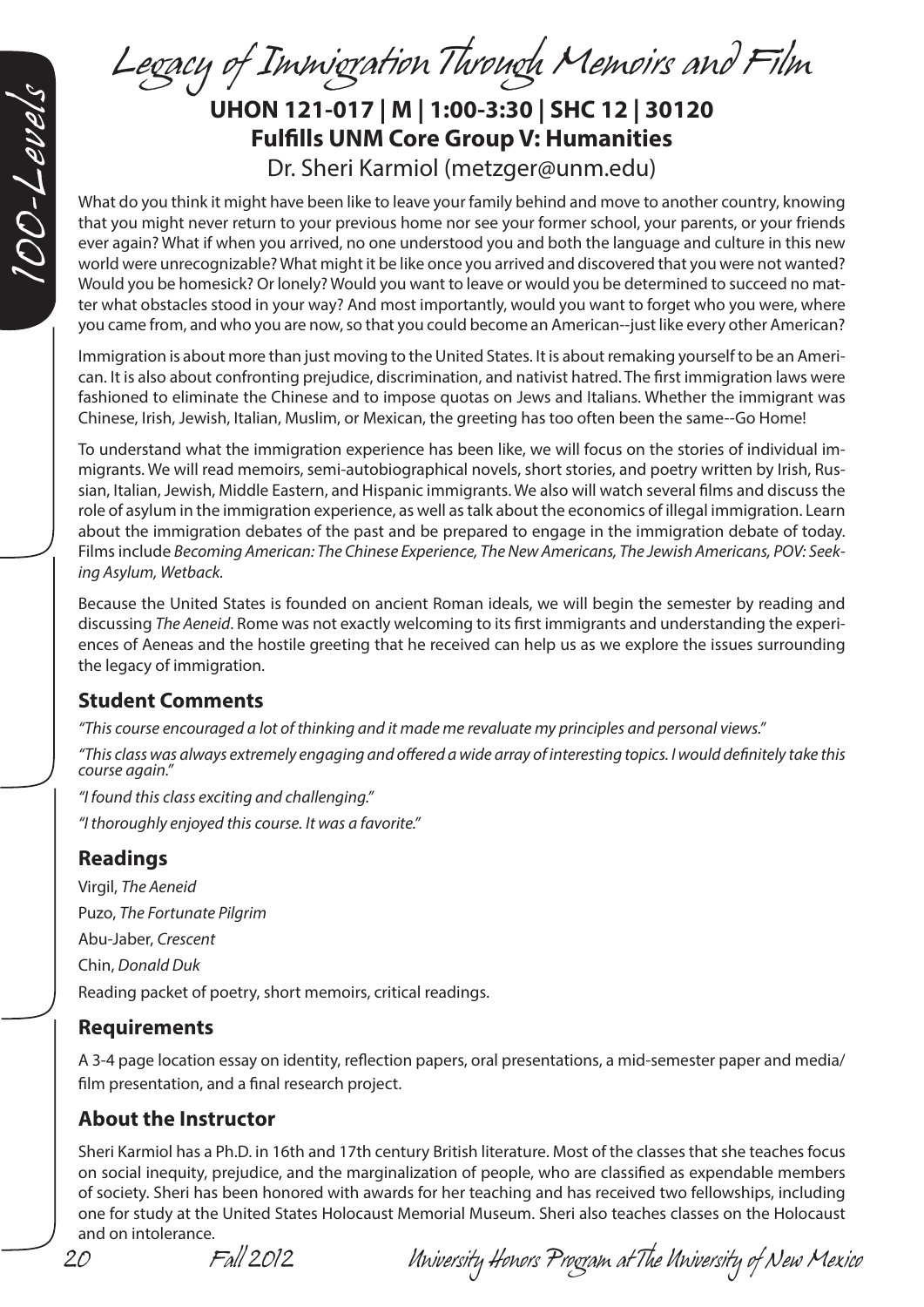*Legacy of Exploration*

**UHON 121-018 | T R | 11:00-12:15 | SHC 8 | 32486 Fulfills UNM Core Group V: Humanities** 

Dr. Ursula Shepherd (ursula@unm.edu)

#### **Definition: Explore: v 1: inquire into [syn: research, search] 2: travel to or penetrate into; 3: examine minutely 4: examine (organs etc.) for diagnostic purposes.**

So long as there have been humans, there have been explorers. Our innate curiosity may be the characteristic that most truly defines us as human. Our travels and investigations into the world around and inside of us have led to the world we find ourselves in, here in the 21st century. In this class, we will examine some of the contributions and impacts of that need to inquire or travel. What are some of humankind's greatest innovations and discoveries? How did they come about? We will also look at some of the tools of exploration—maps, clocks, telescopes. We will travel the world and look inside our bodies, and we will also think about the skills and traits we need to be explorers ourselves. In particular, we will examine how previous explorers, both geographic (i.e., travelers) and scientific (i.e., researchers) impacted the modern world.

#### **Readings**

There will be a reader for this class. Students will purchase this at the start of the semester from the Honors Office. These will include excerpts from such travelers as Marco Polo, Columbus, Humboldt and Darwin and Mendel as well as works that examine early human contributions--Lost Discoveries, and Guns, Germs and Steel. Students will also read the book Longitude by Dava Sobel.

#### **Requirements**

As always, students are expected to attend all classes, to prepare and complete all assigned readings and to participate in the class discussions and regular assignments. There will be two oral presentations and two larger written assignments as well as regular inclass work. These assignments will lead to the achievement of the learning outcomes outlined above.

#### **About the Instructor**

Ursula Shepherd, Ph.D. received her degree in Biogeography and Community Ecology at UNM. She also holds an MA in Social Sciences from the University of the Pacific. She is the author of several articles and a book, Nature Notes, and she has always loved exploring the natural world--on land and water.

#### **About the Student Teacher**

Ivonne Orozco is a Spanish major at UNM and she hopes to pursue a teaching career.

*University Honors Program at The University of New Mexico Fall 2012 21*

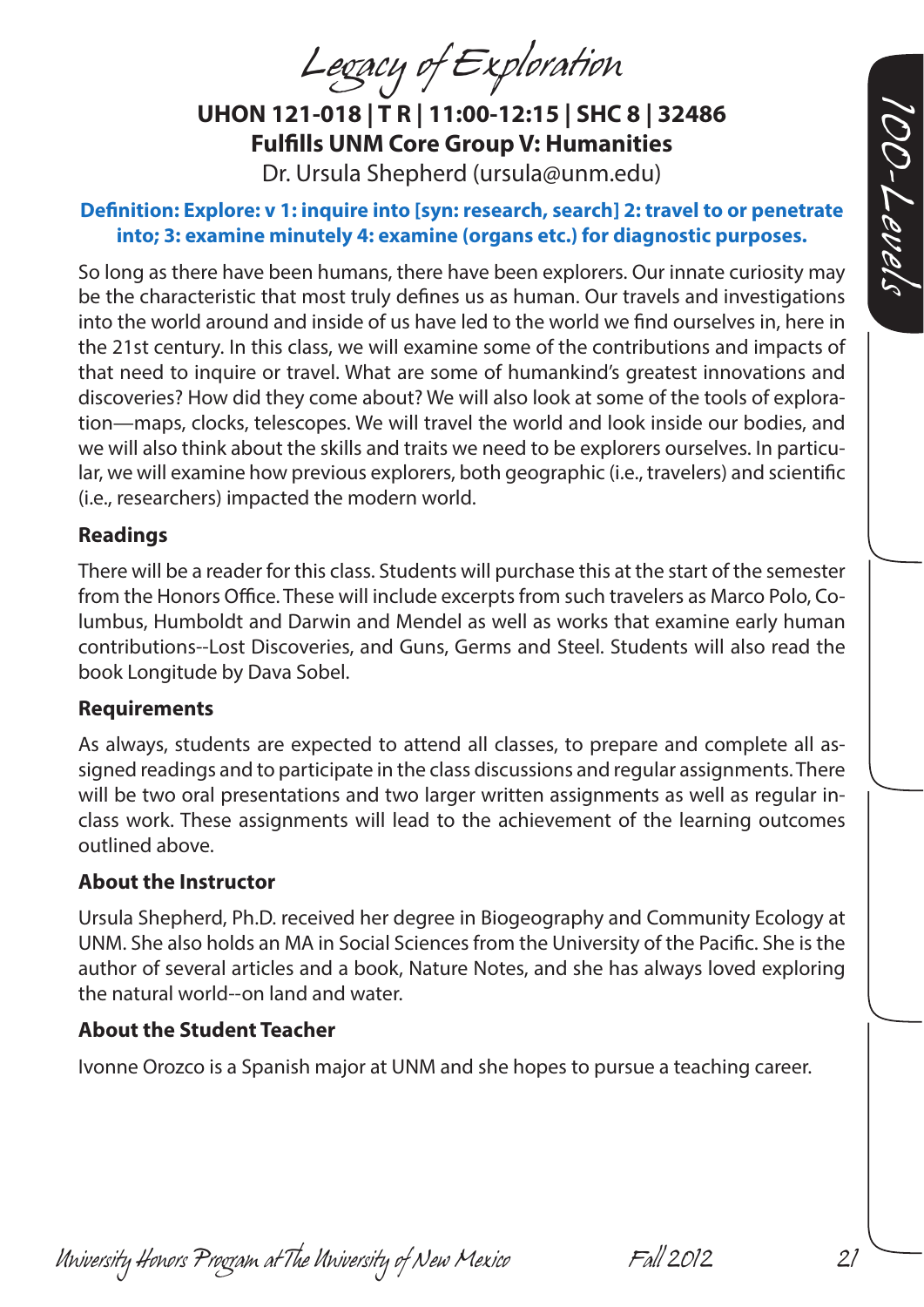*Legacy of Law and Society*

# **UHON 121-019 | M W | 10:00-11:15 | SHC 8 | 35933 Fulfills UNM Core Group V: Humanities**

Dr. Lizabeth Johnson (aoife@uw.edu)

In modern American society, we often take for granted the fact that the average person has a voice in shaping legal decisions and that we are free to debate the effect that law has on influencing society. However, this freedom to debate, accept, or reject legal change is a product of long-term developments in Western history. In the earliest Western civilizations, people often experienced law as an aspect of their daily lives over which they had no say. Although the Greeks and Romans both created governmental structures that allowed for debate regarding the laws upheld by their societies, the ability for the average person to have a voice in the laws that governed society disappeared during the late Roman period and remained limited throughout the medieval era in Europe. Nonetheless, law, handed down by emperors, kings, and popes, continued to shape society, both for good and for ill. Only in the modern era did people once again gain a voice in debating the purpose of law and its role in society. In this course, we will seek to trace the evolution of law and its influence in society from the earliest Western civilizations forward. To that end, we will examine legal texts from ancient Babylon, Egypt, Israel, Greece, and Rome, as well as documents that enshrine the debates that Greek and Roman citizens engaged in over the subject of law. We will continue by examining medieval codes of law, both secular and religious, paying particular attention to how those laws shaped the lives of women and religious and ethnic minorities in Europe. Finally, we will examine modern works, from the Enlightenment-era forward, that posit these ages-old questions regarding the nature of law, who has the power to make law, and when law must change with the times.

#### **Readings**

*100-Levels*

Course reader with excerpts of ancient, medieval, and modern law codes, legal debates, and legal cases.

Aeschylus, *The Eumenides* Justinian, *The Digest of Roman Law: Theft, Rapine, Damage, and Insult*, trans. C.F. Kolbert. *The Burgundian Code*, ed. and trans. Kathryn Fischer Drew

### **Films**

*Becket*, 1964 Paramount Pictures *Inherit the Wind*, 1960 United Artists

#### **Requirements**

Students are expected to attend class and participate actively in discussions, both in large and small groups. Students are also responsible for four response papers of three to four pages each. Finally, students must choose a research topic and develop an original ten-page research paper. In addition to turning in this written assignment, students must also give an oral presentation on their research project.

# **About the Instructor**

Lizabeth Johnson earned her MA in History from UNM in 2000 and her Ph.D. in History from University of Washington, Seattle in 2008. She has long had an interest in both ancient and medieval history, particularly the history of Celtic peoples. This interest in Celtic history led her to an interest in colonialism, particularly Roman and English colonialism in the British Isles. Her recent research has revolved around the survival of native legal practices in Wales in the century after the English conquest of Wales.

*22 Fall 2012 University Honors Program at The University of New Mexico*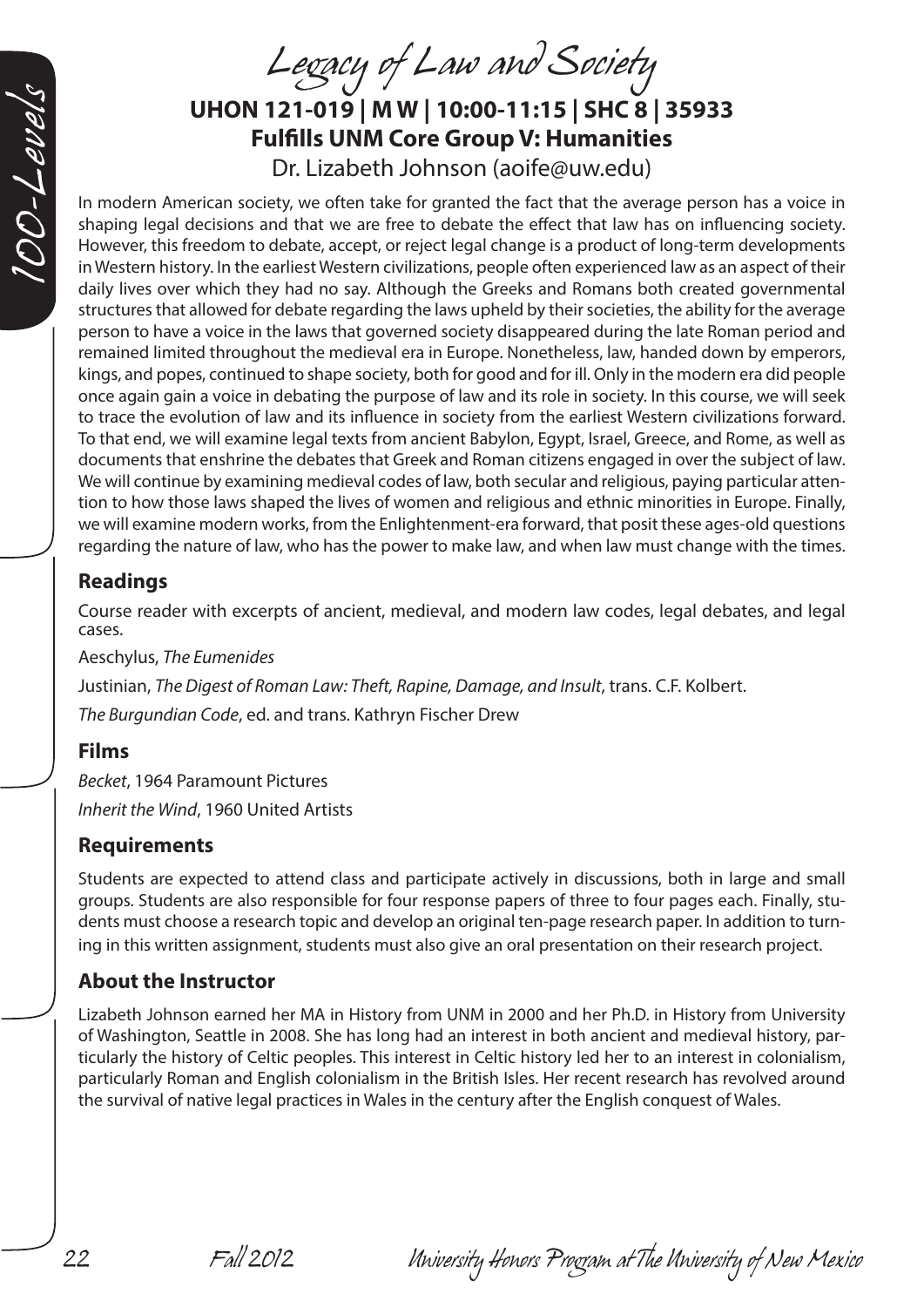*The Legacy of the Mind*

**UHON 121-022 | M W | 1:00-2:15 | SHC 9 | 42387 Fulfills UNM Core Group V: Humanities** 

Dr. Sarah Feldstein Ewing (swfeld@unm.edu)

What is behavior? What is temperament? What is the mind? How do they work? This historical journey walks us through the early beliefs about the nature of the mind and the origin of behavior. We will be exploring ancient Buddhist beliefs, early astrology, mythology, the four humors, Freud's concept of hysteria, to contemporary positions on brain function, behavior, and clinical treatment. In this class, we will take a whole-world perspective to evaluate the understanding of the mind and behavior, with a keen eye to the social context during each era. This will be an intense examination of the human mind, and how we see it. Be prepared for critical analysis and ready to provide thoughtful contributions on our journey.

#### **Readings**

*Siddartha*, Herman Hesse *Hippocrates (Biography from Ancient Civilizations)*, Jim Whiting *Madness: A Brief History*, Ray Porter *Dora: An Analysis of a Case of Hysteria*, Sigmund Freud *Man's Search for Meaning*, Viktor Frankl *An Unquiet Mind: A Memoir of Moods and Madness*, Kay Redfield Jamison

*The Miracle of Mindfulness*, Thich Nhat Hanh, Vo-Dihn Mai, and Mobi Ho

### **Requirements**

Contributions to class courses; weekly thought papers; four 4-page section papers; and one interdisciplinary group project.

### **About the Instructor**

Sarah Feldstein Ewing is a translational researcher and Licensed Clinical Psychologist, specializing in adolescent and adult health risk behaviors. She completed her PhD at the University of New Mexico, and her clinical internship in pediatric psychology at Brown Medical School. She has been teaching psychology and training service providers for many years. She currently works as an Assistant Professor in the University Honors Program at the University of New Mexico, and UNM CASAA.

*University Honors Program at The University of New Mexico Fall 2012 23*

*100-Levels*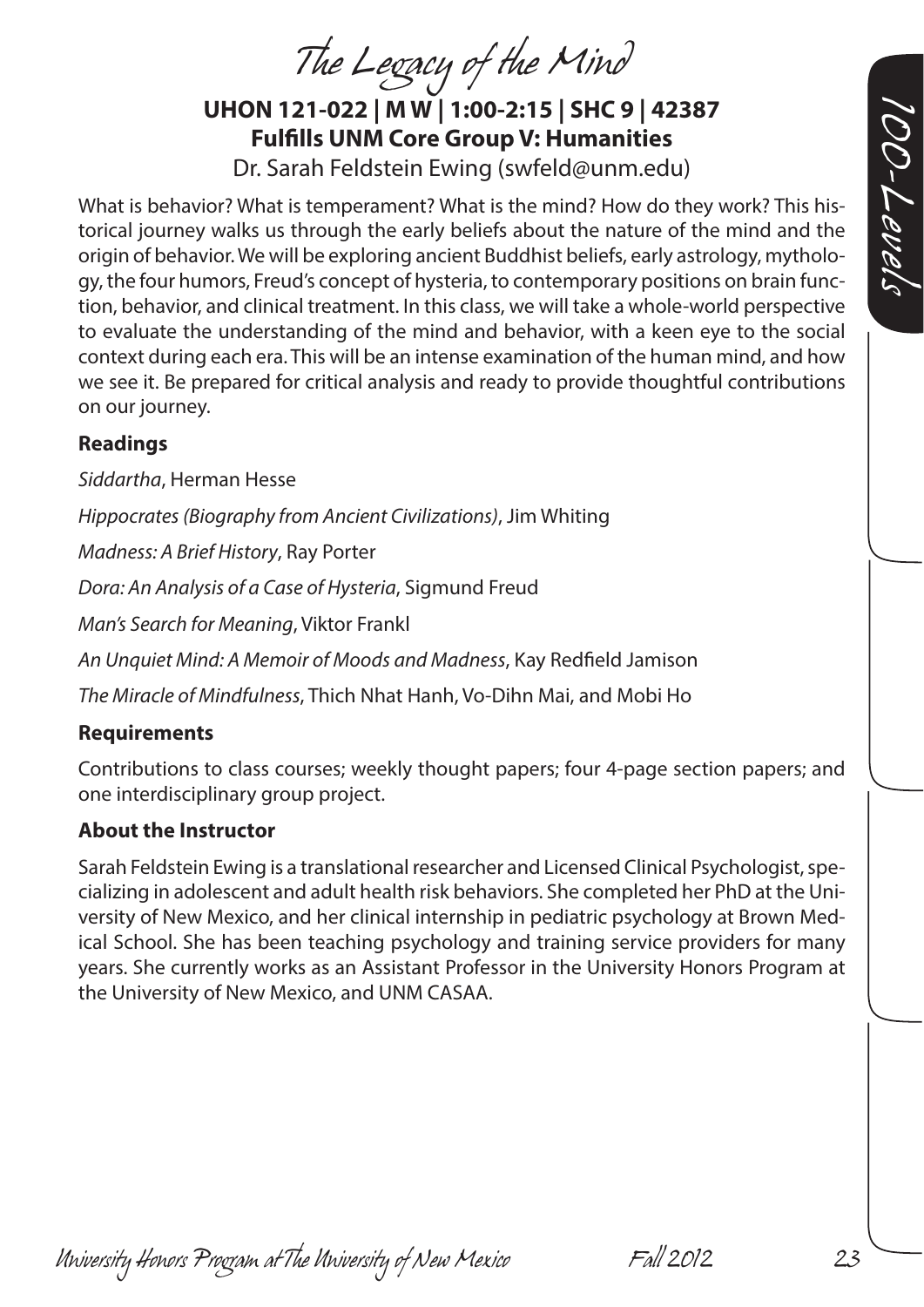*Atomic Anxiety: The Cold War in Literature and Film*

# **UHON 221-001 | T | 12:30-3:00 | SHC 28 | 30123 Humanities**

Dr. Andrew Ascherl (aascherl@unm.edu)

This seminar will explore some of the most interesting cultural expressions of the Cold War period. During this time of vacillation between tension and détente in U.S.-Soviet relations, there was a veritable explosion of cultural development among the youth of the world as well as elite intelligentsia; in pop culture as well as in avant-garde and experimental art. This seminar will look at an international selection of literature and film of the era in all its multifaceted and contradictory manifestations.

#### **Readings**

Joan Copjec (ed.), *Shades of Noir* Milan Kundera, *The Unbearable Lightness of Being* John Le Carre, *The Spy Who Came in From the Cold* John Le Carre, *Tinker, Tailor, Soldier, Spy* Varlam Shalamov, *Kolyma Tales* Shorter texts available on eReserve.

#### **Films**

*The Third Man* (1949, dir. Carol Reed), *Double Indemnity* (1944, dir. Billy Wilder), *Burnt by the Sun* (1994, dir. Nikita Mikhalov), *Goodbye, Lenin!* (2003, dir. Wolfgang Becker)

#### **Requirements**

Thoughtful, lively, and engaged classroom participation will be crucial to the seminar's success. Students will also be required to present one 20-30 minute provocation based on the assigned readings and participate in regular group e-mail exchanges about the weekly readings. There will be one short (4-5 page) mid-term paper and a final research paper (10-12 pages).

#### **About the Instructor**

Andrew Ascherl holds a Ph.D. in Comparative Literature from SUNY-Buffalo. His areas of scholarly interest include the history of radical social movements of the 20th century, contemporary continental philosophy, Marxism, psychoanalysis, and contemporary literature and film of the Americas.



*24 Fall 2012 University Honors Program at The University of New Mexico*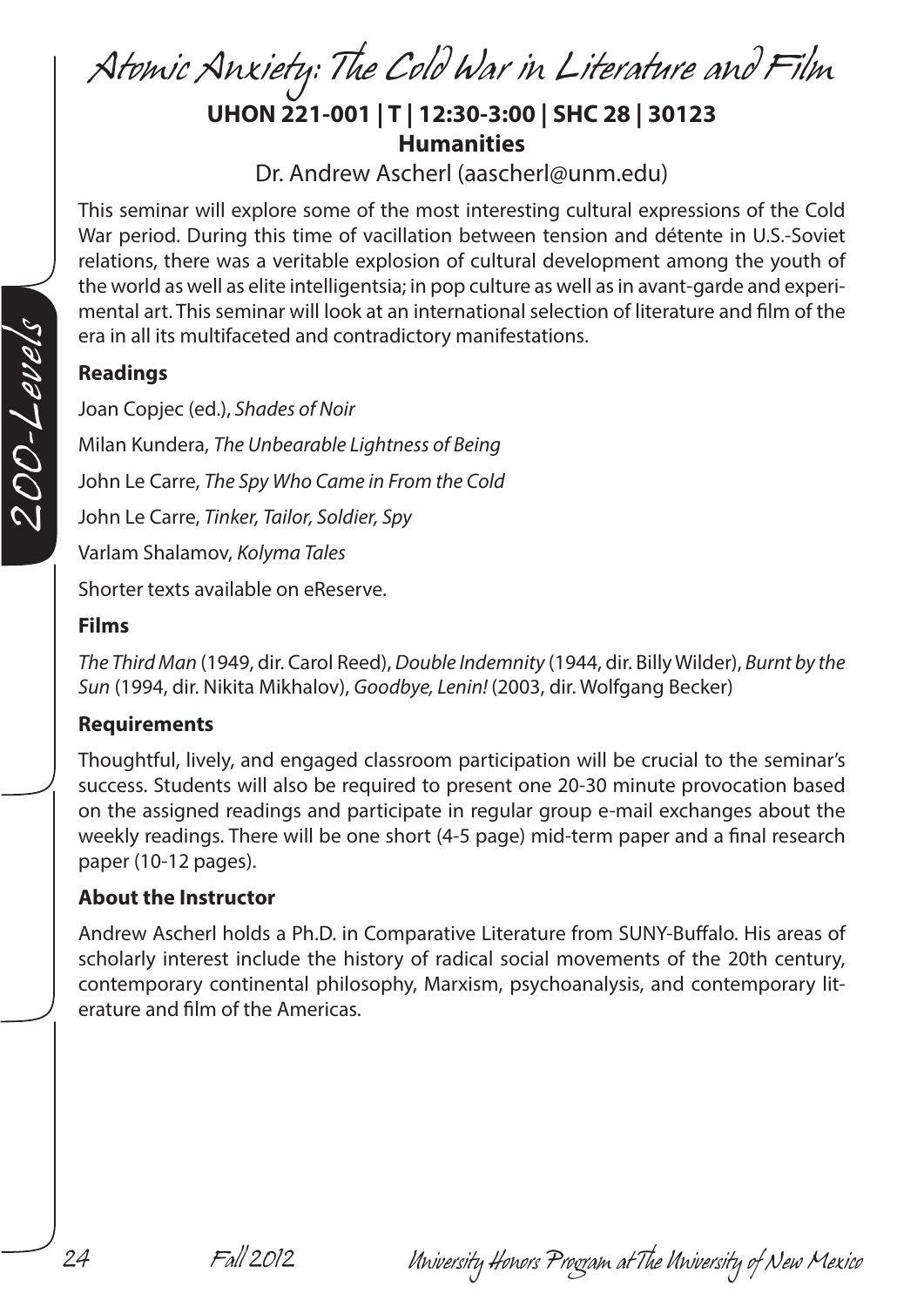*"End of Days" 2012: Apocalyptic and Post-Apocalyptic Visions in Art, Literature, Film, and Music*

**UHON 221-002 | T | 3:30-6:00 | SHC 8 | 30125 Humanities**

Dr. Juliette Cunico (juliette@unm.edu)

From the prophetic books of the Old Testament and the first century AD "Revelation" to Piers Plowman and "The Harrowing of Hell," from Mary Shelley's "The Last Man" to Brian K. Vaughan's Last Man, from H. G. Wells' War of the Worlds to A Boy and His Dog, the Mayan and Hopi Blue Star Prophecies, survivalist , and from A Canticle for Leibowitz to Watchmen, V for Vendetta, and Kingdom Come, Children of Men and 28 Days Later, apocalyptic (the belief that the end of the world is imminent) and postapocalyptic themes have been woven into the very fabric of our cultural sensibilities- especially now that we are in the year 2012..

Though the world has not ended – yet – the cataclysmic themes in Revelation have provided countless inspiration for texts, films, and images that prophesy or reveal the future history of the world and the ultimate destiny of the earth and its inhabitants. This course will explore these themes through such topics as changing world views, survivalist activities and sensibilities, and apocalyptic themes associated with the end of life as we know it. Our course journey takes us through the end times' world of prophets, playwrights, and poets, of science fiction and anime. Our guides are mythological and eschatological; along with them we wrestle with end times' theories and the treatment of same: prophetic, poetic and allegorical, visionary and violent, musical and memorial.

This course will be co-taught.

#### **Readings**

#### **Hard Copy:**

Brian K. Vaughan, *Last Man Vol. 1 and 2*

Alan Moore, *Watchmen*

Cormac McCarthy, *The Road*

Walter M. Miller, *A Canticle for Leibowitz*

William Shakespeare, *King Lear*

Dell Comics, *Kingdom Come*

**Online and on reserve:** As this will be a web-enhanced course, additional texts, short readings, musical compositions, paint-<br>ings and illustrations will be posted online and / or available on reserve including *Revelatio* W. Shelley, *The Last Man*; Alan Moore, *V for Vendetta*; *The Harrowing of Hell*; selections from *Piers Plowman C-Text,* Gounod's *Faust*, Wagner, *A Die Gotterdammerung*, *Dies Irae*.

#### **Films, etc.**

Scenes from AMC's *The Walking Dead; Terminator 2: Judgment Day; Gojira; The Book of Eli; Akira; The Day After; Atomic Café; Children of Men; The Grave of the Fireflies; The Seventh Seal; Reign of Fire; The Day After Tomorrow; 2012; The Quiet Earth* 

#### **Requirements**

Prompt and consistent attendance, mutual respect, three or four short papers (3-4 pages) which will address the following: a close reading of a text, a review of a film not discussed in class, an analysis of a piece not discussed in class, and the paper you really want to write!, oral report(s), independent group or individual project, and a research paper (6-10 pages PLUS a Works Cited page) or a report / detailed narrative associated with a creative project.

#### **About the Instructor**

Juliette Cunico received her Ph.D. in English Literature with a double concentration in Shakespeare / Renaissance Drama and in Medieval Literature. She has published in such diverse venues as Bosque Tracks, Private Libraries in Renaissance England, and New Mexico Magazine. She loves to explore the connections between the seen and unseen and the civilized and natural worlds and the oral, visual, and written expression of those connections. This love explains her diverse interests -- from Shakespeare to ice hockey, from fishing to science fiction, from folklore to doomsday predictions. Above all, she loves, in the words of Geoffrey Chaucer's Clerk, "to gladly learn and gladly teach."

#### **About the Student Teacher**

Michael Louie became interested in the "end times" ever since reading Left Behind: The Kids series as a child. His favorite apocalyptic visions include Revelation and AMC's The Walking Dead. Michael is majoring in Biology and plans to attend medical school. Maybe medical interests and the Apocalypse are somehow connected.

*University Honors Program at The University of New Mexico Fall 2012 25*

*200-Levels*

200-Levels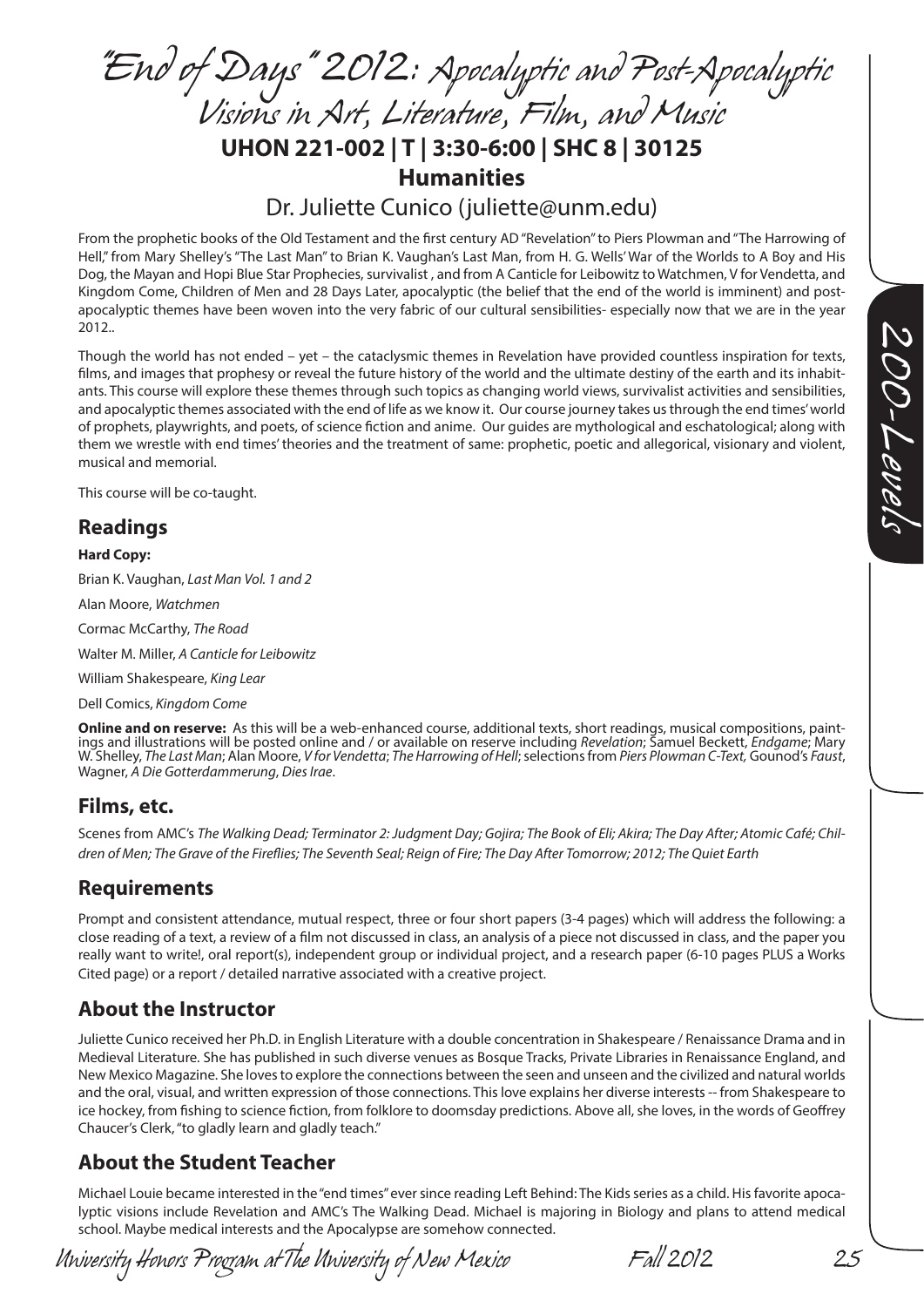*Judging Death: Heaven, Hell, and the Afterlife*

**UHON 221-004 | W | 1:00-3:30 | SHC 28 | 30127 Humanities**

Dr. Sheri Karmiol (metzger@unm.edu)

In *Paradise Lost*, John Milton wrote that, "The mind is its own place, and in itself, can make a heaven of Hell, and a hell of Heaven." According to Milton, we need not search far to find heaven or hell, but that does not stop people from striving to imagine either the location or the reality. Whether it is broadcast news, films, or popular literature, we are often exposed to images of death, judgment, and the afterlife. Popular culture gives us zombies, grim morgues with bodies positioned to reveal their secrets, and images of bright lights beckoning the living toward the afterlife. However, long before popular culture wetted our fascination with death and dying, Greek poets and medieval artists explored death and judgment through texts and art. This course will examine popular media, classical and contemporary literature, language, iconography, and art as a way to understand Western and Eastern philosophies about death, judgment, and the afterlife. What happens to the body when we die? What happens after death? Do these visual images represent religious, philosophical, and or biological concepts about death? These are only a few of the questions that we will consider during the semester.

#### **Readings**

A course reader with excerpts from: Homer, *The Odyssey*; Dante, *The Divine Comedy*; Milton, *Paradise Lost*; Blake, *The Marriage of Heaven and Hell*; Turner, *The History of Hell*; Segal, *Life After Death*; C.S. Lewis, *A Grief Observed*; Obayashi, *Death and Afterlife*, Rowling, *Harry Potter: The Deathly Hallows*; Leo Tolstoy, T*he Kreutzer Sonata and Other Short Stories*; Parnia, *What Happens When We Die?*; Hughes, *Heaven and Hell in Western Art*; as well as a selection of biblical texts.

Online links to art, as well as several illuminated manuscripts.

#### **Requirements**

Creative art/literary project on one of the class topics, 1 out-of-class cemetery visit and paper, a research paper/project, participation in critical discussions of texts, as well as in class activities.

#### **About the Instructor**

Sheri Karmiol has a Ph.D. in 16th and 17th century British literature. Most of the classes that she teaches focus on social inequity, prejudice, and the marginalization of the Other. She has also taught the Bible as Literature course for the English department for many years. Sheri has been honored with awards for her teaching and has received two fellowships, including one for study at the United States Holocaust Memorial Museum. Sheri also teaches classes on the Holocaust and on ethnic and religious intolerance.



*26 Fall 2012 University Honors Program at The University of New Mexico*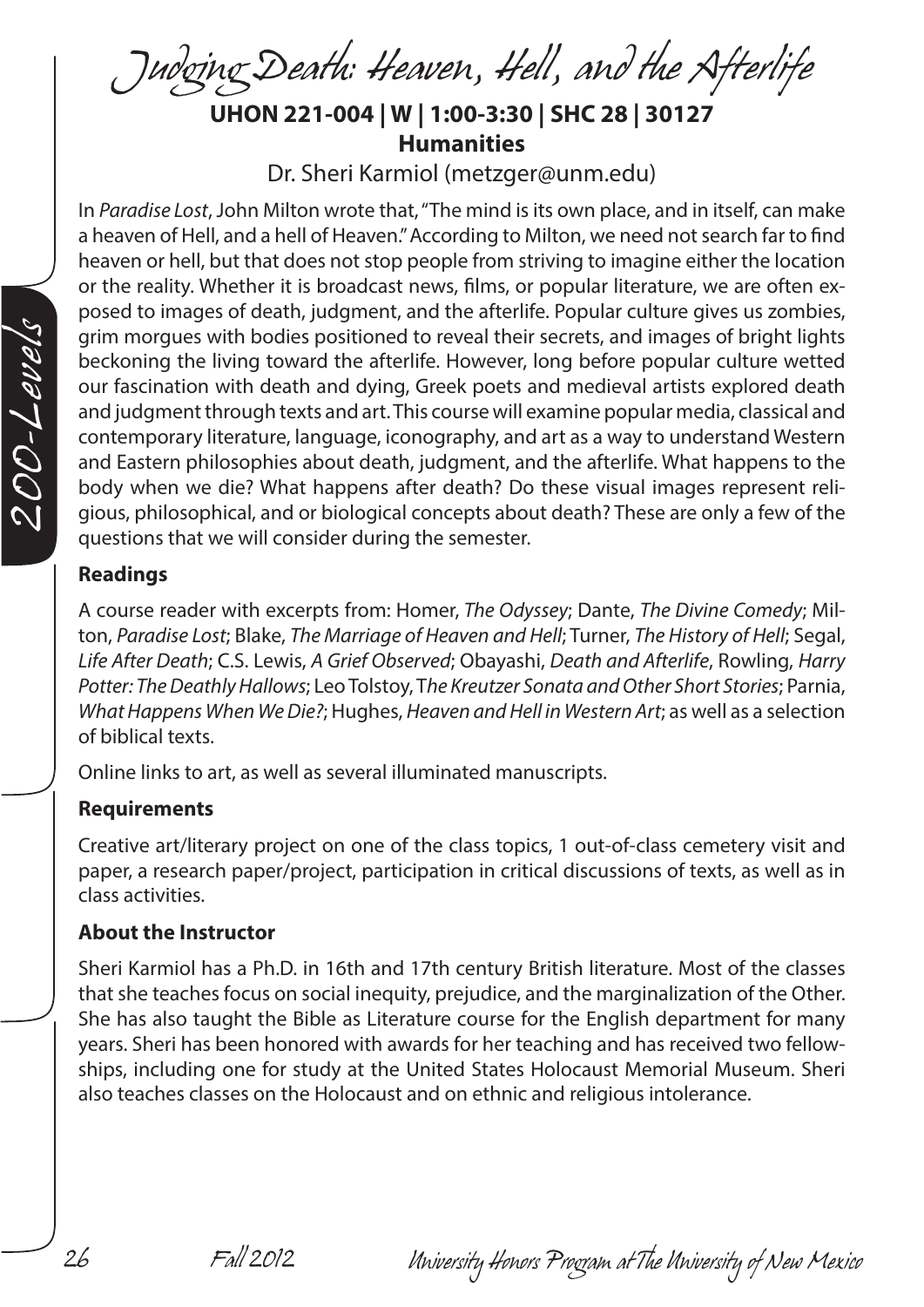*Energy, Burning the World from Both Ends*

**UHON 221-005 | W | 5:00-7:30 | SHC 12 | 37396 Physical and Natural Sciences** 

Patrick Johnson (nmkid@unm.edu)

Two centuries of fossil fuel use has destabilized the climate, damaged the environment, and created unparalleled material affluence. Dwindling reserves and increased consumption means a tipping point is on its way. Have anthropogenic effects already realized significant changes on Earth? If not, for how long will we be able to continue with current trends before the effects become too substantial to ignore? Is there such a thing as a sustainable civilization? What are the consequences of remaining on our current course, and what options do we have?

Energy, burning the world from both ends, was designed to probe similar questions in a highly interactive discussion environment. This is an energy-science literacy course for anyone. Addressing these questions requires a firm understanding of where energy comes from, how it is stored and how it is distributed and used. Armed with a better understanding of "the way things work", we will begin to explore the implications that Energy topics have on modern society as we make every attempt to show the deep interconnectedness of the world's energy landscape.

Classes are discussion based - active individual participation is mandatory and group work is crucial. The biggest grade in the class comes from individual final projects in which you will take the topics covered in class and mold them into an engaging "experimental thesis" using your expertise and background as a basis: can you bioengineer a bacteria that might break down Styrofoam into bopfriendly materials? do you think you can design an architectural prototype for an award winning ultra-efficient home (and, perhaps, get someone to build one)? Can you develop o proposal to save UNM thousands of gallons of water or thousands of kilowatt-hours of energy? The goal of these projects (and the class in general) is to apply your talent and interests to develop a plausible solution to problems that our society currently faces in the global energy spectrum.

#### **Readings**

*Energy: A Beginner's Guide*, Vaclav Smil

Current news articles and science publications (distributed in class)

#### **Film, etc.**

Selection of pod/video casts (Nova, The Teaching Company, "The Story of Stuff") Films and documentaries ("Who Killed the Electric Car?", "Fuel") Audio-lectures from The Teaching Company ("Earth's Changing Climate")

#### **Requirements**

In class participation is vital and mandatory. Out-of-class assignments will consist of audio-lectures and various readings from the text and current event articles.

Final projects will be held at the end of the semester and will consist of a physical product and 10 minute demonstrations of your work.

### **About the Instructor**

Patrick Johnson is completing his final year in the Nanoscience and Microsystems PhD program at UNM. His B.S. in physics combined with his pending specialty in nanotechnology has offered him the medium for exploring the subject of energy science and how it might have implications on environment, policy and health.

*University Honors Program at The University of New Mexico Fall 2012 27*

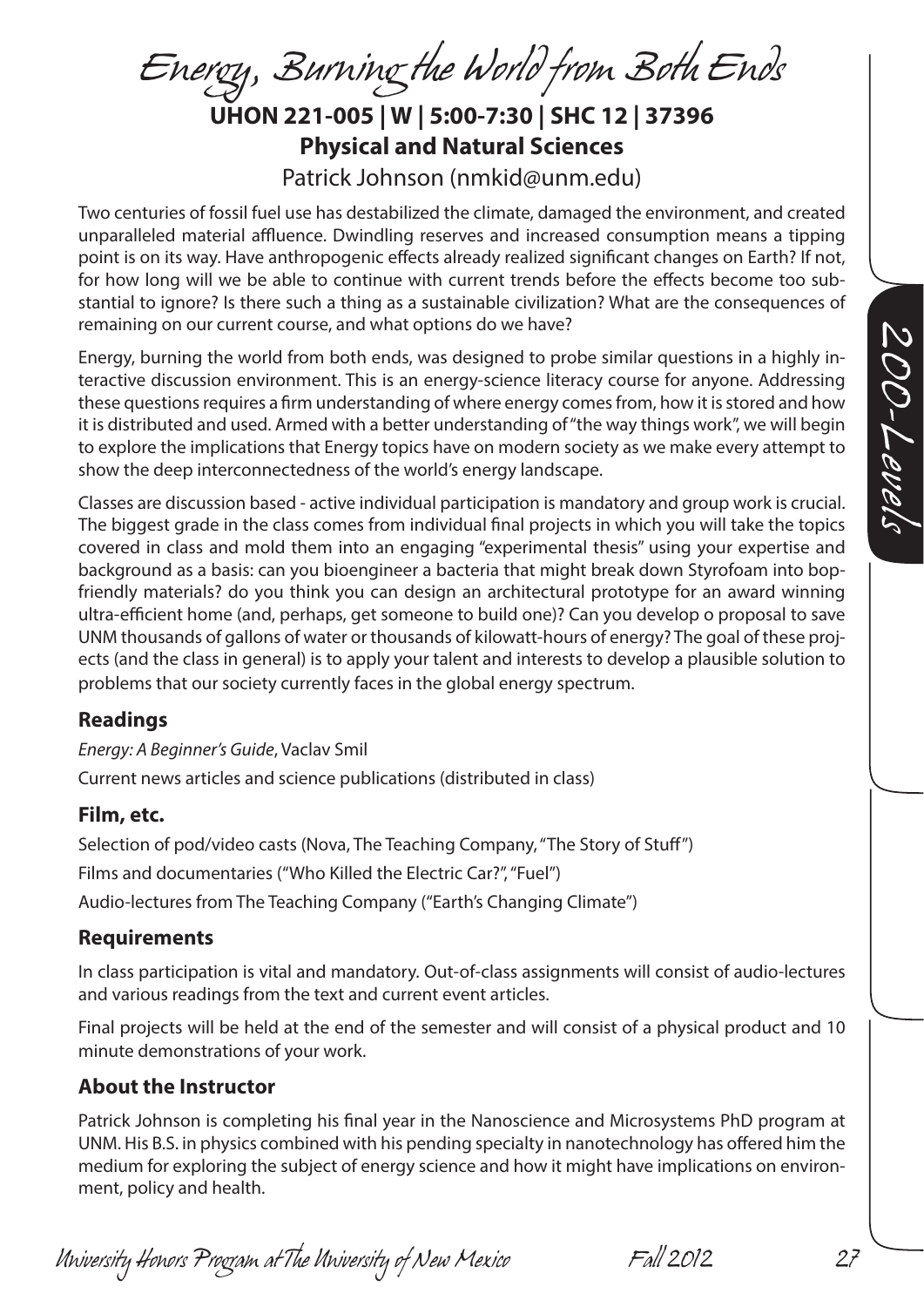*Exploring Perception Through Visual Play* **UHON 221-006 | T | 12:30-3:00 | SHC 22 | 34245 Fine Arts**

Emily Orzech (eorzech@unm.edu)

Do we draw the idea of a chair rather than the particular chair in front of us? What happens when we turn the chair upside down?

In this course we will consider the cultural and biological codes that shape the way we perceive the world. What creates the illusion of depth in a two dimensional image? Why do certain static images appear to flicker? How do we represent three-dimensional "real life" on a two dimensional surface? Why can we recognize stick figures and other simplified forms as the objects they represent? Using our hands to record our own process of seeing often reveals hidden assumptions about the people and objects we look at. Rather than analyze images exclusively from an art historical perspective, we will consider issues of representation through hands-on drawing exploration. Class exercises will employ a variety of foundational drawing techniques, with exercises ranging from drawing objects upside down to drawing from touch rather than site. While exercises will introduce students to drawing, the main object of the course is not to develop the most skilled or "aesthetically pleasing" drawings, but rather to develop a more flexible sense of perception while questioning conventions of representation.

The course is designed for all students interested in fine arts, culture or perception. All skill levels, training in the visual arts (or lack thereof), fields of interest and backgrounds are encouraged since the goal of this class is to reflect on the different ways we perceive and represent the world.

#### **Readings**

We will read excerpts from *Practices of Looking: An Introduction to Visual Culture* by Marita Strunken and Lisa Cartwright, *Vision and Art: The Biology of Seeing* by Margaret S. Livingstone, and *The Poetics of Perspective* by James Elkins.

We will look at visual art including: Giorgio Morandi's still lifes, Lin Tianmiao's Focus portraits, Kiki Smith's drawings and prints, Avigdor Arikha's gestural drawings, Josef Alber's Homage to the Square, and examples of medieval French and Chinese landscape painting as alternatives to point perspective, etc.

#### **Requirements**

The course is based on in-class and out-of-class drawing exercises. Exercises may be completed in the classroom setting, out of doors or in other locations around campus. The exercises will provide a springboard for in-class discussion, reflective writing and creative visual exploration.

Students will be shown examples of contemporary drawing based on perception and will take a field trip to the University of New Mexico's Museum to see actual work. Students will keep a visual notebook that will include the drawing exercises, sketches and written reflections.

#### **About the Instructor**

Emily Orzech received her MFA from the University of Michigan's School of Art and Design and her BA from Smith College. She just returned from a Fulbright Fellowship to China in Painting and Printmaking. She has brought her drawing and screen print studio with her to New Mexico.



*28 Fall 2012 University Honors Program at The University of New Mexico*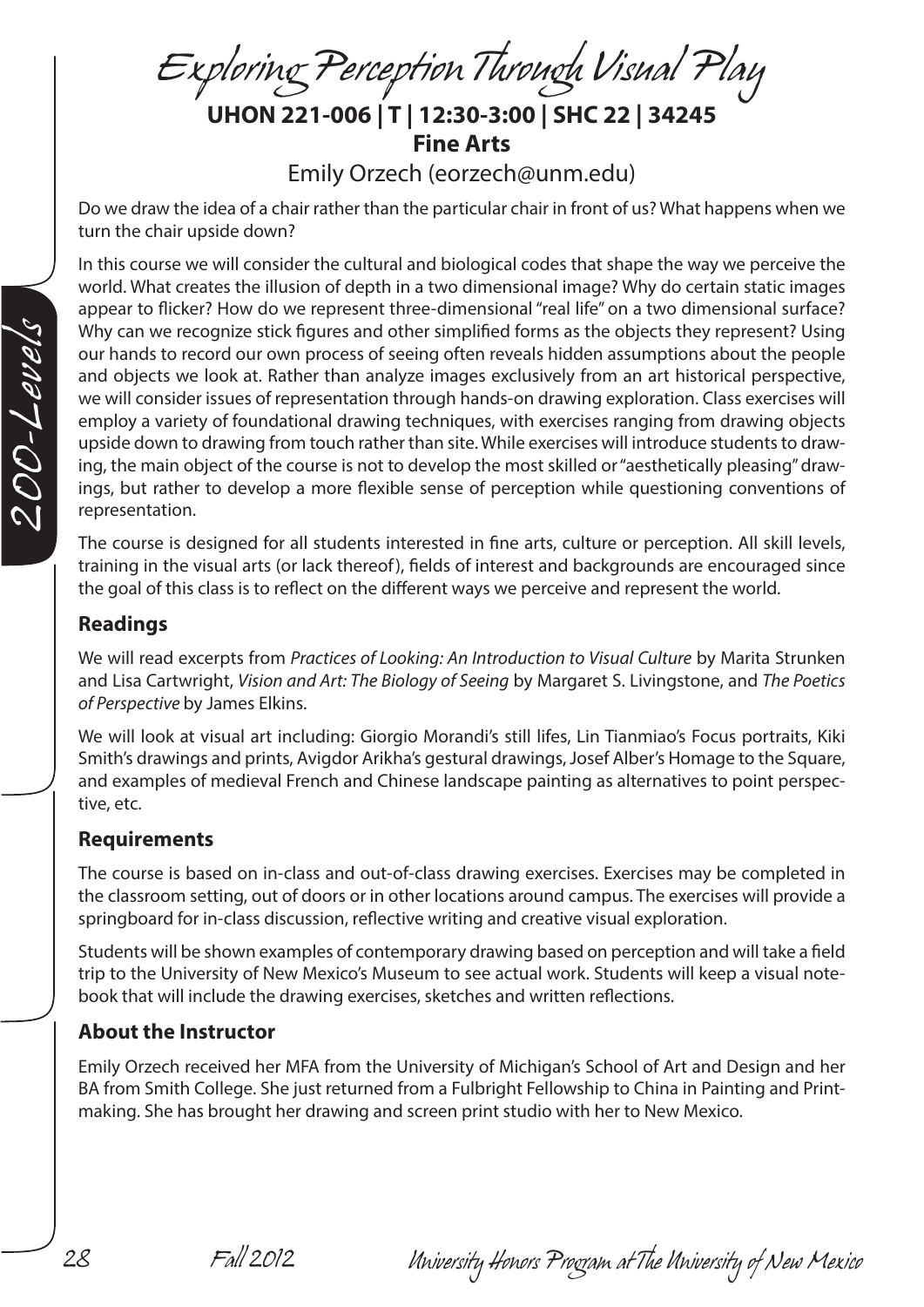*The Best of All Possible Worlds*

**UHON 221-007 | W | 12:00-2:30 | SHC 16 | 43485 Humanities**

Dr. Diane Rawls (dnrawls@unm.edu)

Throughout history, humans have repeatedly tried to envision and record examples of the perfect world, the ideal society, the ultimate environment. What is it about the concept of Utopia that so intrigues us? What are the components of such a world? How do those components vary depending on the era and historical context in which the works were written? Are there some characteristics which are common to all such visions? In this class, we will read and discuss examples of Utopian literature, both the well-known and some which are less often examined. We will also read works which present the opposite view, which is also a powerful force in human history, the dystopia. Why are we drawn to works which present such negative descriptions of society? At the end, we will see if we can concoct our own vision of Utopia, and determine what it would require to implement such a vision.

#### **Readings**

Thomas More, *Utopia* Aldous Huxley, *Brave New World* Edward Bellamy, *Looking Backward* Charlotte Gilpin, *Herland* Lois Lowry, *The Giver* Daniel Quinn, *Ishmael* Ayn Rand, *Anthem* B.F. Skinner, *Walden Two*

#### **Requirements**

Regular class attendance; one individual oral presentation; two analytical papers; final creative group project, including composite paper.

#### **About the Instructor**

Diane N. Rawls has taught in the University Honors Program for nineteen years and retiring from full-time teaching in May 2012. She became interested in the concept of utopia/ dystopia after teaching More's Utopia. She finds it especially intriguing that people are usually adamant in their conceptions about what is human nature, and what is the best of all possible worlds...and she finds it most interesting to see those conceptions change during the course of the class. Maybe utopia is possible after all.

200-Levels *200-Levels*

*University Honors Program at The University of New Mexico Fall 2012 29*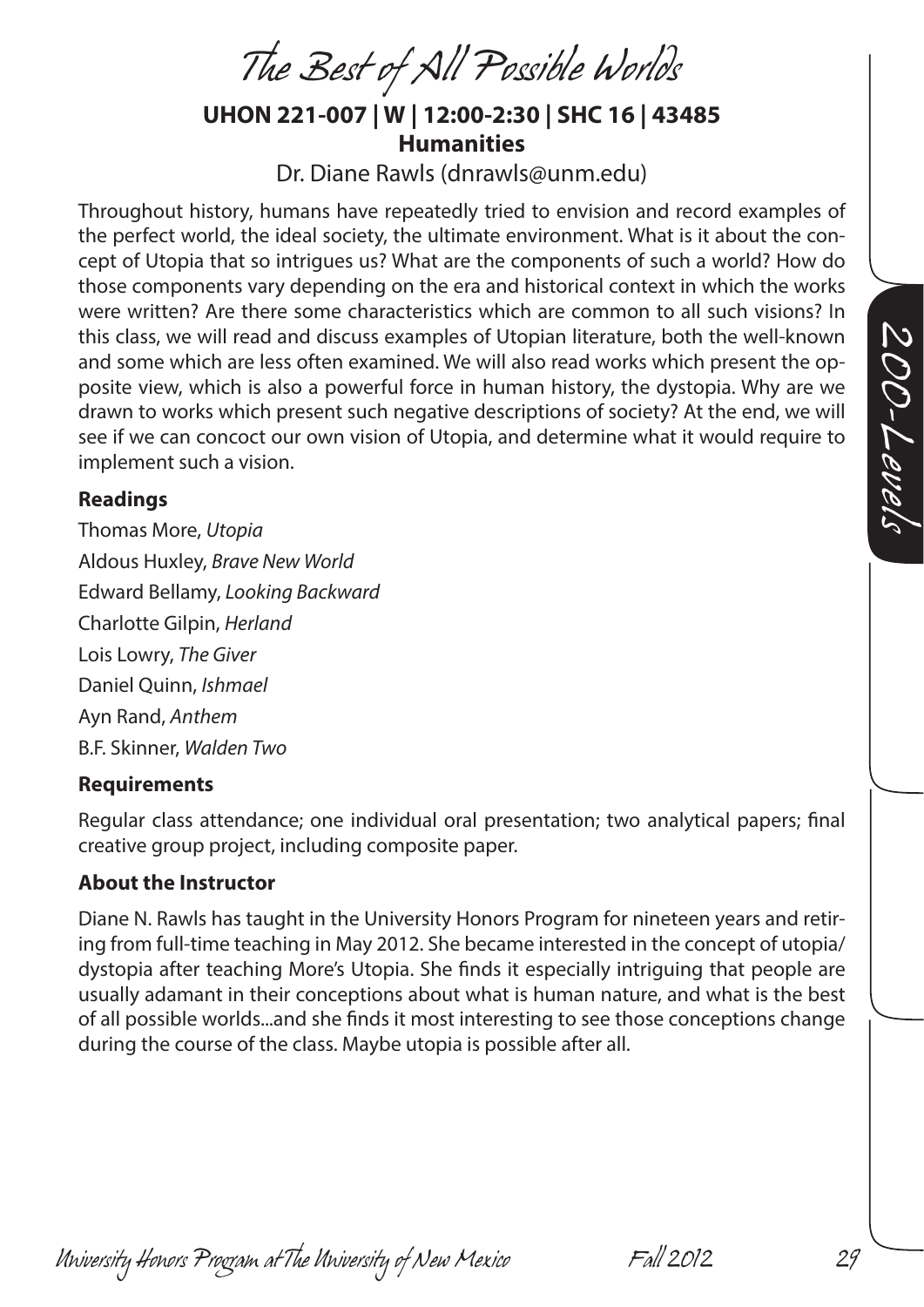*The New Noir: Crime Fiction for Today's Dark Times*

# **UHON 221-008 | M | 10:00-12:30 | SHC 9 | 43487 Humanities**

Steve Brewer (abqbrewer@gmail.com)

In hard economic times, crime fiction tends toward noir -- a bleak world-view in which the individual has no chance to overcome societal ills or the protagonist's own internal flaws. Contemporary authors focus on the underclass, people left without hope in an era of inequality and uncertainty.

In this course, we'll focus on short stories by such stellar writers as James Ellroy, Joyce Carol Oates, Tom Franklin, Patricia Highsmith, Elmore Leonard, William Gay, Lawrence Block and Daniel Woodrell. Throughout our reading, we'll search for elements of noir, and how they reflect American society in the 21st century.

#### **Readings**

*"The Best American Noir of the Century,"* edited by Ellroy/Penzler (Mariner Books)

Selected additional stories from Daniel Woodrell, Frank Bill and Akashic Press' Noir series.

#### **Requirements**

Participation in weekly readings and class discussions, one or two oral presentations/ short papers and two longer papers (max. 10 pages).

#### **About the Instructor**

Steve Brewer is the author of more than 20 books (most recently the crime novels LOST VEGAS and THE BIG WINK), as well as a writer of short stories and humor. A graduate of the University of Arkansas-Little Rock, Brewer was an award-winning journalist for two decades before turning to fiction full-time. More at www.stevebrewer.us.com.

*30 Fall 2012 University Honors Program at The University of New Mexico*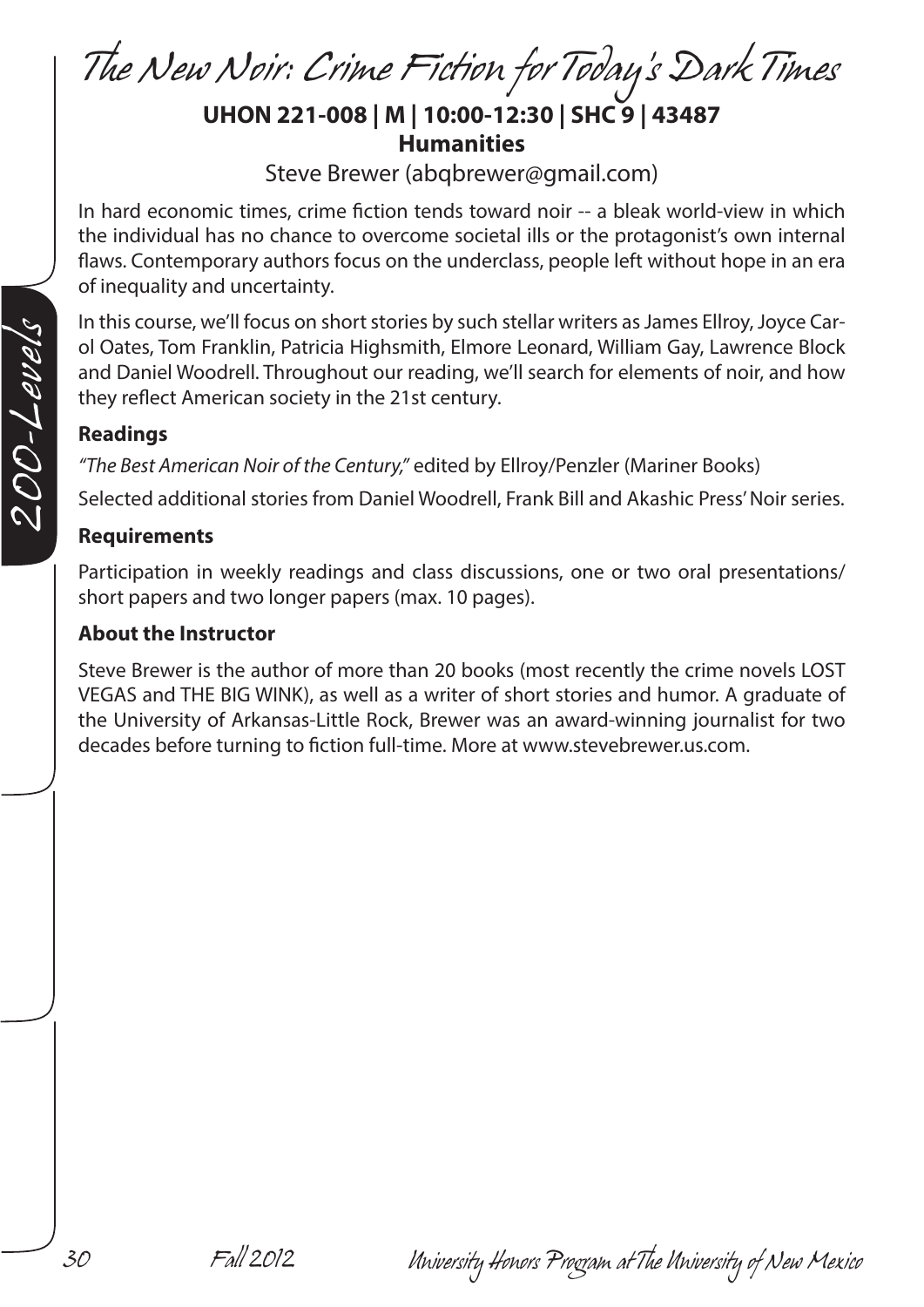*Leadership Development*

**UHON 235-002 | T R | 12:30-1:45 | MITCH 215 | 44523 Social & Behavioral Sciences** Dr. Adam Bubb

This Leadership Development course is offered to Honors Freshmen exclusively providing knowledge and basic understanding of becoming a "change agent" in the society as a leader. Students will learn the concept and theories of leadership and the application to the real life setting. Students also have opportunities to work in the community to earn service learning experiences, which help develop skills firsthand. Students also have an access to create their own internship for civic engagement through the instructor. This course prepares the high achieving students – future leaders – to play effective and successful leadership roles.

#### **Readings**

*Emotionally Intelligent Leadership* by Marcy Levy Shankman & Scott J. Allen

#### **Requirements**

The students are expected to attend all classes and to be actively involved in the class discussions and activities. This course includes individual assignments (reaction papers), a research project, and learning service experience.

#### **About the Instructor**

Dr. Adam Bubb received his Ph.D. degree in American Studies. He has been teaching at UNM for the last four years on Leadership, Mentoring, and Research service-learning. He coordinates over 100 service learning programs on- and off- campus communities.

200-Levels *200-Levels*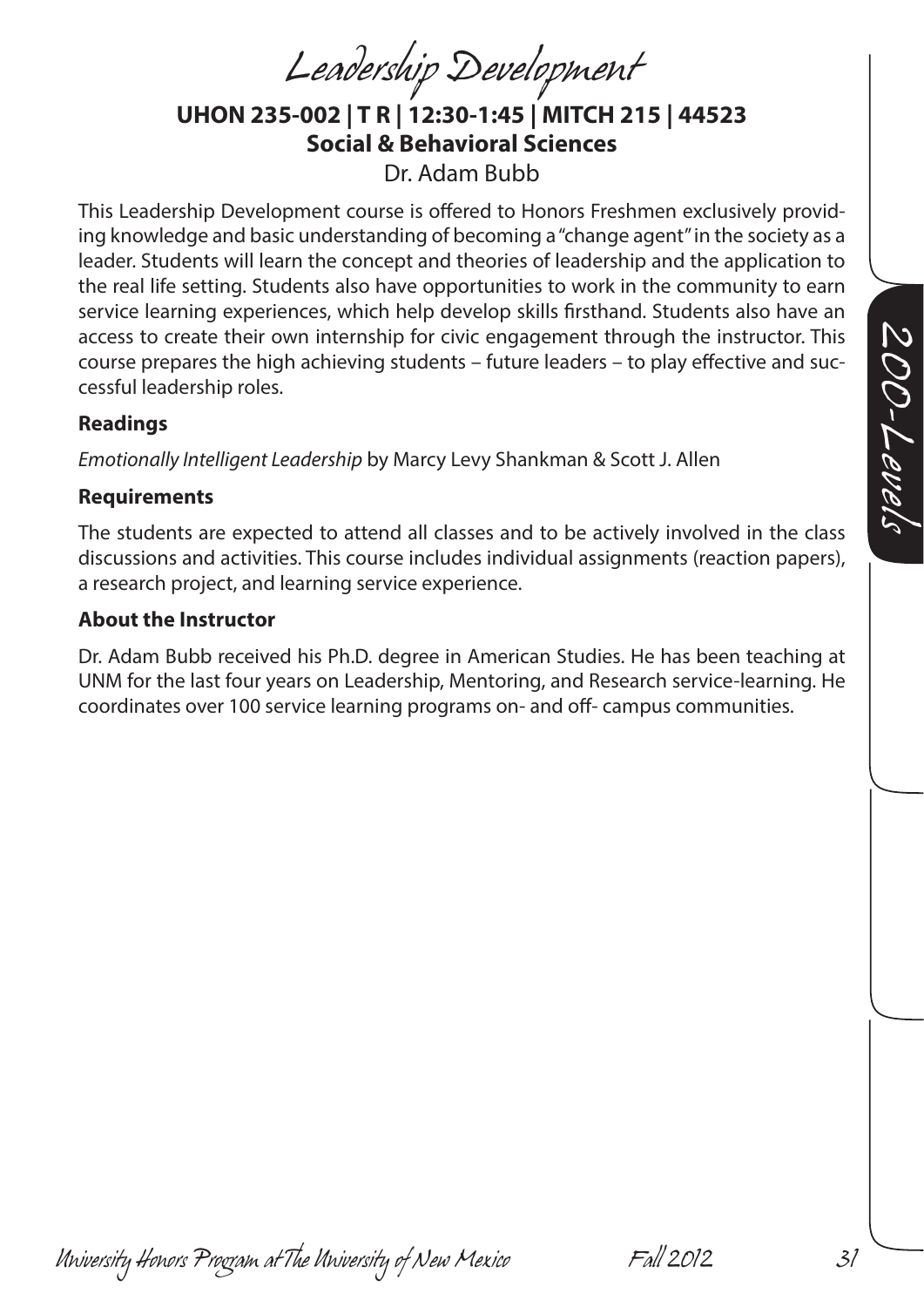*Nabokov and Nabokovians*

# **UHON 301-001 | M W | 11:00-12:15 | SHC 22 | 41936 Humanities**

Dr. Samuel Schuman (sschuman@unca.edu)

This discussion seminar will examine a few works by the great 20th century Russian/ American novelist Vladimir Nabokov, paired with works by contemporary authors who have professed their indebtedness to Nabokov. In addition to the opportunity to read and discuss some wonderful novels, we will also be able to look carefully at the nature of literary influence, the links between generations of authors. What traits of Nabokov do his literary descendants show; in what ways are they independent and idiosyncratic?

#### **Readings**

Vladimir Nabokov, *Pale Fire*, *Lolita* and *Ada* Michael Chabon, *The Yiddish Policemen's Union* Arthur Phillips, *The Egyptologist* David Mitchell, *Cloud Atlas* Benjamin Hale, *The Evolution of Bruno Littlemore*

#### **Requirements**

Since this is a discussion class, attendance and participation is important. Each student will write a term paper and present an oral report.

#### **About the Instructor**

Sam Schuman (BA, Grinnell College; MA, San Francisco State University; PhD Northwestern University) has served as Chancellor of two public liberal arts colleges, the University of North Carolina Asheville and the University of Minnesota Morris. He was the Garrey Carruthers Distinguished Visiting Professor of Honors at UNM in 2006-07. Sam is past President of the National Collegiate Honors Council, and has also been President of the International Vladimir Nabokov Society. He is the author of several books on literature and on higher education, as well as several dozen scholarly articles in refereed journals.

*32 Fall 2012 University Honors Program at The University of New Mexico*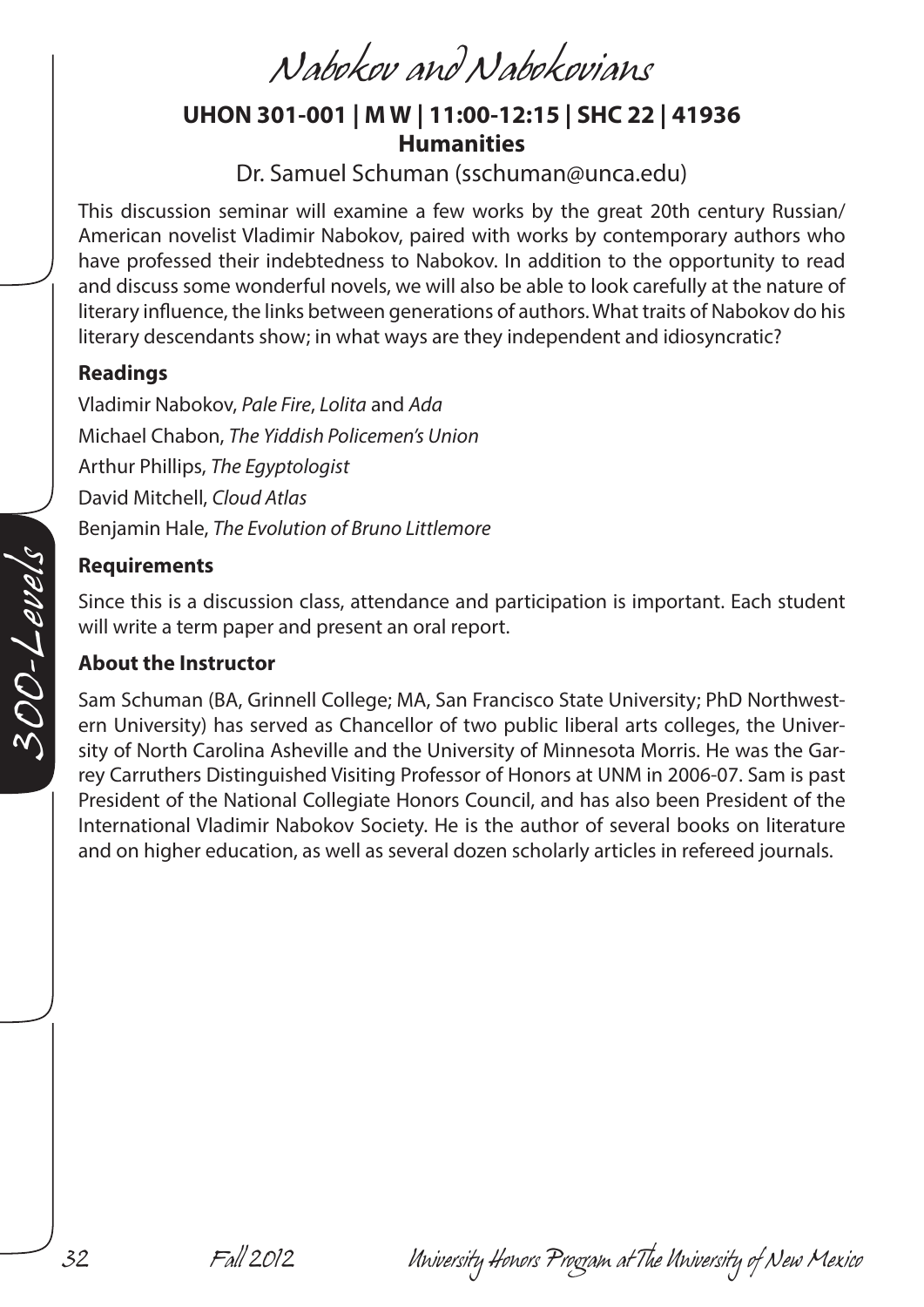*The Publication Process (Scribendi Part 1)*

### **UHON 301-002 | T R | 3:30-5:00 | SHC 8 | 34246 Writing and Speaking Staff**

Scribendi is a high quality publication of art and literature, sponsored by the Western Regional Honors Council and UHP. Produced completely by UHP students, Scribendi publishes creative works by undergraduate honors students in more than 220 western colleges and universities. This first half of our year-long process is designed specifically for students who have committed themselves to the immensely rewarding and enormously challenging experience of producing our publication. Functioning largely as an educational internship in small publication production, this course provides students with practical, hands-on experience in proofreading, copyediting, typography, magazine design and layout (using Adobe InDesign desktop publishing software), fundraising, marketing and distribution, as well as small press management. By the end of the year, the student staff members will gain practical skills in the art and process of producing such a publication. The Scribendi experience differs from the usual academic class in that it is focused primarily on active learning accomplished by intensive discussion, lots of practice, and an emphasis on professional behavior. Enrollment is limited to students are selected through an application and interview process conducted by the instructor. Students should understand this is a two-semester commitment, spanning both Fall and Spring semesters.

#### **Readings**

Software training courses at www.lynda.com Scribendi Staff Handbook (available free online)

K. D. Sullivan and Merilee Eggleston, *The McGraw-Hill Desk Reference for Editors, Writers, and Proofreaders*

Robin Williams, *The Non-Designer's Design Book* 

Robin Williams, *The Non-Designer's Type Book*

Robin Williams, *The Non-Designer's InDesign Book*

Bill Walsh, *The Elephants of Style*

#### **Requirements**

Attendance, active participation, weekly work reports, 8-10 short skills-building assignments, final 10-15 page mini-magazine project.

300-Levels *300-Levels*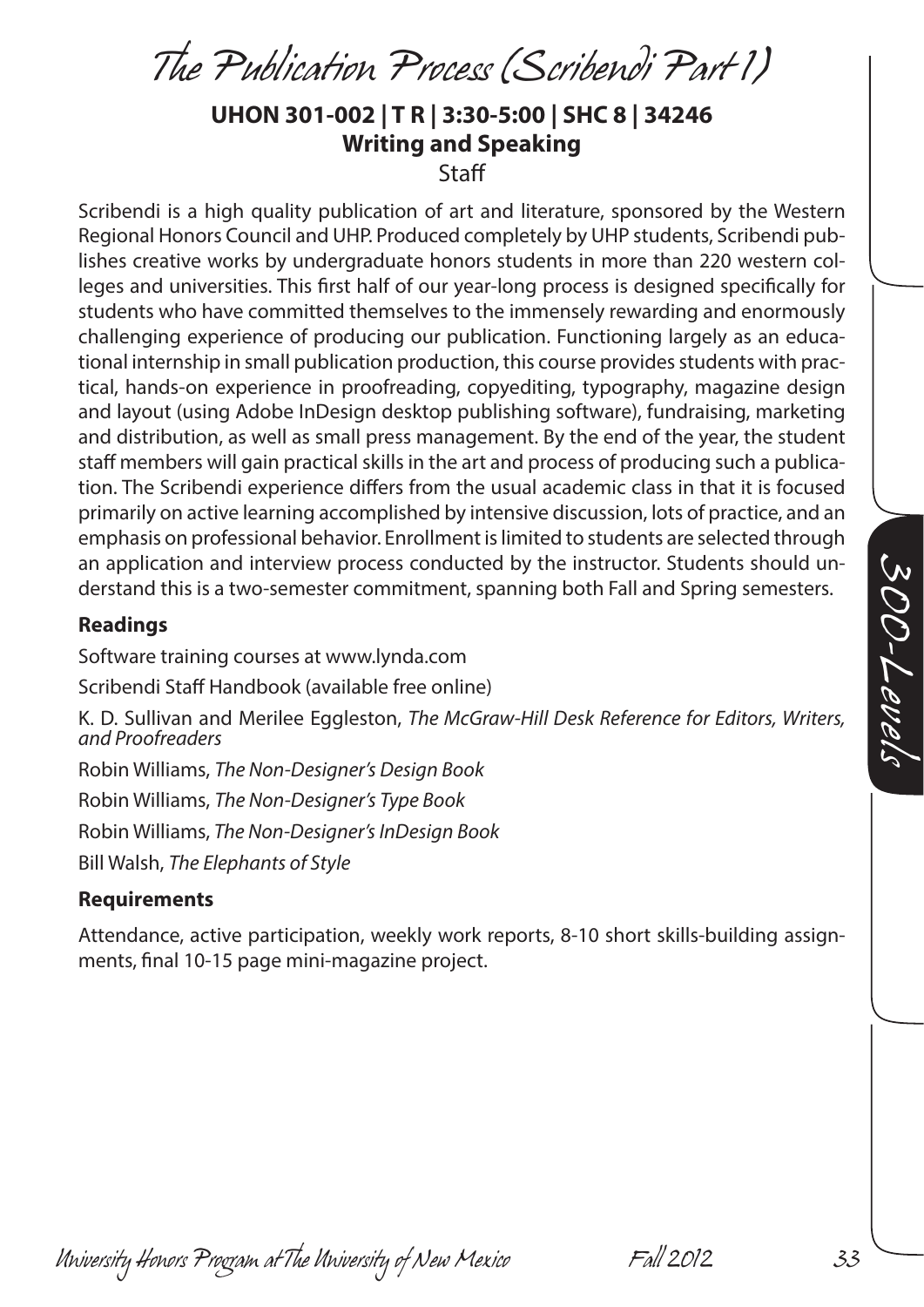*SICK: Real and Imagined Epidemics* **UHON 301-003 | T | 2:00-4:30 | SHC 12 | 30131** 

#### **Humanities** Dr. Renee Faubion (sanren@unm.edu/renfaub@hotmail.com)

One way to study a culture is to examine the literature it produces in response to a crisis such as disease. On an individual scale, disease reshapes identity; on a wider scale, epidemics can violently restructure or even shatter a society. In this course we will explore presentations of historical epidemics and pandemics (including plagues, cholera, influenza, and AIDS) as well as of fictional epidemics to determine what they reveal about cultural values and anxieties. We will consider the real effects of such cataclysms as well as their impact when they are used as metaphors for other conflicts in a community. Among the questions we will consider: how are both science and superstition manipulated to help explain epidemic illness? What images does a culture develop of the "sick"—what accounts, for example, for the fact that illness is sometimes seen as a divine judgment, but at other times as a mark of divine favor? What are the effects of the apocalyptic thinking bred by epidemics and pandemics? We will also explore how authors reshape language and narrative patterns to communicate the disorienting or ecstatic effects of disease on the individual. From Walter Benjamin's Angel of History to the cultural significance of zombies, this class will consider the epic, occasionally ridiculous consequences of the threat of annihilation posed by epidemics.

#### **Readings**

Short stories by Edgar Allan Poe; Katherine Anne Porter, *Pale Horse, Pale Rider*; Albert Camus, *The Plague*; José Saramago, *Blindness*; Tony Kushner, *Angels in America;* and excerpts from various historical and cultural texts dealing with disease.

#### **Films**

One film: Darrell Roodt, *Yesterday*

#### **Requirements**

Analytic essay; final research project culminating in either a traditional research paper or, at each student's discretion, a non-traditional project such as a short story or an art object; an oral presentation; active participating in class discussion, including taking a turn leading discussion; and good attendance.

#### **About the Instructor**

After receiving undergraduate and graduate degrees in Russian from Trinity University and the University of Kansas, Renée Faubion earned a second M.A. and a Ph.D. in English from UNM. Her fields include gothic literature, postmodernism, and magic realism. She has won three awards for excellence in teaching.

#### **About the Student Teacher**

Gerald Polanco was born in New York City, spent half of his life in Michigan and now attends The University of New Mexico. He is of Dominican and Puerto Rican heritage. A Political Science major with a minor in Languages, his native languages are English and Spanish, but he speaks some French. He is also a McNair Scholar and did research on the "Uneven Compliance of Labor Laws in the Dominican Republic." He has recently been accepted to the Honors Program in the Political Science Department, where he will undertake more research. He is interested in epidemics and diseases and their current perception by society.

*34 Fall 2012 University Honors Program at The University of New Mexico*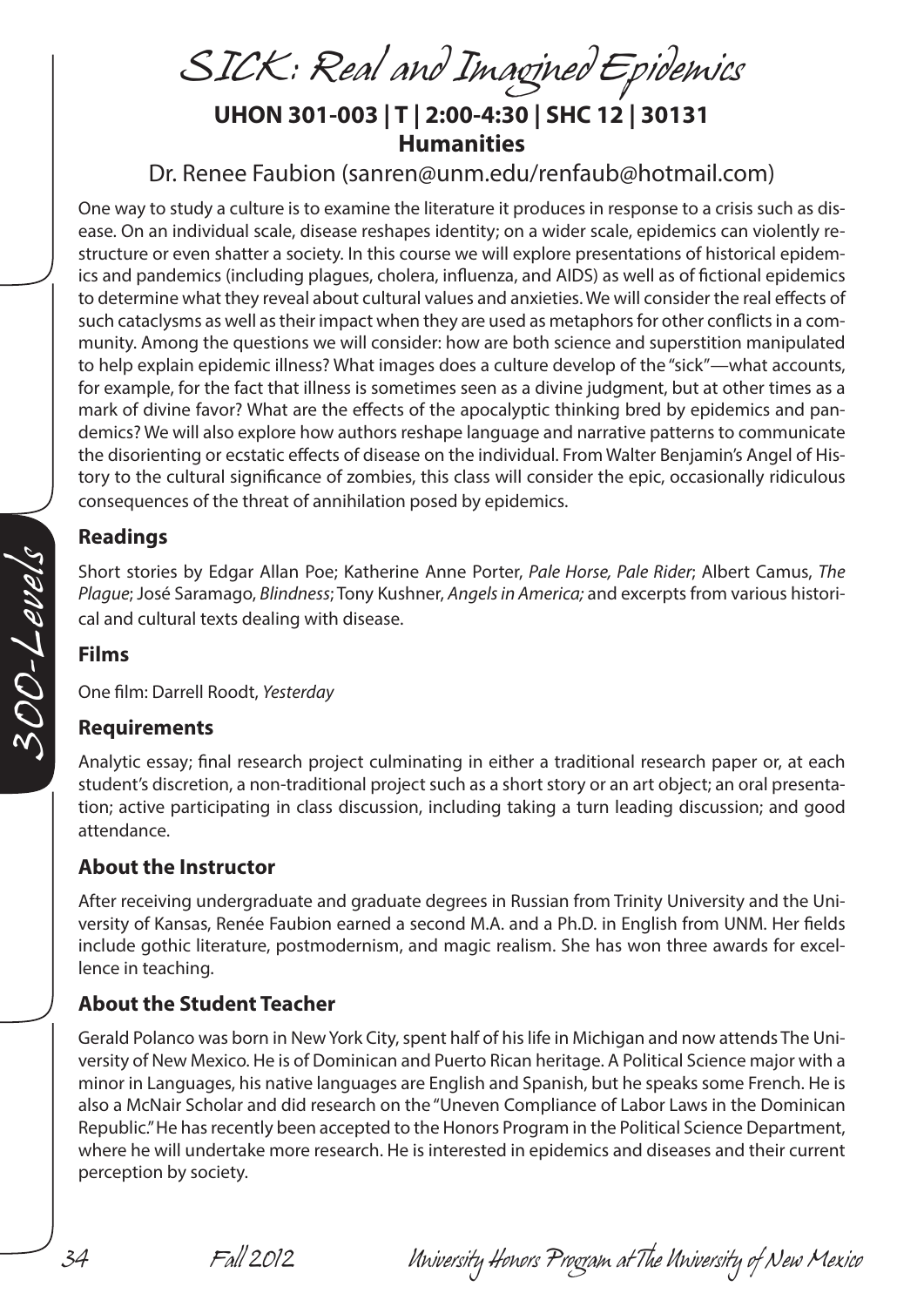*The Modern Era of Nanotechnology: From Nanobots to Nanobiology*

**UHON 301-004 | W | 2:30-5:00 | SHC 9 | 30132 Physical and Natural Sciences**

Patrick Johnson (nmkid@unm.edu)

What do you call the center of a three-part Venn Diagram consisting of physics, chemistry and biology? Nanotechnology! The modern era of science has unveiled this new discipline of nanotechnology and it promises to revolutionize many –if not all- fields of science. Our newly discovered ability to observe and manipulate objects on the atomic scale provides for an extremely precise mechanism of control over our environment. These revolutionary tools and techniques have dramatic implications in fields such as energy, computation, entertainment, health, the environment and national security.

This class is a inter-disciplinary science course designed for those who are either science majors or who are very interested in science. Nanotechnology is inherently cross-disciplinary and we will bridge between physics, chemistry, biology and material science as we study the fascinating possibilities that nanotechnology has to offer. We will begin by defining the important players in the field (including DNA and proteins, electrons and holes, polymers and pharmaceuticals) and continue into a description of the playing field (polymerase chain reaction and site specific ligation, electron- and atomic-force- microscopes, micro- and nanofabrication) and then spend the remainder of the course discussing the rules of the game: what can nanotechnology do for you? Science majors are highly encouraged to attend –especially if you are considering a future in professional science.

Topics include research in cancer/infectious disease, the era of carbon nanotubes, the complex and intriguing field of protein folding, the simple elegance of PCR, pharma-mind control.

#### **Readings**

Readings of current journal periodicals (Nature, Science, Cell, PNAS, etc.)

#### **Films, etc.**

Video/audio podcasts (Nova, selections from RadioLab) Films and documentaries ("Transcendent man", "iRobot, "Revenge of the Electric Car")

#### **Requirements**

Weekly homework will consist mostly of reading/watching/listening to the above mentioned literature and responding with brief, yet thoughtful essays relating the topic to your experience or your interest. For your "final exam", you will be asked to conduct a thought experiment that seeks to solve a major problem that you see in the world using the knowledge that you gained from the course topics.

#### **About the Instructor**

Patrick Johnson is completing his final year in the Nanoscience and Microsystems PhD program at UNM. His B.S. in physics combined with his pending specialty in nano-bio-pharmasciences allows him to think about many branches of science and how they intersect in the field of Nanotechnology.

*University Honors Program at The University of New Mexico Fall 2012 35*

*300-Levels*

300-Levels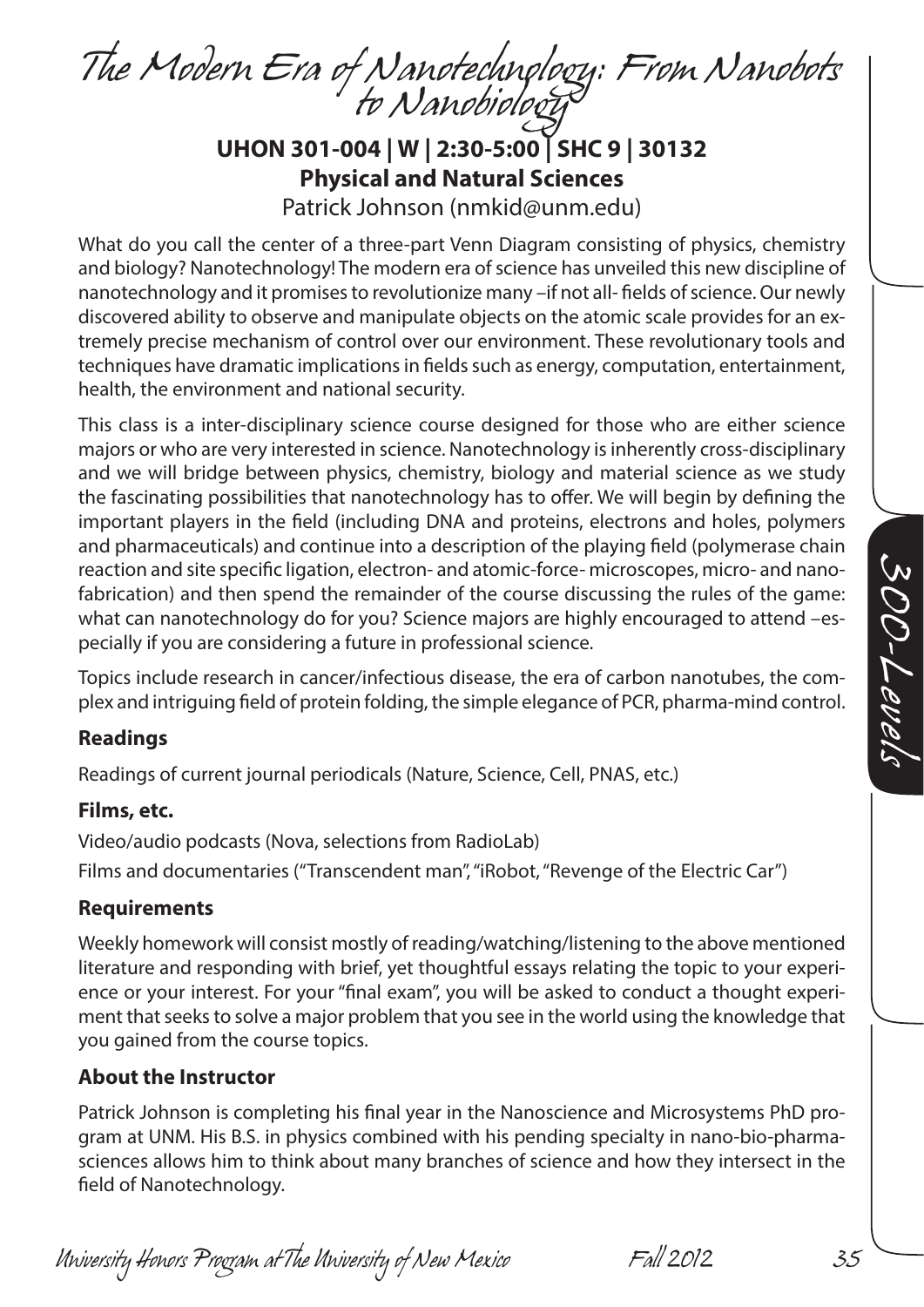*Orality of Poetry*

**UHON 301-005 | T R | 10:00-11:30 | SHC 9 | 34247 Humanities** Dr. Bruce Noll (banoll@unm.edu)

This course explores poetry from the perspectives of performance and critical listening to better understand the ways in which poetry can be communicated in spoken form. Poeticwriting will be evaluated from aesthetic and technical perspectives. The "orality" of poetry is a way to explore the vocal subtleties and meanings of the art.

#### **Readings**

A reader of containing essays and selected poems will be available to students.

In addition, students are required to have at least one anthology of poetry for their own use in selecting poems to be presented in class. Video, audio and online presentations of established poets reading their own works will be used in class sessions.

#### **Requirements**

Students will have an opportunity to deepen an appreciation for poetry as well as for the spoken word. The communication skills of discussion, listening, critique writing can be improved upon in this class. A variety of poetic styles from across cultures and centuries will be read, heard and analyzed which can increase insight into the human condition. Students will give readings in class which will be critiqued, write reflection papers, and discuss oral presentations/interpretations of poetry.

#### **About the Instructor**

Dr. Bruce Noll has given a dramatic presentation of Walt Whitman for 40 years across the US and in five countries in Asia and Europe. His own poems have been published widely. He has taught at the university level for two decades and was the recipient of Lecturer of the Year at UNM in 2006. He holds degrees in Broadcasting, Interpersonal Communication and Adult and Higher Learning.

*36 Fall 2012 University Honors Program at The University of New Mexico*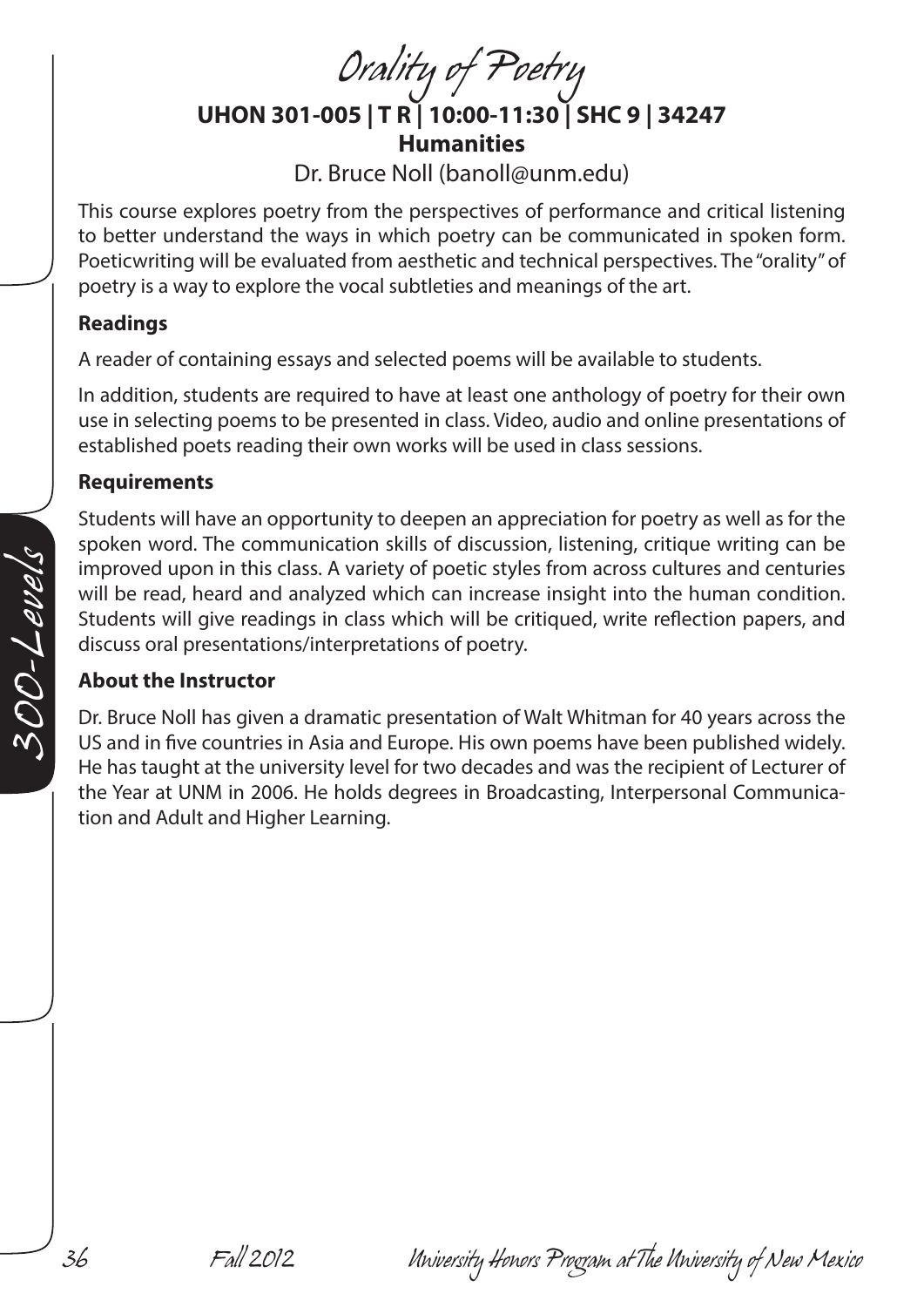*Life Stories: An Exploration of Science Through Life*

**UHON 301-007 | R |12:30-3:00 | SHC 22 | 44291 Social & Behavioral Sciences**

Dr. Sarah Feldstein Ewing (swfeld@unm.edu)

Can the bizarre be real? How does perception alter experience? And, how does experience affect our behavior? Through this compelling compilation of stories, we will explore different biological and behavioral phenomena and how they impact life and our perception of it. We will read stories of people who have experienced unusual neurological phenomena, serious illness, and behavioral issues, along with the perspectives of people who have treated them. In this class, we will use science and medicine to examine the incredible experiences of human life, and will intensely examine the human story. Be prepared for critical analysis and ready to provide thoughtful contributions on our journey.

#### **Readings**

Oliver Sacks, *The Man who Mistook His Wife for a Hat* A. R. Luria, *The Mind of a Mnemonist* Matthieu Amalric, *the Diving Bell and the Butterfly* William Carlos Williams, *Doctor Stories* Malcolm Gladwell, *Blink* Madeline L'Engle, *A Wrinkle in Time* Stephan King, *On Writing*

#### **Requirements**

Contributions to class seminars; four (4) thought pieces; one (1) life story - biography/ autobiography; one (1) interdisciplinary group project.

#### **About the Instructor**

Sarah Feldstein Ewing is a Licensed Clinical Psychologist, specializing in adolescent and adult health risk behaviors. She completed her PhD at the University of New Mexico, and her clinical internship in pediatric psychology at Brown Medical School. She has been teaching psychology and training service providers for many years. She currently works as an Assistant Professor in the University Honors Program at the University of New Mexico, and works as a researcher at UNM CASAA.

300-Levels *300-Levels*

*University Honors Program at The University of New Mexico Fall 2012 37*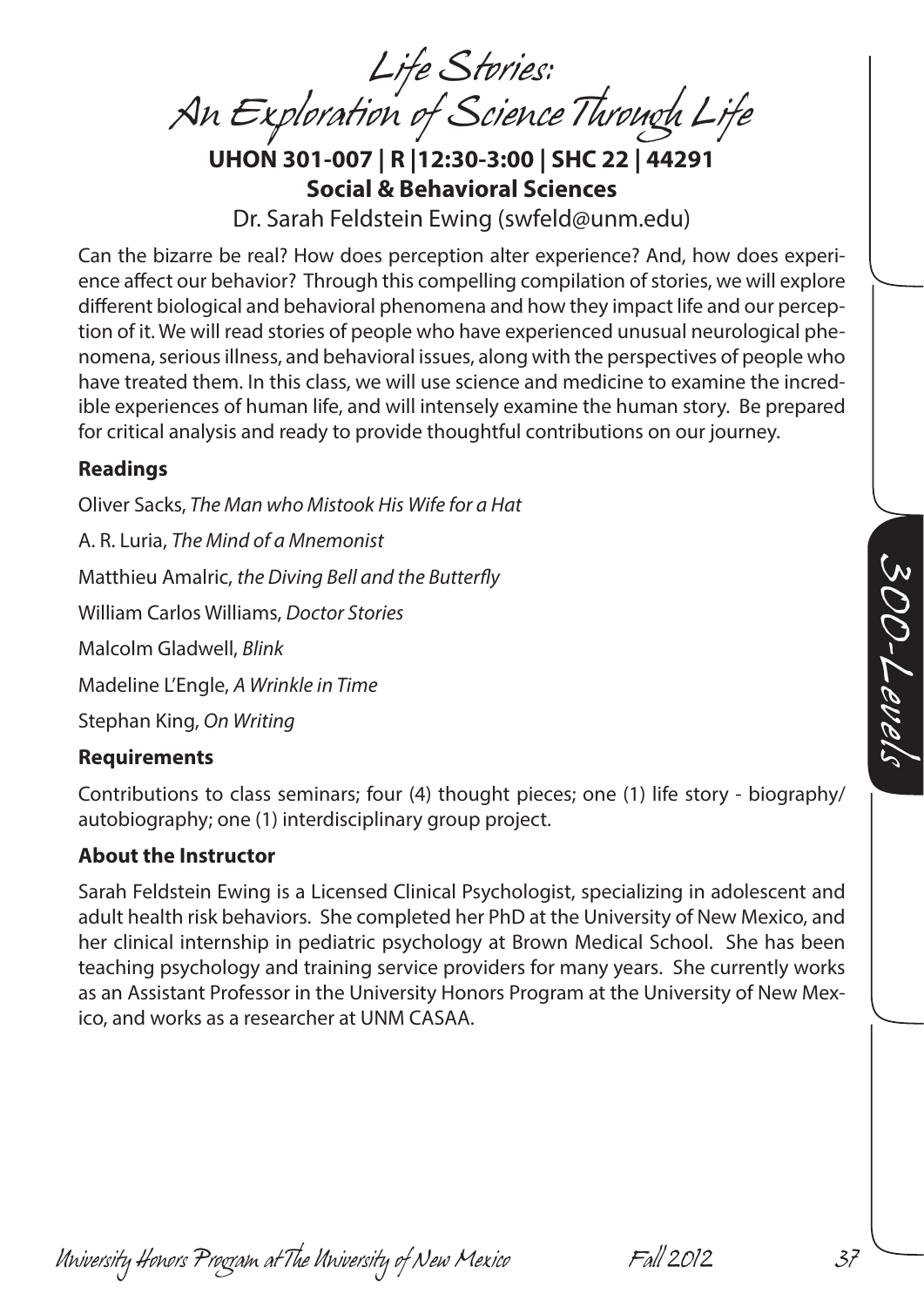*Pictures that Move: Animated Cartoons and Popular Culture*

# **UHON 301-009 | M | 2:00-4:30 | SHC 16 | 30142 Fine Arts**

Dr. Ruth Meredith (ruthm@unm.edu)

Telling stories is a universal way of expressing and shaping human experience. In our culture, movies and cartoons are such an important way that we tell stories about our lives that they have become an important part of popular culture. Ask anyone you know, and they'll easily be able to describe Saturday mornings, wrapped in a blanket, eating Cocoa Puffs and watching cartoons- the good old days. This course is a gritty reboot of those good old days. We will ask ourselves, "What does this tell me about the people who made it? The society it was made in?" In this course, we will explore cartoons as an art form and analyze the relationships between culture and cartoons including examples of cartoons from around the world. We will watch cartoons, talk about cartoons, study the history of the medium as well as learning about different methods for creating animated pictures. The final collaborative project will be a creative summation of what we have learned. This class is an opportunity to explore an old medium in a new light, and gain a greater appreciation for animation as both an art form and a historical document.

#### **Readings**

Maltin, Leonard, *Of Mice and Magic: A History of American Animated Cartoons* Meredith, Ruth*, Visual Narrative Workbook* (PDF available on WebCT) Additional readings as needed.

#### **Films, etc.**

Students will have access on WebCT to a library of animated cartoons and short films from YouTube and on DVD.

#### **Requirements**

Readings about animation, watching cartoons, online exercises, viewing Blogs, Collaborative Animation Project, Individual analytic paper, experimental learning projects, and a film series This is a WebCT Enhanced course.

#### **About the Instructor**

Like most people, I (Ruth Meredith) love stories and animated films have always been one of my favorite methods of storytelling. One of my earliest memories involves having hysterics in Disney's Bambi when I realized that his mother had been killed. As I recall, we were thrown out of the movie theater for creating a disturbance. This early experience reveals the power of animated movies to create stories that have emotional impact. In my academic work as an Art Historian, I explore how words and images work together to create meaning so this course combines my interest in visual art with culture.

#### **About the Student Teacher**

I'm Nady Peralta and I'm majoring in History with a minor in Anthropology. I love to study history and popular culture and I'm always happy at the chance to learn about the relationship between the two. I am a firm believer in the historical value of popular entertainment and I am elated to explore this theme in the University Honors Program.

*38 Fall 2012 University Honors Program at The University of New Mexico*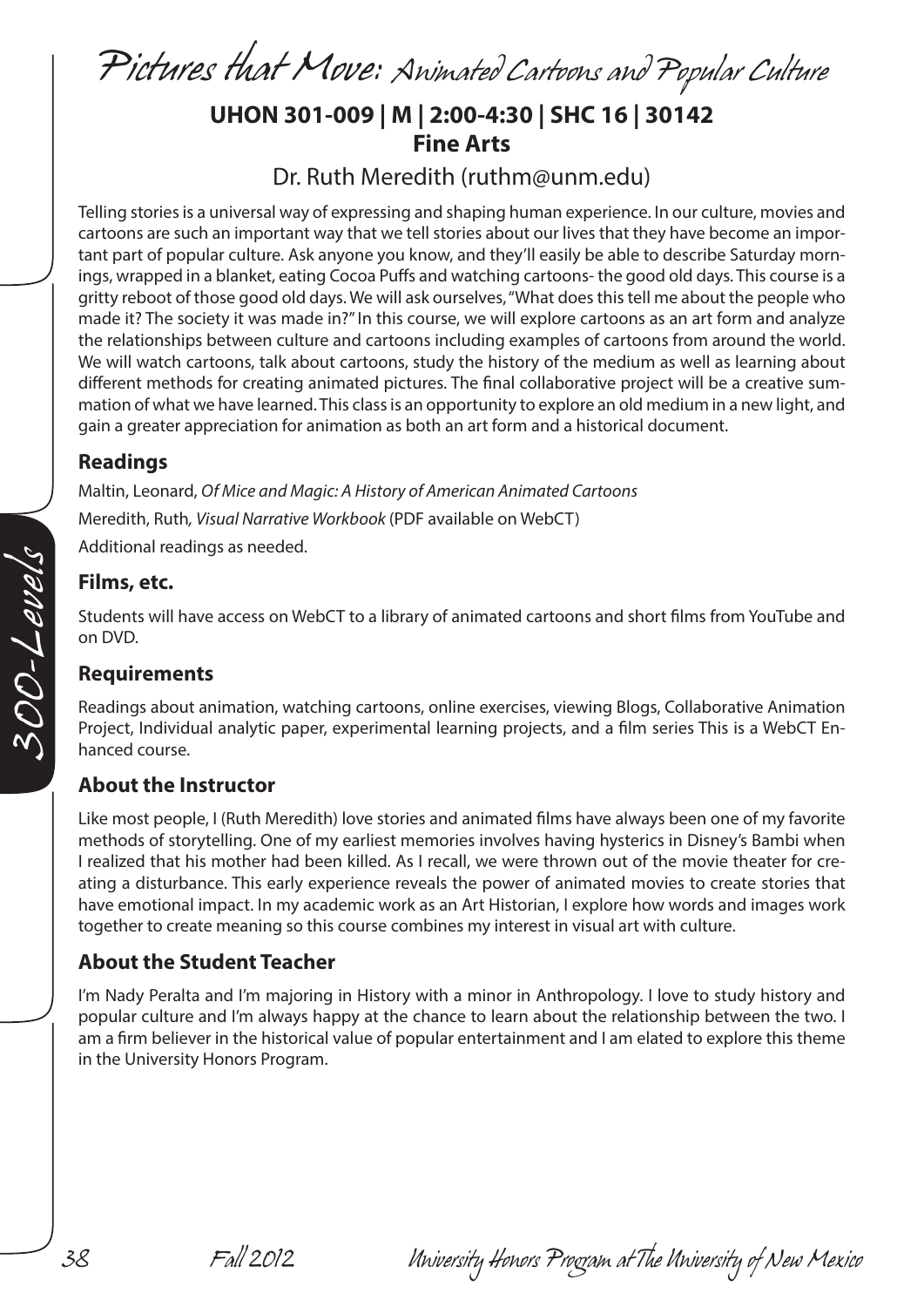*Environmental Justice in New Mexico*

**UHON 301-011 | R | 6:00-8:30 | SHC 22 | 43486 Social & Behavioral Sciences**

V.B. Price (vbp@swcp.com)

This seminar will focus on New Mexico's environmental history since the l940s, with an emphasis on toxic waste disposal, New Mexico as a environmental "sacrifice zone," water contamination in an era of severe drought, rural air pollution, mining and its hazardous debris, and the environmental degradation suffered by New Mexico's minority and impoverished populations. Major environmental legislation and court cases will be investigated. Students will be asked to conduct in depth research on a major environmental issue confronting New Mexico.

#### **Readings**

*The Orphaned Land: New Mexico's Environment Since the Manhattan Project*, by V.B. Price and selected readings in environmental law and the U.S. Constitution

#### **Requirements**

Close reading of the texts, active seminar participation, and a single, in depth research paper on a key issue in New Mexico's recent environmental history.

#### **About the Instructor**

V.B. Price has taught in the University Honors Program since 1986, and is also an Adjunct Associate Professor in the School or Architecture and Planning. A poet, journalist, editor, novelist and political columnist, Price's The Orphaned Land: New Mexico's Environment Since the Manhattan Project is his sixteenth book.

*University Honors Program at The University of New Mexico Fall 2012 39*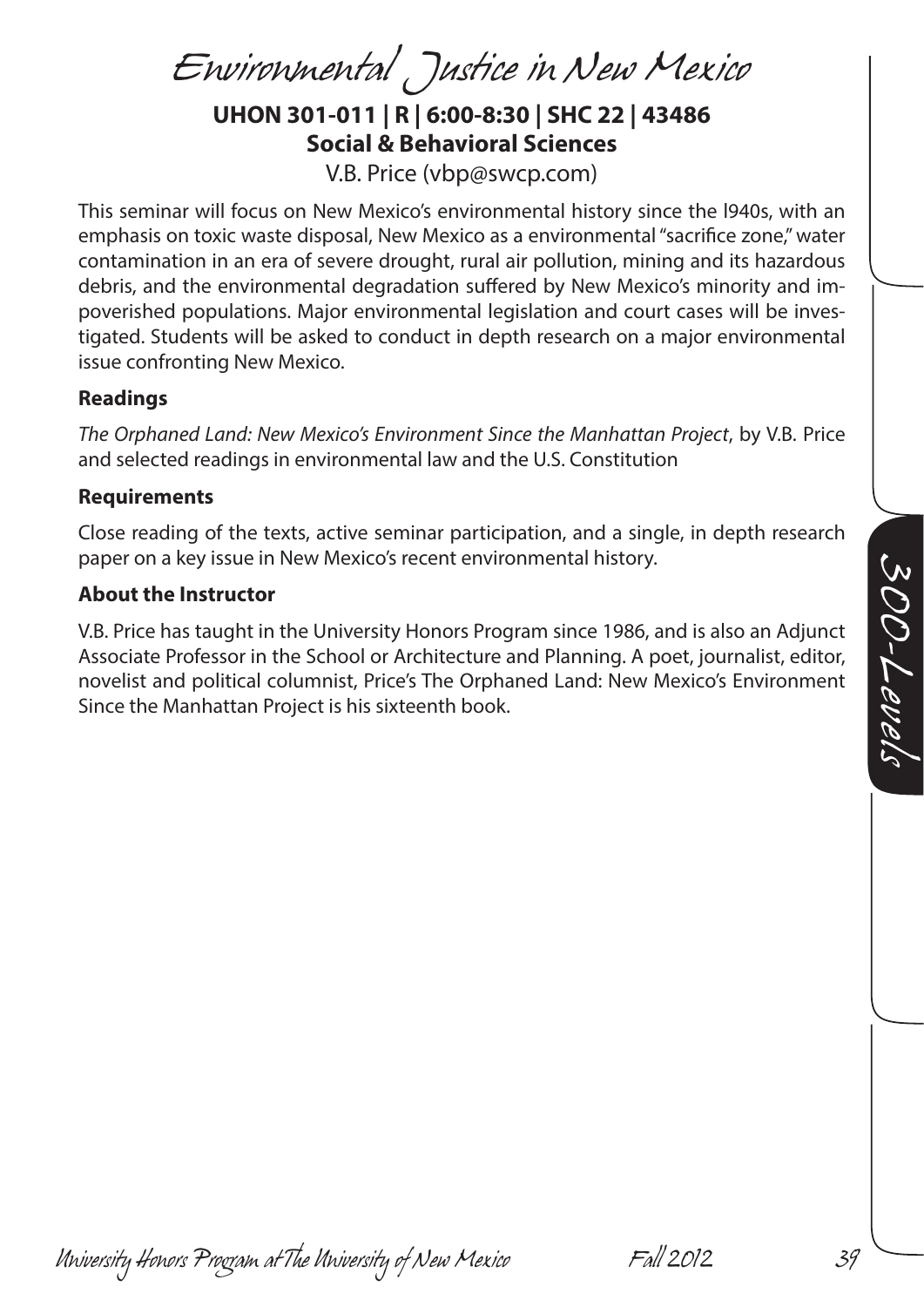*The Art and History of Dia de los Muertos*

# **UHON 301-012 | M | 12:00-2:30 | SHC 8 | 36321 Fine Arts**

# Regina Corritore (rcorrit@unm.edu)

The Dali Lama was once asked how to bring peace and understanding to people in places with intractable problems like hate and war. He said that directed peace talks would not succeed because these would be too hard; he said that first there must be festivals and picnics. For the last 17 years, the South Valley of Albuquerque has used the Dali Lama's advice to help counteract the effects of racism in our community by



celebrating the Day of the Dead (Dia de los Muertos) holiday with a parade and other cultural events. In this class, we will use this modern day event as the foundation for our explorations of the art and history of this important cultural celebration. Because Mexico and Latin American enjoy a continuity of artistic expression of more than six millennia, we will study the formation of Mestizo culture and explore Pre-Columbian history as these pertain to attitudes about death, ancestors, art, and cultural celebrations. Through readings, discussion, community service and artistic creations, we will examine how the cultural hybridity and diversity of this festival helps participants reconcile feelings of social and cultural displacement and how such celebrations can create the sense of shared knowledge and solidarity necessary to address issues of socioeconomic injustice. All along this route of our academic parade, we will be also making art, crafts and drawings that not only illustrate concepts associated with the early and contemporary Chicano movements, but that also embody how our own individual thoughts and sometimes very different cultures can play a part in this hybrid cultural phenomenon. Finally, we will use the local Dia de los Muertos celebration to demonstrate how to people from diversity communities can come together in the vital and fun, cultural and business community of Albuquerque's south valley.

### **Readings**

Mexico: From the Olmecs to the Aztecs by Michael D. Coe and Rex Koontz

Day of the Dead in the USA: The Migration and Transformation of a Cultural Phenomenon by Regina M. Marchi

Columbus: His Enterprise: Exploding the Myth by Hans Koning and Bill Bigalo

Reserve readings that may include selections from: *The Dresden Codex*, the Chilam Balam books, *The Tears of the Indians* by Bartolome de las Casas, *Death and the Idea of Mexico* by Claudio Lomnitz, *The Aztecs: People of the Sun* by Alfonso Caso, *Ancient Mexico: An Introduction to the Pre-Hispanic Cultures* by Fredrick A. Peterson, *Fire And Blood: A History of Mexico* by T. R. Fehrenbach, *Mestizo: The History, Culture and Politics of the Mexican and the Chicano* by Arnoldo Carlos Vento, *Massacre of the Dreamers: Essays on Xicanisma* by Ana Castillo, works on Aztec civilization by Burr Cartwright Brundage, Jose Guadalupe Posada among others.

### **Requirements**

Students will be required to: Attend class and participate regularly in all class discussions, produce at least 4 original works of art or craft, attend the Sunday Dia de los Muertos parade event (Nov. 4) and participate in at least 4 Saturday workshops for the event Sept. and Nov., attend two mandatory meetings related to the event (a rehearsal meeting the Sat. Oct. 27 before the event and a wrap-up meeting after the event), make an oral report on the skills they learned and the history of the craft taught in the framework of the Chicano movement in one of the Saturday workshops, prepare a final, a short paper relating one aspect of the contemporary event to its historical sources, major project documenting a substantial portion of the event for posterity for a future library collection or exhibit. **There will be a \$25 materials fee.**

### **About the Instructor**

Regina Araujo Corritore has more than twenty years of making art and exhibiting professionally. Originally from New York, she received her B.F.A. in Advertising Design from the NY Institute of Technology and her M.A. in Fine Art/Printmaking from UNM. Regina has taught at UNM-Valencia since 2000 and UHP since 2008.

*40 Fall 2012 University Honors Program at The University of New Mexico*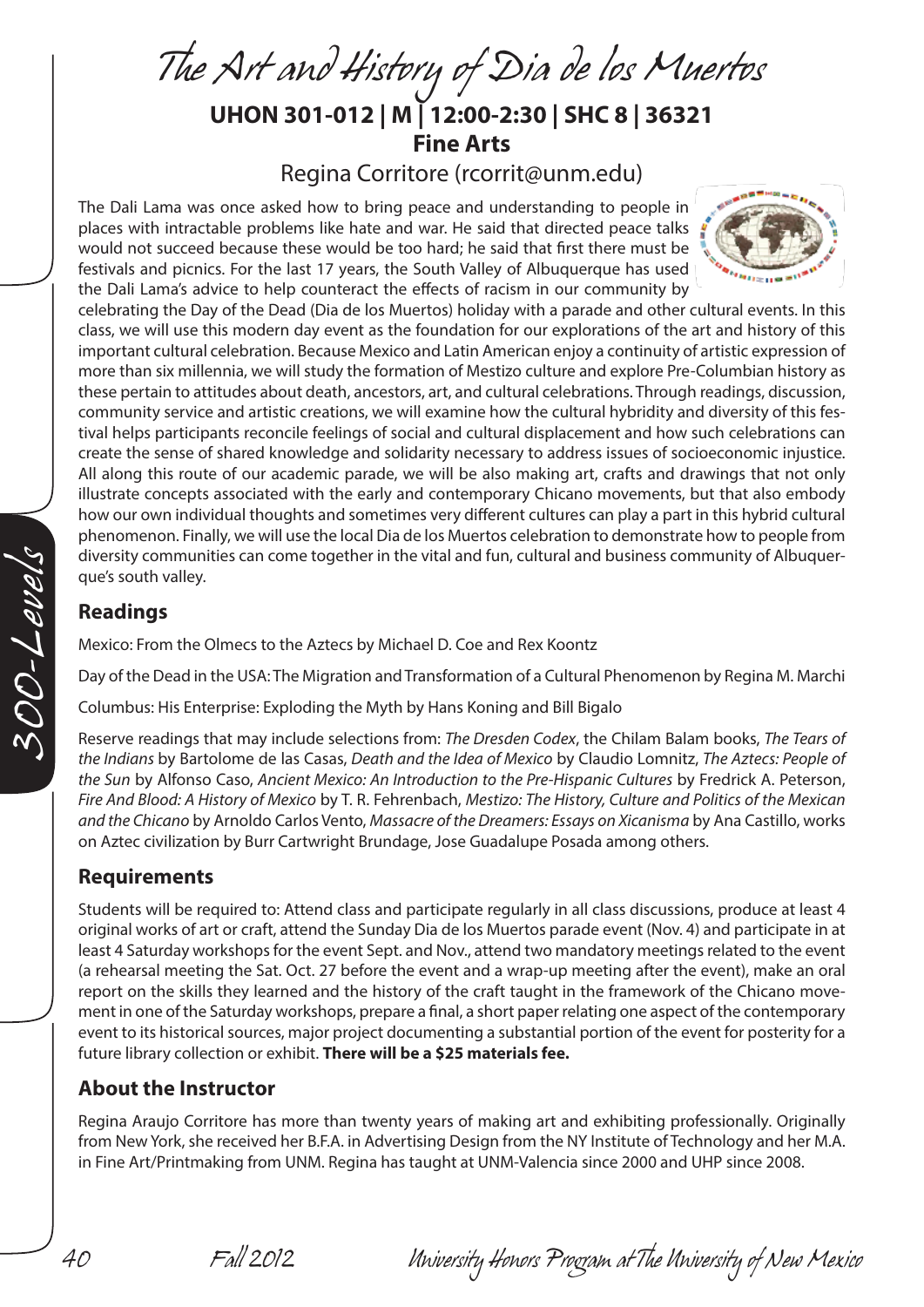*Classics of the 21st Century* **UHON 301-013 | M W | 2:00-3:15 | SHC 22 | 41937 Humanities**

Dr. Samuel Schuman (sschuman@unca.edu)

In this seminar we will read and discuss a selection of contemporary novels, all written since the year 2000. Since these works are so new, they have not yet had time to be included -- or excluded -- from the critical, scholarly canon: We will have the opportunity to decide if they are mediocre, good, great, or classic books!

Along the way, we will have the chance to mull what characteristics make a work of literature last for generations. What is a "classic"?

#### **Readings**

Martel, *Life of Pi* Hosseini, *Kite Runner* Phillips, *The Egyptologist*  Patchett, *Bel Canto* Diaz, *The Brief Wondrous Life of Oscar Wao*  Erdrich, *The Plague of Doves* Myers, *The Work of Wolves*  Chabon, *The Yiddish Policemen's Union*  Moore, *Lamb* Stockett, *The Help* Bronsky, *The Hottest Dishes of the Tarter Cuisine*

#### **Requirements**

Since this is a discussion class, attendance and avid participation will be important. Each student will also write a term paper on a contemporary novel beyond the syllabus, and present an oral report on that work.

#### **About the Instructor**

Sam Schuman (BA, Grinnell College; MA, San Francisco State University; PhD Northwestern University) has served as Chancellor of two public liberal arts colleges, the University of North Carolina Asheville and the University of Minnesota Morris. He was the Garrey Carruthers Distinguished Visiting Professor of Honors at UNM in 2006-07. Sam is past President of the National Collegiate Honors Council, and has also been President of the International Vladimir Nabokov Society. He is the author of several books on literature and on higher education, as well as several dozen scholarly articles in refereed journals.

SOO-Levels *300-Levels*

*University Honors Program at The University of New Mexico Fall 2012 41*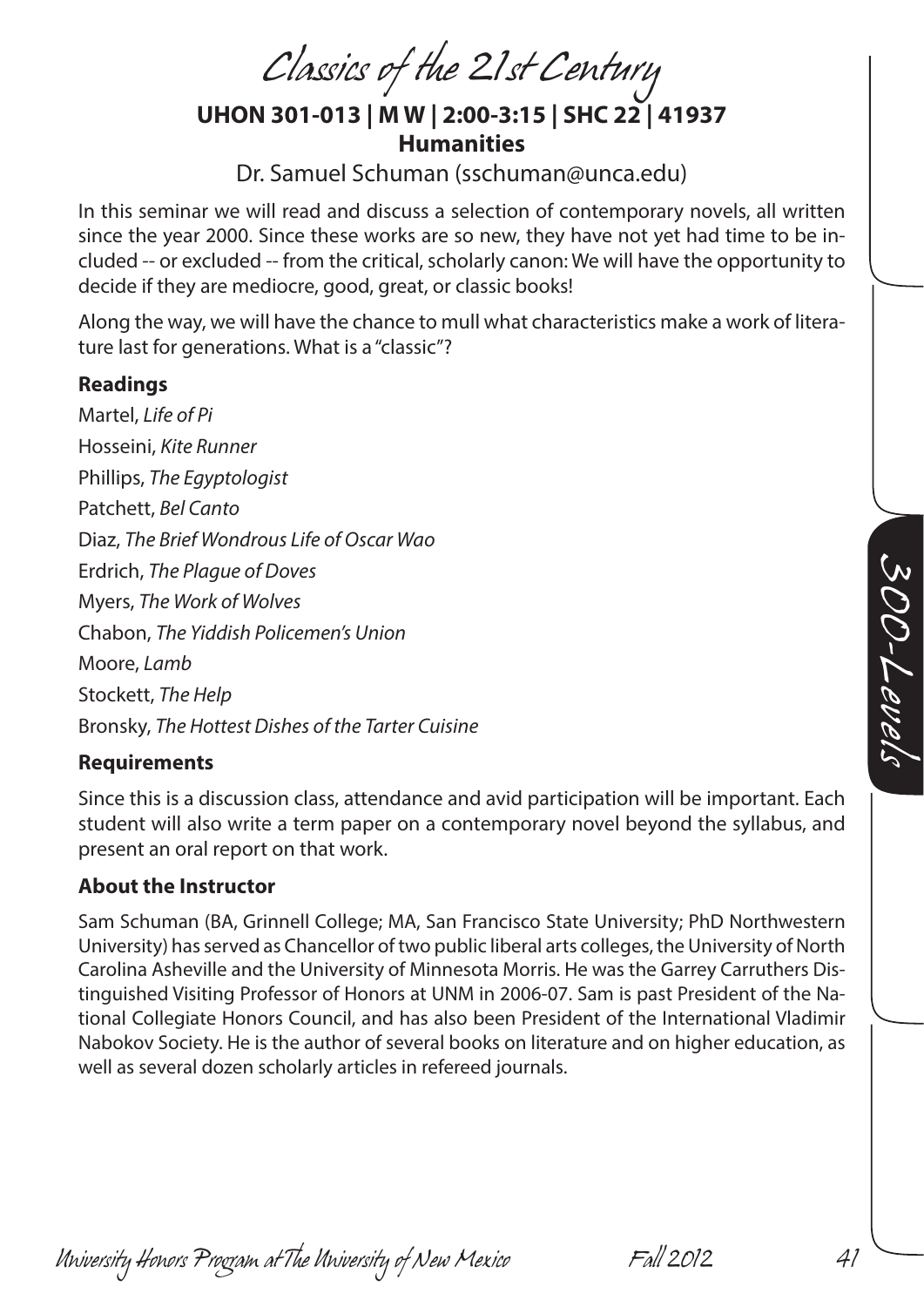*The Corporation and Society*

# **UHON 301-015 | T R | 12:00-1:30 | SHC 9 | 30141 Social & Behavioral Sciences**

Dr. Shawn Berman (sberman@unm.edu)

This course will focus on the evolving role of the corporation in society, from the early role of a corporation in colonial times through the present day. We will pay special attention to how society's expectations have changed and how business (and managerial) behavior has responded to these heightened expectations. Readings will include Milton Friedman, R. Edward Freeman, Chester Barnard, and Adam Smith among others. The final paper for the course will be based on the film Capitalism: A Love Story. This course is built on an active exchange between students, so class participation is a necessary component to a fulfilling classroom experience. We will also make extensive use of current events as examples to the ideas we are discussing. Finally, the course relies extensively on understanding firm-stakeholder (stakeholders include customers, owners, suppliers, the community in which the firm is located, etc.) relationships to uncover how a firm manages its role in society. Understanding ethical issues in business also form a centerpiece to class discussions. This class will fulfill the MGMT 308 requirement for students pursuing a BBA or a minor in Business.

#### **Readings**

Readings include Milton Friedman, Chester Barnard, Ed Freeman (leading scholar on Stakeholder Theory), Ed Schein (Organizational Culture), and others. We will also include readings from The Economist and several in class case studies.

#### **Films**

We will also watch the films Enron: The Smartest Guys in the Room and The Corporation.

#### **Requirements**

Students will have to write three short reflection papers during the semester, be required to complete one group project centered around performing a stakeholder analysis of a current issue facing a corporation, and write a final paper based on a topic raised in the movie The Corporation. Each student will also have to present on one current event during the semester that relates to the class

Other brief assignments will relate to class material, but these will be few and will in no way be onerous.

### **About the Instructor**

Shawn is an Associate Professor of Business and Society in the Anderson School of Management. He has a B.A. in mathematics from Occidental College and a Ph.D. in strategic management from the University of Washington. Professor Berman is in his 4th year at UNM, having taught previously at Boston University and Santa Clara University. At Santa Clara he taught the honors section of the Business School's capstone class. His published work focuses on empirical measures to assess a firm's non-financial performance. This relates to scholarship in corporate social responsibility and business ethics more broadly. His published work includes examinations of the link between a firm's relationship with its stakeholders and the firm's financial performance, as well as the role of trust in firm-stakeholder relationships.

*42 Fall 2012 University Honors Program at The University of New Mexico*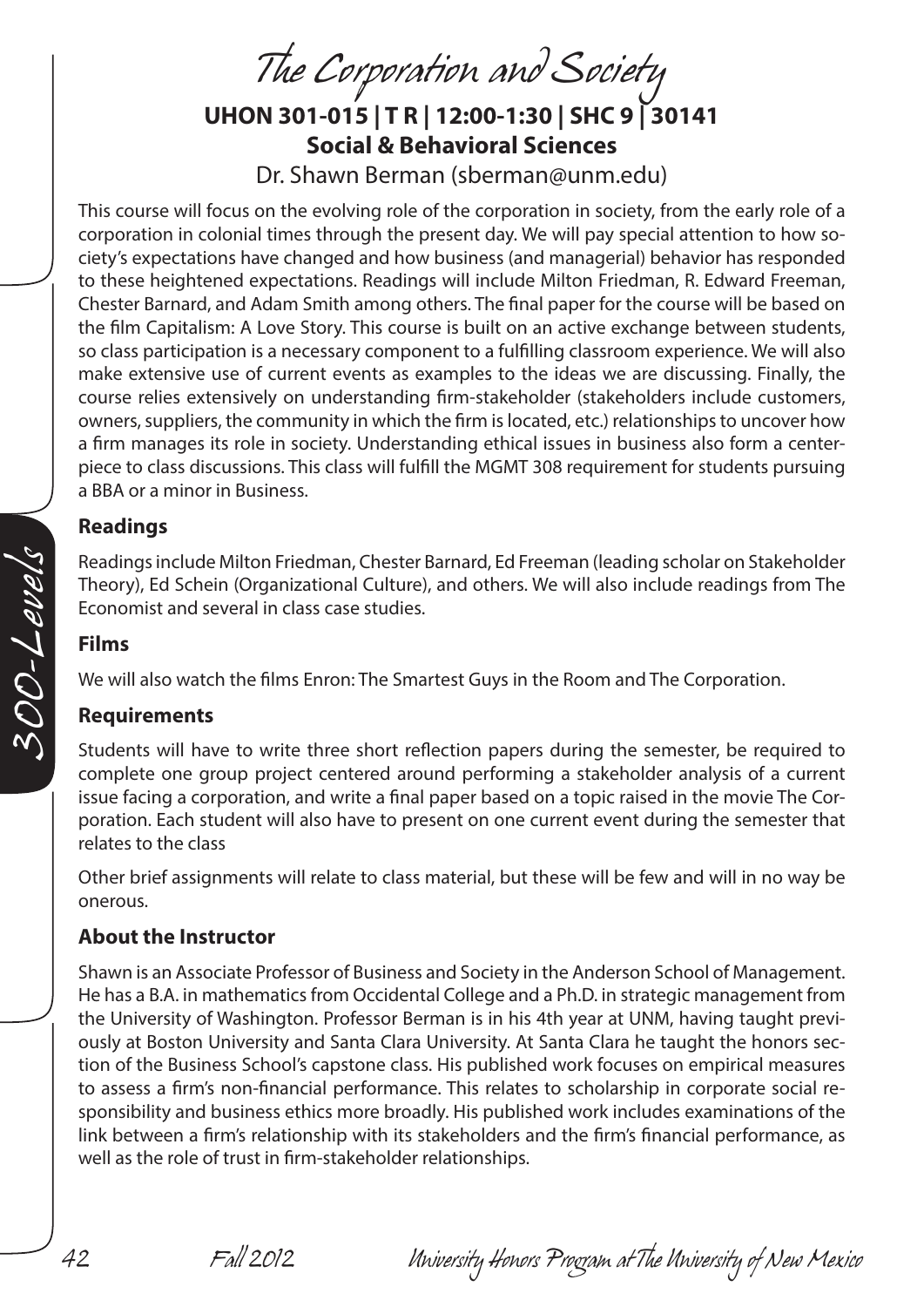*The Heart of China*

# **UHON 301-028 | M | 5:00-7:30 | SHC 16 | 44563 Social & Behavioral Sciences**

Dr. Ned O'Malia (nedomalia@yahoo.com)

As China's global standing and economic power continues to grow, we will not be able to ignore the importance of this giant country. This seminar will give a basic knowledge of Chinese history, politics, culture, and people. A basic understanding of China will be a beginning for learning more and fostering a benevolent relationship the entire globe. This semi-



nar will also focus on the incredibly important relationship between The People's Republic of China and The United States. This one of the defining global relationships of our time.

Academically we will use discussions, current event analysis and a collaborative discovery of China. Based on a broad and basic knowledge about China, we will seek to answer such questions as:

"Why is China important to the United States?"

"Why is China important to me?"

"How does the Chinese way of thinking differ from my own?"

This course will strive to develop the individual interest of every student in an aspect of China. This will be a mutual journey of learning.

### **Readings**

*The Art of War,* Sun Tzu; *The Analects*, Confucius; *The Book of Tao,* Lao Tzu; *Mao: The Unknown Story,* Jung Chang and Jon Halliday; *An Etiquette Guide to China*, Boye Lafayette De Mente; *The Lost Daughters of China: Adopted Girls; Their Journey to America, and the Search for a Missing Past*, Karin Evans; and various folktales. We will also become familiar with current events, reading news stories and analyses from *The Economist* and *China Hush*. Popular culture is included as well, in the form of films, music, and other media.

### **Requirements**

This class will require consistent attendance and participation and entail regular readings of current event. Homework assignments will be flexible enough that each student can focus on what interests them personally.

### **About the Instructor**

Dr. Ned O'Malia first traveled to China in 1987 and has returned a dozen times. He is a student of all aspects of China. Ned taught English in China for one year in 2010. He received a PhD in Asian Religions from Temple University. Dr. O'Malia has taught in the Honors Program for over 25 years. He is also a New Mexico State Fair food judge.

# **About the Student Teacher**

Carly Weiner is pursuing her BBA in International Management with a minor in Asian Studies. She spent six months living in Xi'an, China, and traveling around the country. She has a life goal of building bridges between China and the United States, and helping people understand one another. She is a great Chinese food chef.

*University Honors Program at The University of New Mexico Fall 2012 43*

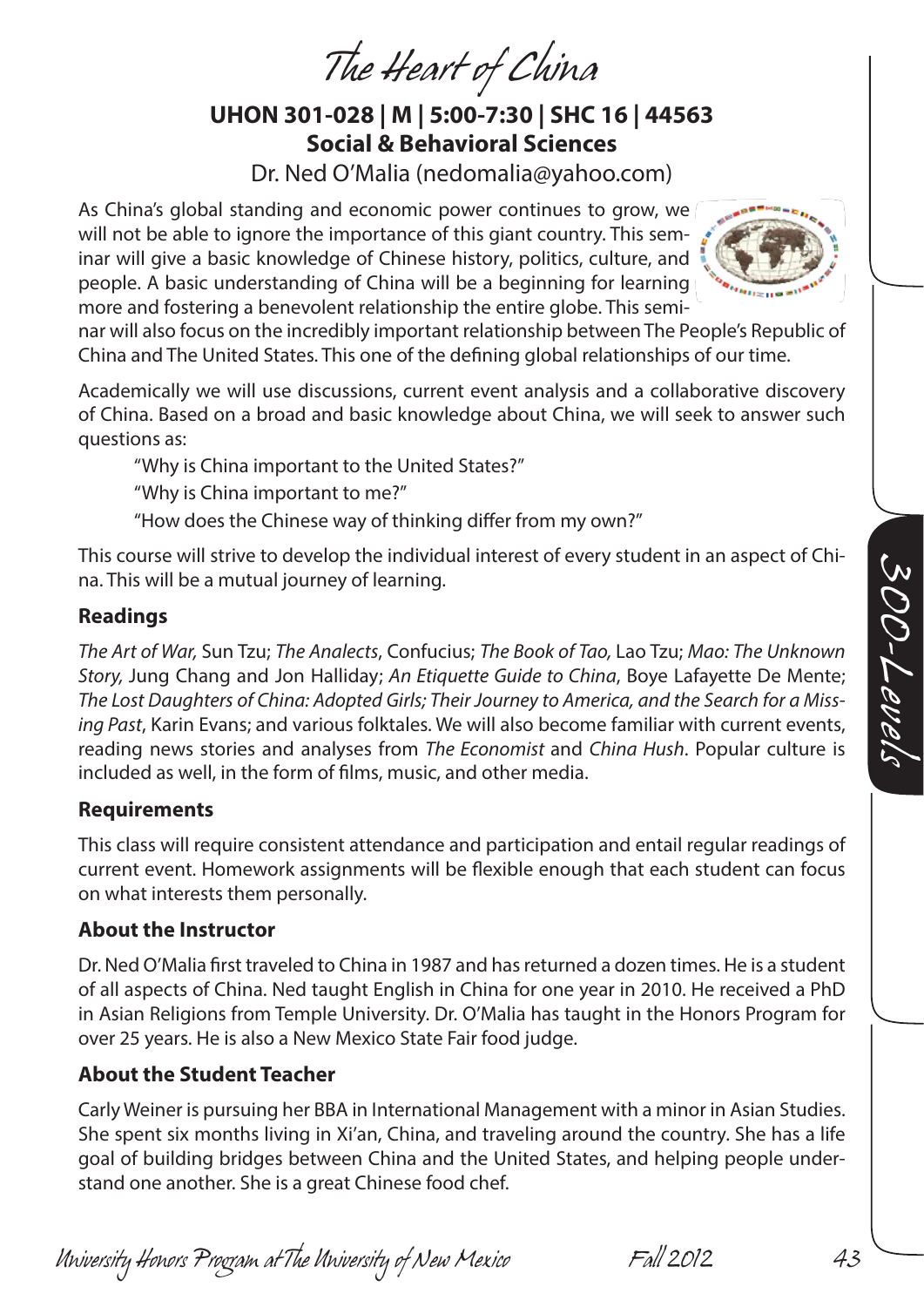*The Heart of China: Field Experience*

# **UHON 302-031 | Days: TBA | Times: TBA | Location: TBA | 44924 Social & Behavioral Sciences**

Dr. Ned O'Malia (nedomalia@yahoo.com)



The Heart Following this academic study of China; we will travel to the China for a 16 day tour, December 30 to January 14, 2013. We will meet the Chinese population, visit cultural sites, and immerse ourselves in every day society. We travel on Chinese trains, eat indigenous foods and participate in Chinese night life. Included within

this tour will be a 6 day residency at an American operated orphanage near Beijing. We live in the orphanage, tutor the children, eat with them, work in their bakery, read them stories and learn from these children.

#### **Requirements**

Enrollment is limited to students are selected through an application and interview process conducted by the instructor. Students should understand this is a two-course commitment, students must be enrolled in UHON 301-028 and UHON 302-031. **There will be a \$2,350 course fee plus deposit.**

#### **About the Instructor**

Dr. Ned O'Malia first traveled to China in 1987 and has returned a dozen times. He is a student of all aspects of China. Ned taught English in China for one year in 2010. He received a PhD in Asian Religions from Temple University. Dr. O'Malia has taught in the Honors Program for over 25 years. He is also a New Mexico State Fair food judge.

#### **About the Student Teacher**

Carly Weiner is pursuing her BBA in International Management with a minor in Asian Studies. She spent six months living in Xi'an, China, and traveling around the country. She has a life goal of building bridges between China and the United States, and helping people understand one another. She is a great Chinese food chef.

*44 Fall 2012 University Honors Program at The University of New Mexico*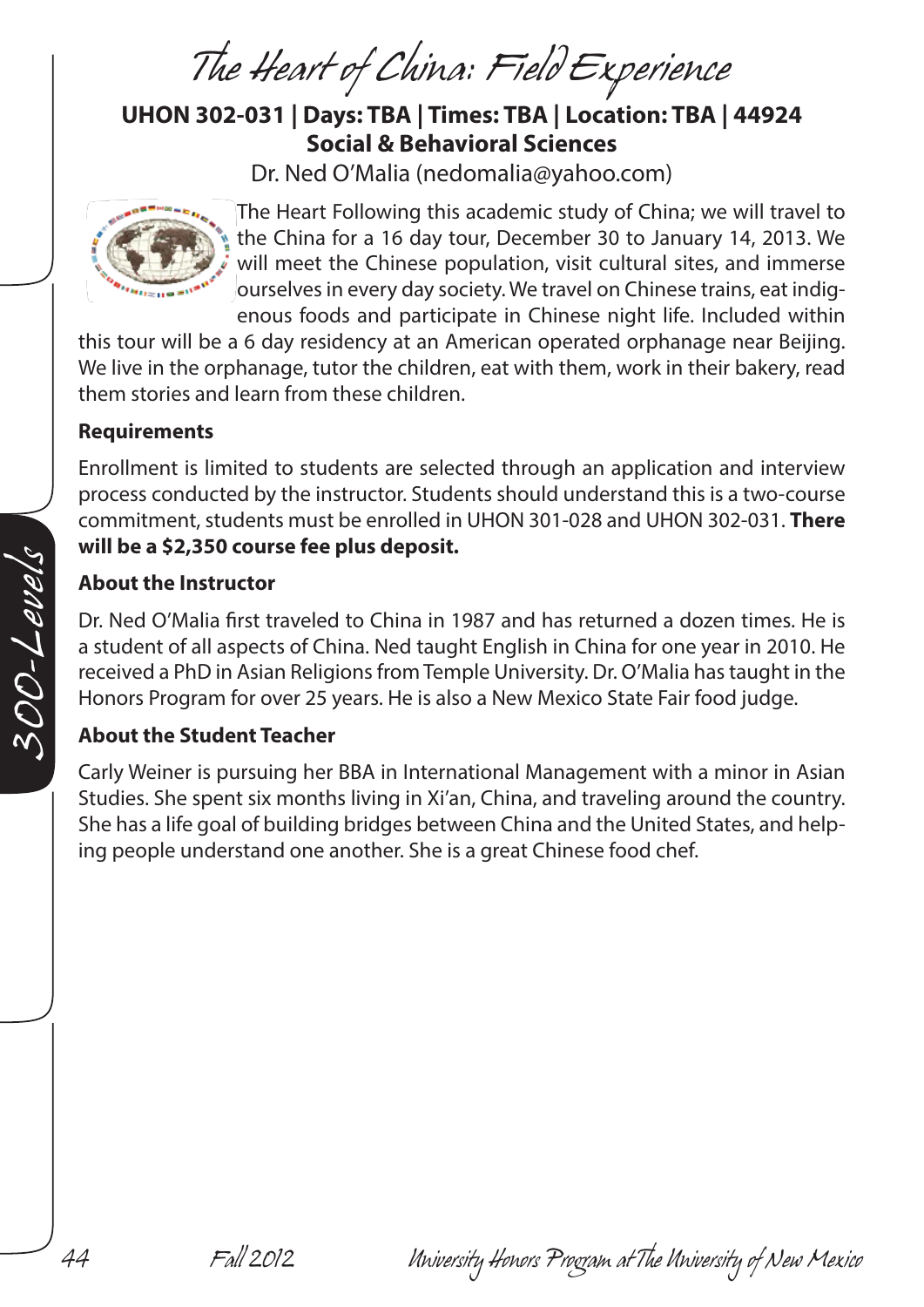*Local Games in Albuquerque*

# **UHON 401-001 | W | 2:00-4:30 | SHC 12 | 30153 Social & Behavioral Sciences** Dr. Chris Holden (cholden@unm.edu)

This course is about making videogames for mobile devices to better understand local place. You may think this takes programming skills and lots of money. But thanks to some easy-to-use tools, including ARIS which I help design, normal people can do this too. If game design sounds interesting but out-ofreach, this might be the class for you. Go check out ARIS now:

#### http://arisgames.org/demo

There's more at http://arisgames.org. You don't need wait for this class to start making games.

Another reason to sign up is to know more about this city and connect to it in a new way. This course is about finding what's hidden in ABQ and making it visible. Games may sound like a funny way to know a place, but there are natural advantages. To make a game about a place or issue, you need to know that thing deeply and from a variety of perspectives, and you need to know how to make it interesting to someone else. Here are a couple videos that may give you a better idea why games?

Jane McGonigal Games can make a better world:

http://www.youtube.com/watch?v=dE1DuBesGYM

Kurt Squire How Video Games Can Encourage Civic Engagement:

http://www.youtube.com/watch?v=JcGdh9AbIS8

Using mobile games to explore place, sometimes called augmented reality (AR), isn't exactly a new idea, but it's new enough. This field has not yet seen its Einsteins, Eisensteins, Shakespeares, Curies, or Kubriks. With a good idea, hard work, and some luck, you could be the first genius of AR. You can see some of the ideas that past students have tried here. Beyond the limitless possibilities of a new medium, there are groups on campus and across the world who are looking for AR game designers help them connect people to places and ideas.

Not everything is a game, but games give us a good language for creating interesting experiences. In this course, we will learn about and practice game design. We'll go outside the classroom and into the community. And the next time you are looking for a way to recruit participation in any endeavor, you'll look back to those experiences and find something useful.

#### **Readings**

**Game Design and Game Studies** e.g. *The Art of Game Design* by Jesse Schell

**ABQ** e.g. *The Orphaned Land* by VB Price, and *Duke City Fix*

#### **Requirements**

**Game Design Experience** Seriously, beginners welcome. No programming necessary.

**Express interest in local place** Go places, meet people, read about issues, get involved.

**Practice game design** Make, play, analyze, and read about games.

**Work with others** Make design teams, get feedback and recruit help from classmates, find and work with relevant community stakeholders, join the AR gaming community.

Write Design documents and post-mortems for your games, analyze game mechanics and dynamics.

#### **About the Instructor**

Chris Holden received his Ph.D. in Mathematics from the University of Wisconsin-Madison. Originally from Albuquerque, his research principally entails making place-based mobile games. Chris enjoys videogames like DDR and Katamari Damacy, and he takes a whole lot of photos.

*University Honors Program at The University of New Mexico Fall 2012 45*

*400-Levels*

ADD-Levels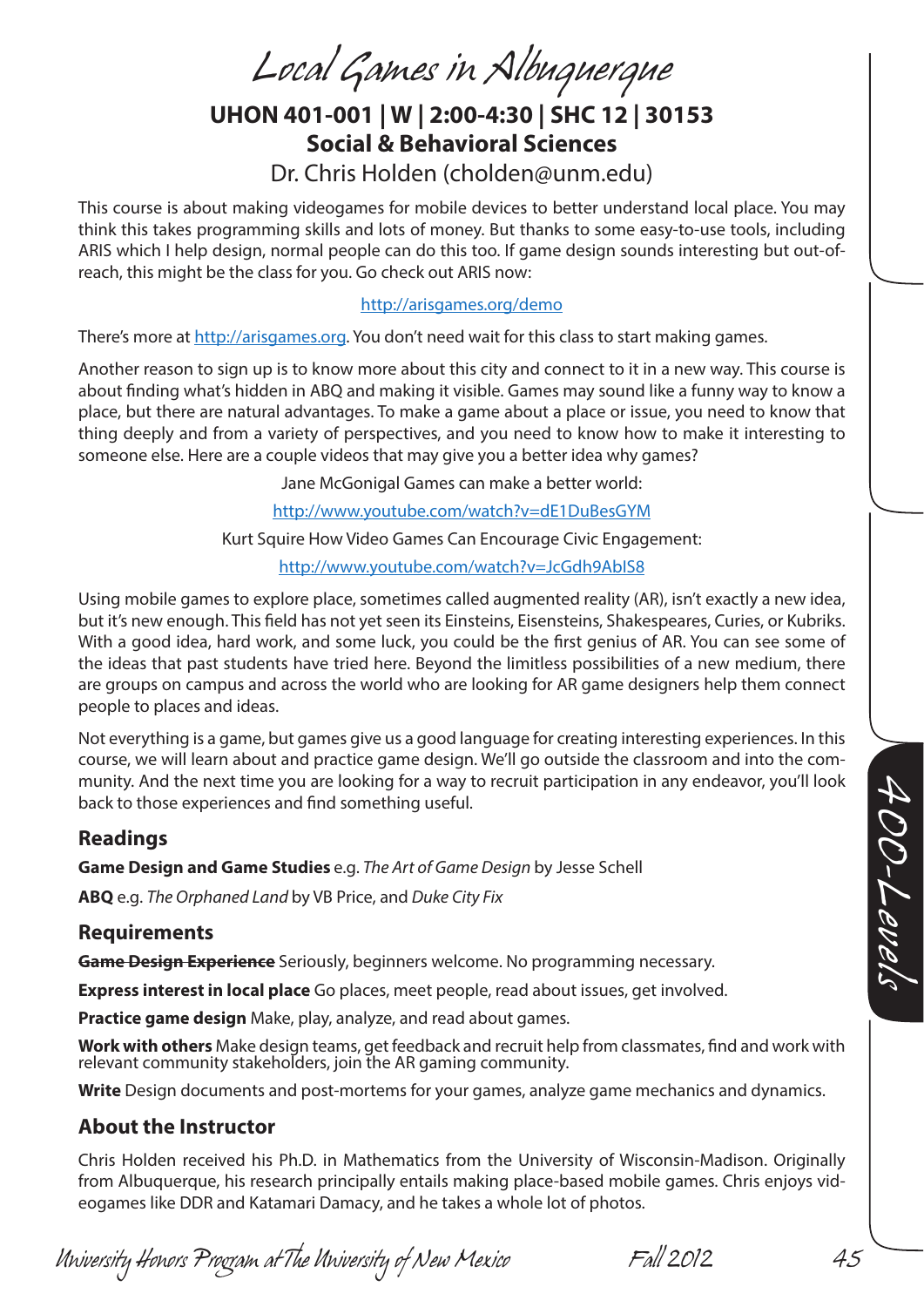*Ethics: Making the Right Decision*

# **UHON 401-002 | M | 8:00-10:30 | SHC 16 | 34249 Social & Behavioral Sciences** Paul Fornell (pfornell@aol.com)

All of us from time to time reflect on the ethical dimensions of our lives. What sort of person I ought to be? Which goals are worth pursuing? How should I relate to others? We may wonder about the answers to these questions that have been provided by the most profound thinkers of past generations. We may speculate whether their conflicting opinions amount to disagreements about the truth or merely expressions of their differing attitudes. We may consider how their varied theories might help us understand ethical issues of our own day.

This course will provide the vehicle to address these matters. In part one we will examine some of the most influential ethical theories in philosophical thought, from ancient Greece to contemporary thinkers. Part two explores theoretical issues concerning the nature of ethical judgments, the resolution of disagreements and the evolution of ethical theories. And, then in part three we will delve into contemporary ethical problems that may include; abortion, euthanasia, famine relief, animal rights, capital punishment, business practices and universal health care – to name just a few.

Which ethical positions are correct? Just as each member of a jury at a trial needs to make a decision and defend a view after considering all of the relevant evidence, so each inquirer needs to make a decision and defend a view after considering all the relevant opinions. This course will provide the materials and venue on which to base your thinking. But the challenge and excitement of ethical decision making is that after taking account of the work others have done, the responsibility for reaching conclusions is your own. What sort of person will you be? Which goals will you pursue? And, how will you relate to others?

#### **Readings**

Ethics: The Essential Readings by Gordon Marino, 2010 Ethics for the Real World: Creating a Personal Code to Guide Decisions in Work and Life by Ronald Howard and Clinton Korver, 2008

Additional Readings: Each student will select at least one primary source (Aristotle, Kant, Dalai Lama, etc.) to present and utilize in their individual and team project. The Codes of Ethics of pertinent professional associations will be examined (American Medical Association, American Management Association, Bar Association, etc.)

#### **Films, etc.**

Television: In Treatment, The Office, and the ABC News Prime time Ethical Dilemmas. Others to be selected by the students based on their interest areas.

Movies/DVDs: *Inside Job*, written and directed by Charles Ferguson, 2011, *Why We Fight*, written and directed by Eugene Jarecki, 2006. Others to be selected by the students based on their interest areas.

### **Requirements**

Each student will research and present on an ethics expert of their choice (see selection of primary source above.) In addition to the readings required for class, students will select a focused area of ethical decision making to research and prepare an individual and group project. The area selected is designed to lead to a practical application of ethical decision making. For example, a proposed change in government ethics or business practices. This research is also intended to be submitted for publication in a professional journal, newsletter or other appropriate source. Finally, students are encouraged to invite esteemed members of the community to present to class on their efforts in ethical decision making.

### **About the Instructor**

Paul David Fornell has taught undergraduate and graduate courses in ethics and is a practicing clinical mental health counselor. Paul has served as the Director of Ethics for the American Counseling Association and is the current chair of the ethics committee for the New Mexico Counseling Association.

400-Levels *400-Levels*

*46 Fall 2012 University Honors Program at The University of New Mexico*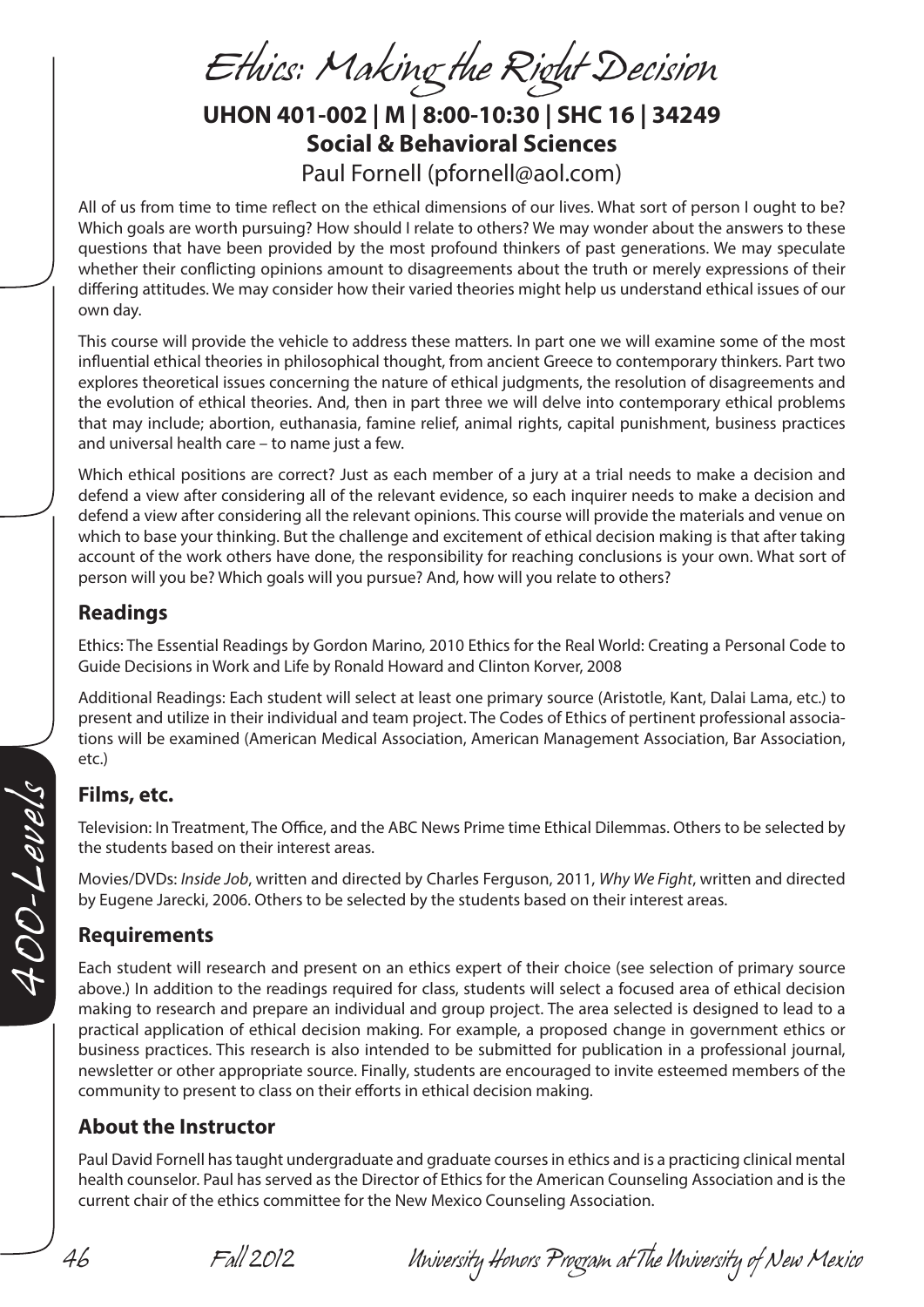*Solutions to Human Rights Problems*

**UHON 401-003 | R | 12:30-3:00 | SHC 16 | 41836 Social & Behavioral Sciences**

Dr. Sarita Cargas (cargas@unm.edu)

Over 20 million people are thought to be enslaved today (some in the United States). 1 in 6 children on the continent of Africa are dying before the age of five due to preventable diseases. Dictators who deny their citizens basic freedoms rule 70 countries. 125 countries have been found to torture people. The factors contributing to human rights abuses are complex. The reasons include politics, culture, economic conditions, gender issues, and historical circumstances. Thus, solving human rights problems requires multiple approaches. No one academic discipline is able to guide solutions. Therefore, this course will examine approaches to solving human rights abuses from multiple angles. Students will be required to examine how the discipline in which they major contributes to solving human rights abuses, be it anthropology, English, political science, biology, business, etc. In this course, students will be introduced to the essential human rights declarations and covenants, human rights conditions around the world, and the various entities that work on human rights problems including the United Nations and non-governmental organizations. The primary focus of this course will be analyzing and proposing solutions to abuses.

#### **Readings**

The text for this course will be reader. It is a compilation of readings about human rights issues from various disciplines including law, international relations, and economics. Readings are also by and about being a human rights field worker. Some social science methodology will be studied. Students will also be required to read a good daily newspaper about international issues.

#### **Films**

We will also watch a movie and documentaries.

#### **Requirements**

This course will have some short written assignments about the readings. Each student will be required to make one short presentation to the class, and we will spend several weeks focusing on the writing of one moderate length research paper. Class discussion is, of course, a required feature as well.

#### **About the Instructor**

Sarita Cargas, D.Phil. Oxford University, MA Psychology Georgetown, BA St. John's College (ed. Encyclopedia of Holocaust Literature). My main research area is human rights, and I am currently writing a textbook on human rights. I teach in the Peace Studies program as well as in Latin American Studies at UNM.

ADD-Levels *400-Levels*

*University Honors Program at The University of New Mexico Fall 2012 47*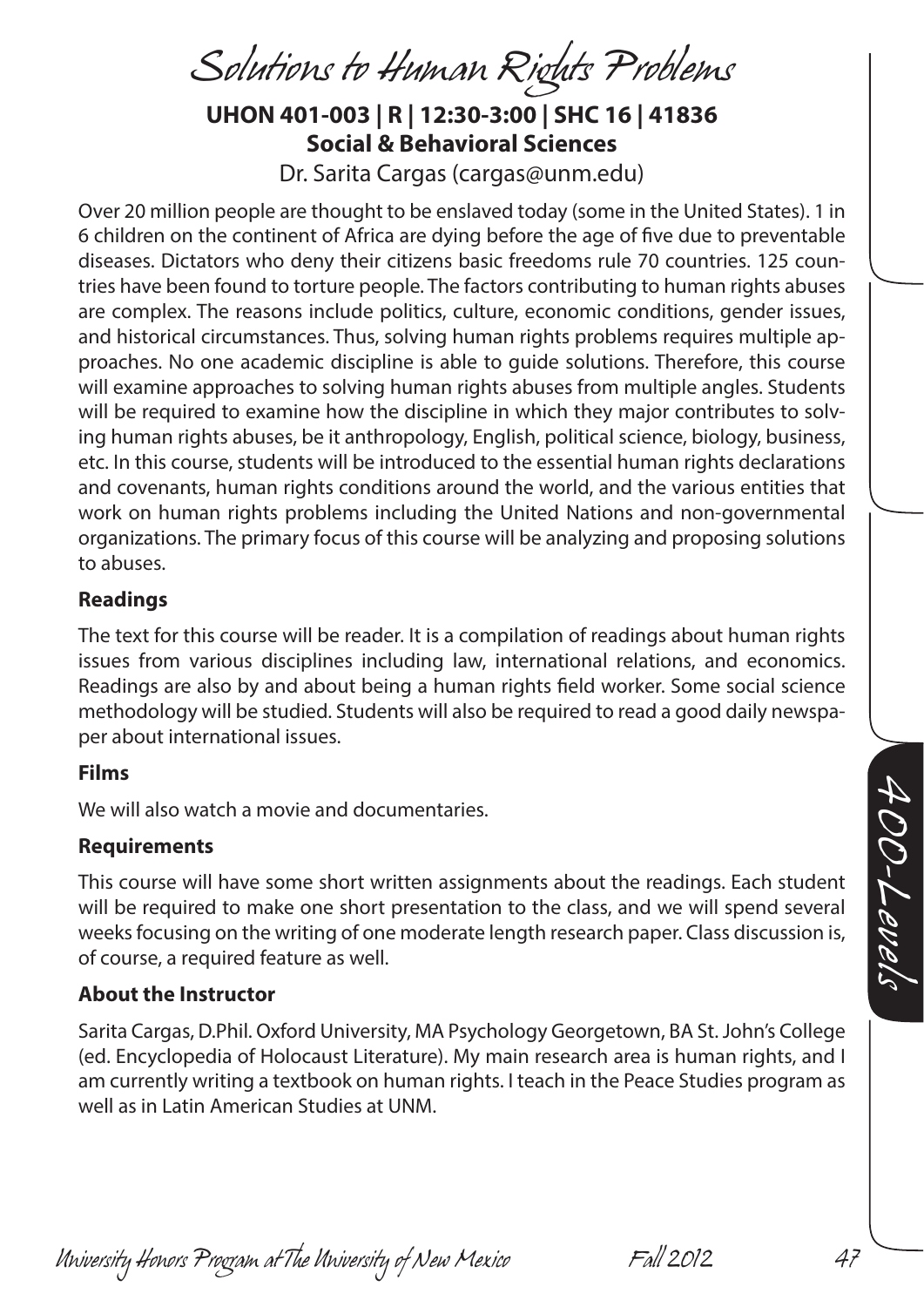*Creating Change* **(First 8 weeks)**

# **UHON 401-005 | S (11:00-4:00) U (8:00-5:00) | ART 352 | 45015**

Szu-Han Ho (szho@unm.edu), Molly Sturges (mjs@unm.edu)

### **UHON 401-009 | S (11:00-4:00) U (8:00-5:00) | ART 350 | 45017** Andrea Polli (apolli@unm.edu), Catherine Harris (cphunm@unm.edu) **Fine Arts**

Creating Change is a team-taught, multi-disciplinary course about how art and design can respond to the difficulties we face globally and locally. As our climate changes, our information systems are compromised, our water supplies dry, our political systems remain in gridlock, and our world becomes paradoxically less connected to our physical existences and environments (despite becoming more connected virtually), we ask: what role do artists and creative agents have in envisioning alternative futures? This course embraces practices from both applied and fine art and design to establish a laboratory for creating positive change. In the face of crises, we invite a future that is connected, sustainable, creative, and changing. A series of intensive two-week modules led by faculty from the Art & Ecology area will offer students the skills of collaboration, communication, learning through a community process, developing a site-based plan of action, and addressing economic value and sustainability. Students will have the opportunity to travel to existing project sites throughout the region to work closely with practitioners in developing alternate models in infrastructure, economics, food production, and narrative.

#### **Requirements**

Class is held the first eight weeks of the semester (August 20-October 13, including September 15-16 in El Paso). **There will be a \$120 course fee.**

#### **About the Instructors**

Szu-Han Ho is an Assistant Professor of Art and Ecology in the UNM Department of Art and Art History. Ho works at the intersection of spatial practices, material culture, and affective knowledge. Her research interests have revolved around the shared metaphors of economics and ecology. After receiving a BA in Architecture from UC Berkeley, she launched a multi-year collaborative project integrating art installation, architectural proposals, performance, and agricultural research on a 250-acre site in West Texas. She studied at the School of the Art Institute of Chicago, where she received an MA in Visual and Critical Studies and an MFA in Film, Video, and New Media. Recent projects include a mobile exhibition at the Geographic Center of the US (in conjunction with the Center for Land Use Interpretation), a performative property survey at Mildred's Lane Historical Society, and a traveling exhibition of analogue models to psyches and natural systems.

Molly Sturges is a Professor of Practice of Art and Ecology in the UNM Department of Art and Art History. Sturges is a composer/artistic director/performer best known for her work integrating intermedia performance, community engagement, and social/environmental equity. Recent commissions include Salve, a music project based on interviews with returning women veterans, and Common Ground: TOC, a multi-year cross-community intergenerational arts project with participants from two Diné communities, Torreon and Ojo Encino, and the village of Cuba, New Mexico (commissioned by the NM Arts and Social Justice Committee). Sturges is the artistic director and co-founder of Littleglobe, a Santa-Fe based artist-run non-profit committed to creative collaboration.

Andrea Polli (www.andreapolli.com) is currently an Associate Professor in Fine Arts and Engineering at the University of New Mexico and Mesa Del Sol Endowed Chair of Digital Media at the University. She directs the Social Media Workgroup at UNM's Center for Advanced Research Computing (CARC). Polli's work with science, technology and media has been presented widely in hundreds of presentations, exhibitions, and performances internationally, and has been recognized by numerous grants, residencies, and awards including a Fulbright Specialist Award and the UNESCO Digital Arts Award.

Catherine Page Harris addresses land and land use through her artwork. Harris is an Assistant Professor of Art and Ecology in the UNM Department of Art and Art History. She holds an MFA from Stanford (2005) and a MLA from UC Berkeley (1997). She practiced as a landscape architect in San Francisco and in Albuquerque, working on residential and public projects including William McCovey Park in San Francisco and an historic Masterplan and renovation of St. Francis Woods' parks and streetscapes. Her artwork has been shown in the DiRosa Museum in Napa Valley, the Lab and Southern Exposure in San Francisco, the Emily Harvey Gallery in New York, and the Walker Arts Center in Minneapolis. She is currently working on understanding lines in the landscape and how built form alters the dynamic patterns of landscape.

*48 Fall 2012 University Honors Program at The University of New Mexico*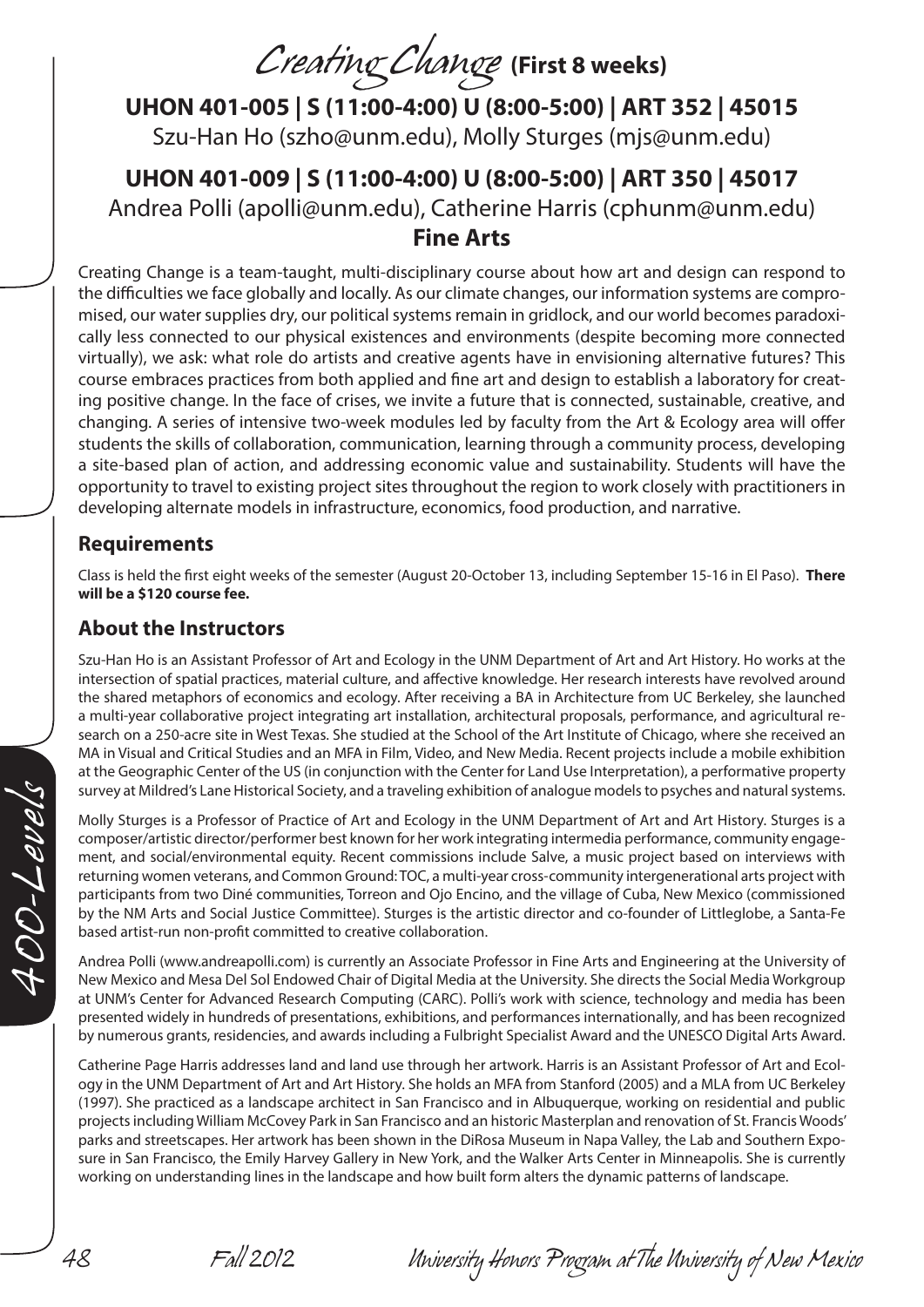*Scratches, Tags and Aerosol* **UHON 401-006 | W | 9:00-11:30 | SHC 16 | 43489 Fine Arts** Dr. Elizabeth Olton (edrakeolton@gmail.com)

Graffiti or informal art or what we now call street art can be described as a visual response to an emotion, desire or need. These markings are unsanctioned, unofficial and are often considered "underground" imagery. We find these images in public places like subway stations and painted on subways cars and railroad boxcars, we also see them on sidewalks, walls, or etched on bus windows. Sometimes we see these marks in private/ public spaces like underpasses, tunnels, garage doors, and abandoned buildings. Sometimes we see these marks in private/public spaces like underpasses, tunnels, garage doors, and abandoned buildings. In general, no patron commissions these works and we usually do not know the names of the artists who create these markings. Art History survey books avoid this form of visual culture yet these images are globally universal and part of our daily experience. This seminar will examine the imagery and theories behind this ultimate "outsider" art in hopes of creating a scholarly dialogue that explores this misunderstood art form. Organized chronologically, the class will expose students to the history of graffiti, informal or street art from the ancient world to the streets of Albuquerque in 2012. Methods of visual analysis and interpretation founded in art history will be the basis for our examination; however, this seminar, at its core is multidisciplinary. Our readings will come from non-fiction and fiction books, scholarly articles, and our own Seminar Blog. Videos pertaining to graffiti and Street Art will also be an important component to the class, as well as, three guest lectures. In addition we will conduct fieldwork in and around Albuquerque documenting through photos, video, and writing, Street Art located in the 505. This class is designed as a 400-Level Seminar and students should feel comfortable reading critically and writing a 10 page research paper.

#### **Readings**

*Critical Terms for Art History*, Edited by, R.S. Nelson and R. Schiff, 2003

Exhibition Catalogue, Street Text: Art from the Coasts and The Populist Phenomenon, a collaborative project with 516 Arts in partnership with ACLU-MN, October 2 through December 11, 2010

*Graffiti Art Styles: A Classification System and Theoretical Analysis*, Lisa Gottlieb

*The Faith of Graffiti*, Norman Mailer, 1974

*Subway Art*, Henry Chalfant, 1984

Additional selections from peer-reviewed journal articles and other books.

#### **Films**

"Style Wars" and "Exit Through the Gift Shop"

#### **Requirements**

Special Projects and Writing Assignments, Weekly Class Meetings. Quizzes (four take-home 650 word essay quizzes), Tentative Field Trip (Petroglyph National Monument and El Morro National Monument), Mid-Term Group Project, Final Paper Presentation, and Final Term Paper (10 page).

#### **About the Instructor**

Elizabeth Olton received her PhD from the University of New Mexico (UNM) in May of 2010. She has taught Art History at UNM, St. Mary's Honors College in Maryland, and at the University of Texas at San Antonio. Olton is currently exploring visual culture of ancient graffiti found in buildings that surround the Great Plaza at Tikal. In her research she questions the prevailing view that these works are the result of a hallucinogenic trance. This seminar reflects Olton's interest in informal ancient art and contemporary graffiti and street art, and her desire to engage in a more academically challenging discussion of this under researched genre of visual culture.

ADD-Levels *400-Levels*

*University Honors Program at The University of New Mexico Fall 2012 49*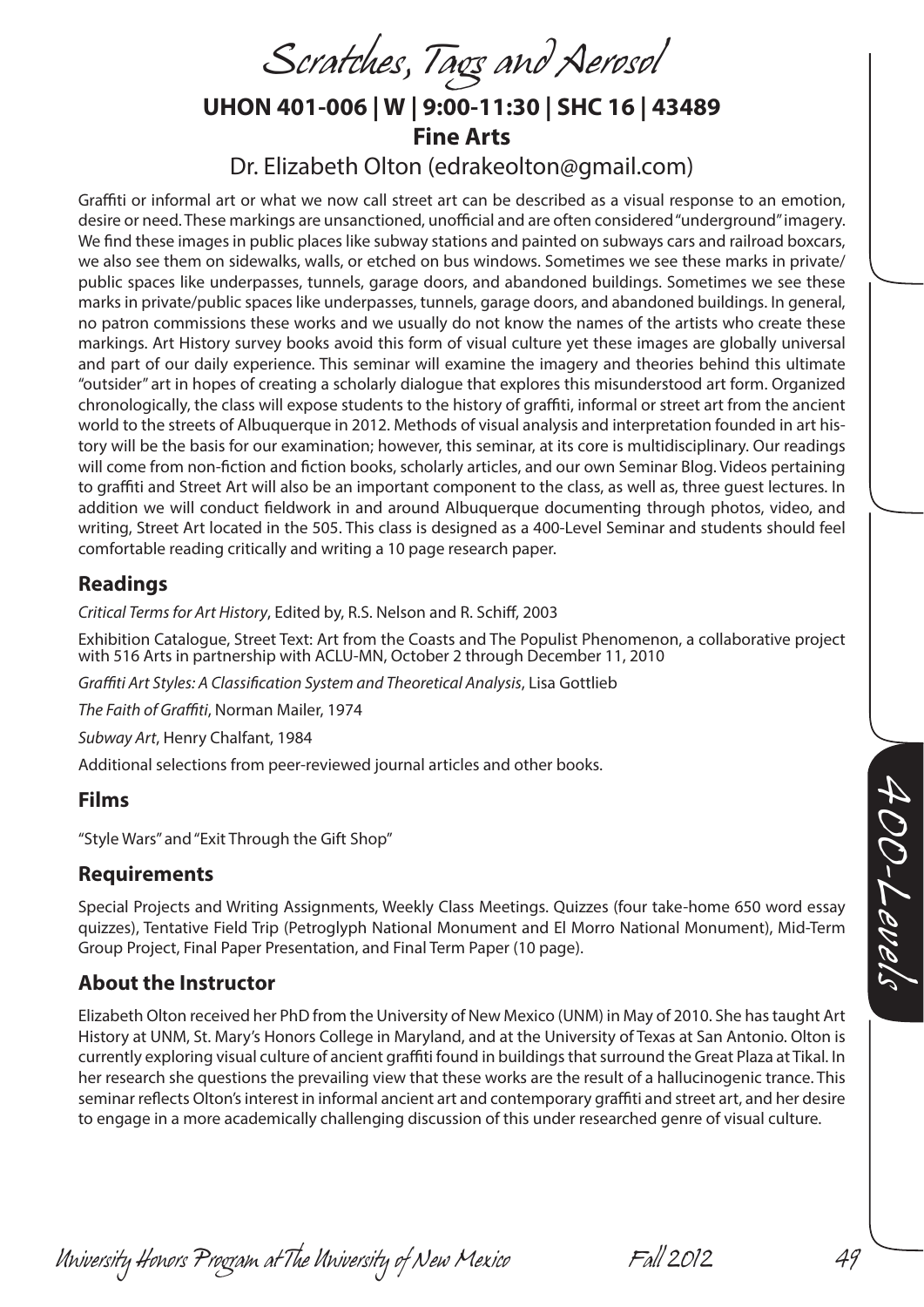*On the Order of Disorder*

# **UHON 401-007 | T | 11:00-1:30 | SHC 16 | 43490 Humanities** Dr. Rosalie Otero (otero@unm.edu)

**"Only in fragments of the whole is nature's order apparent." -Eliot Porter**

#### **"Clouds are not spheres, mountains are not cones, coastlines are not circles, and bark if not smooth, nor does lightening travel in a straight line." -Benoit Mandelbrot**

We cannot use general geometry to measure these systems, yet we'll find that these natural forms exhibit an amazing structural integrity and orderlines. Why did the stock market crash more than 500 points on a single Monday in 1987? Why do ancient species often remain stable in the fossil record for millions of years and then suddenly disappear? At first glance these questions don't appear to have anything in common, but in fact they refer to a complex system. Complexity is ubiquitous. It is in nature as well as in artifice. It occurs in large and in small systems. It can be tangible and intangible. The science of complexity studies how single elements, such as a species or a stock, spontaneously organize into complicated structures like ecosystems and economies; stars become galaxies, and snowflakes become avalanches almost as if they were in search of order in sync. Complexity and Chaos Theory offer a way of seeing order and pattern where formerly only the random, the erratic, the unpredictable, the chaotic had been observed. This course will look at the science of complexity and chaos theory and apply it to other disciplines including the arts and humanities. Students will be asked to look at art reduced to aesthetically stimulating fragments and see order. Students will look at modern skyscrapers that keep moving, forever changing their shape to better fit nature. They will read literary works and view films and find either in structure or the plot a tangle of ideas that make sense as a whole.

#### **Readings**

*Chaos: Making a New Science* by James Gleick *Silence: Lectures and Writings* by John Cage *Chaos: A Very Short Introduction* by Leonard Smith *Nature's Chaos by Eliot Porter* and James Gleick *A Heartbreaking Work of Staggering Genius* by Dave Eggers *Cloud Atlas* by David Mitchell

#### **Requirements**

Students will be responsible for consistent class attendance and participation. Several short papers or projects and a final professional portfolio and presentation.

#### **About the Instructor**

Dr. Otero is the Director of the University Honors Program. Her field is English Literature but she has always had an abiding interest in the sciences. Perhaps, she thinks in a former life she was a physicist, an astronomer, or Alice in Wonderland.

*50 Fall 2012 University Honors Program at The University of New Mexico*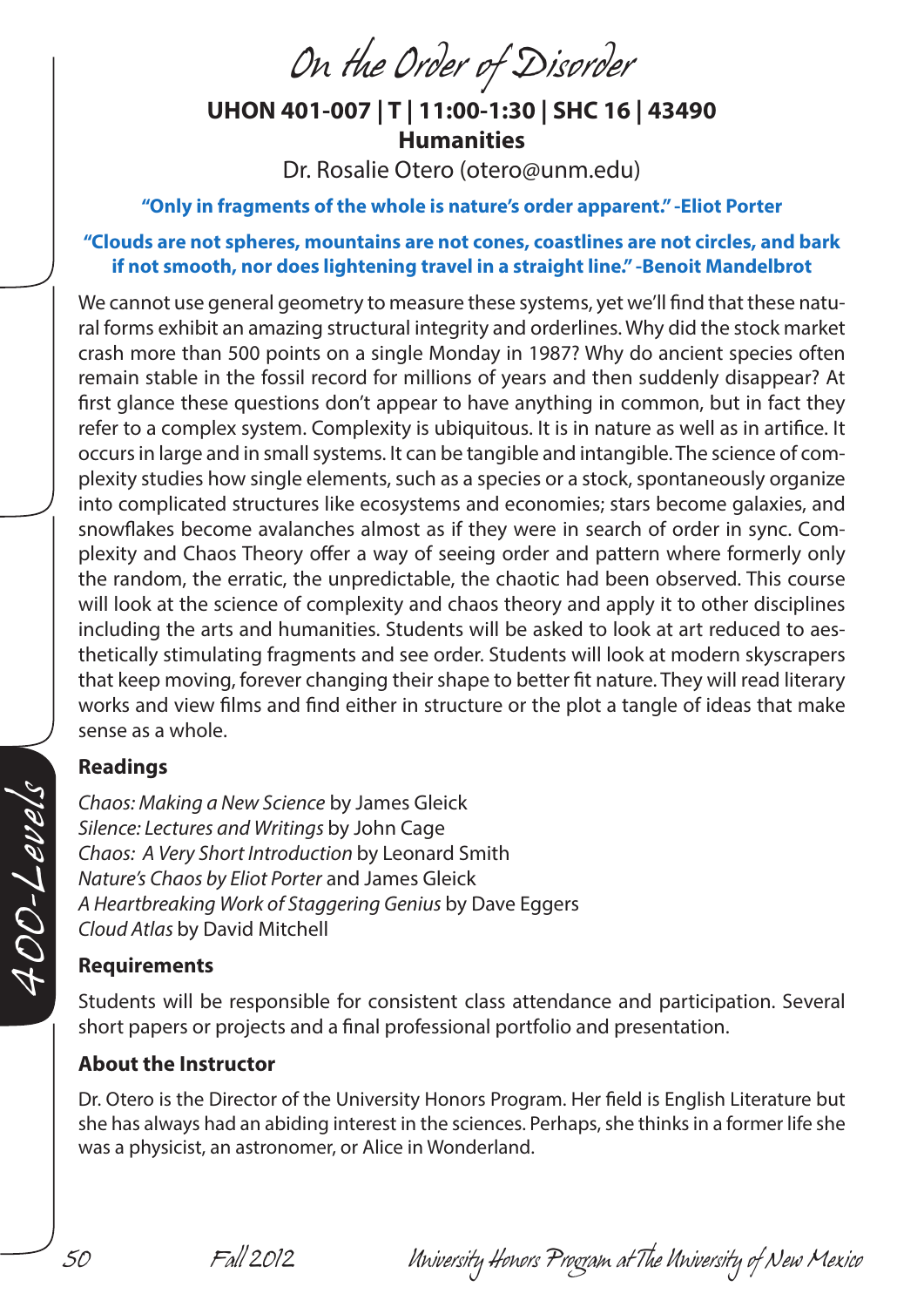*Psychology of Politics*

**UHON 401-008 | M W | 6:00-7:30 | SHC 28 | 43491 Social & Behavioral Sciences**

Dr. Teddy Warner (twarner@salud.unm.edu)

This course will develop in depth student understanding of and sensitivity to psychological factors and processes influencing behavior within the U.S. political system. We will examine the situations in which individuals find themselves and the internal psychological makeup of individuals (beliefs, values, and so on) and how both influence political behavior. We will focuses on explanatory mechanisms such as behaviorism, obedience, personality, groupthink, cognition, affect, emotion, and neuroscience to explore topics ranging across voting behavior, candidate behavior, and political responses to racism, terrorism and international relations. The course will enhance understanding of how the methods and results of psychological research and research in political science have been increasingly applied to understanding the political system.

#### **Readings**

The course is conducted as a seminar that requires student active discussion, analysis, and participation. Students will read the a seminal text that concisely but thoroughly covers political psychology, plus selected articles from psychology and political science scientific journals. In addition, we will view a some documentary video presentations that cover various aspects of American politics. The seminar will also have a number political guest discussants with whom students will engage in informed discussions of politics. Dr. Warner will also facilitate 3 focus groups with Democratic, Republican and Independent voters. Students will help prepare the interview guide for these focus groups and observe the conduct of the focus groups and finally discuss the insights gained from observing these groups. Class time will be spent discussing and extending the readings, videos, discussants, and focus groups. Students must read news and current events daily to keep abreast of current political events and will regularly examine the wealth of political information now available on the internet.

#### **Requirements**

Students will actively analyze and discuss assigned readings, plus they will be encouraged to examine political information on the internet and in various publications to bring to seminar to enrich our discussions. Students will be expected to briefly present and integrate the novel material they bring to share with the class. Active class participation is paramount. Student will do secondary research and write a 15-20 page term paper that applies the psychological principles and research they learn about in readings, discussions, and in various media. Students will have several opportunities to engage players in the local political environment in in-person discussions in class (e.g., political office holders, political activists).

#### **About the Instructor**

Teddy Warner, Ph.D., is a social psychologist with extensive political activity throughout his life, including political fieldwork and conduct of scientific studies of political behavior. He has taught this course at two previous universities. Currently, he is a faculty member in the medical school and in the psychology department and he serves as the Ethicist for the UNM Clinical Translational Science Center. He is a researcher with over 100 publications and has taught a wide range of "social issues" courses in his career.

*University Honors Program at The University of New Mexico Fall 2012 51*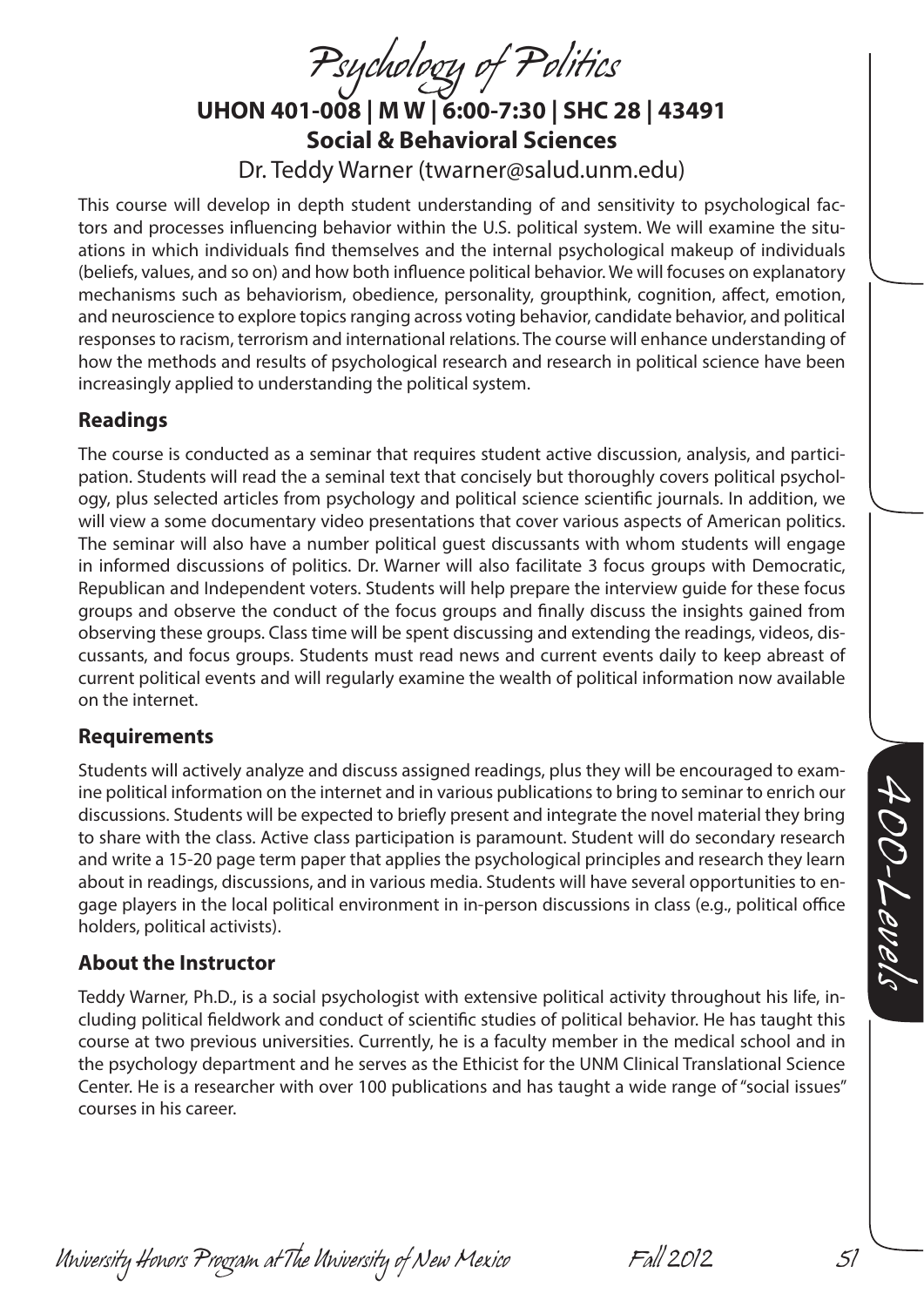*International Art Practicum: ISEA2012: Machine Wilderness* **(First 8 weeks) UHON 401-004 | R F | 11:00-4:00 | ART 350 | 38751 Fine Arts**

Dr. Andrea Polli (apolli@unm.edu)

Through this practicum course, students will participate in and engage with the 18th International Symposium for the Electronic Arts (ISEA2012): Machine Wilderness http:// www.isea2012.org. This symposium will bring over 500 local, national and international professional artists to exhibit and present their work. This course is taught by the symposium's Artistic Director and students will have the opportunity to gain first-hand knowledge directly from the symposium organizers and artists, participate in workshops and conference sessions, and respond to the contemporary trends represented in the symposium through writing, media and other art production.

#### **Requirements**

In addition to scheduled class times, students will be required to attend the symposium on Friday, September 21st, Saturday September 22 and Sunday, September 23.

#### **About the Instructor**

Andrea Polli (www.andreapolli.com) is currently an Associate Professor in Fine Arts and Engineering at the University of New Mexico and Mesa Del Sol Endowed Chair of Digital Media at the University. She directs the Social Media Workgroup at UNM's Center for Advanced Research Computing (CARC). Polli's work with science, technology and media has been presented widely in hundreds of presentations, exhibitions, and performances internationally, and has been recognized by numerous grants, residencies, and awards including a Fulbright Specialist Award and the UNESCO Digital Arts Award.

*52 Fall 2012 University Honors Program at The University of New Mexico*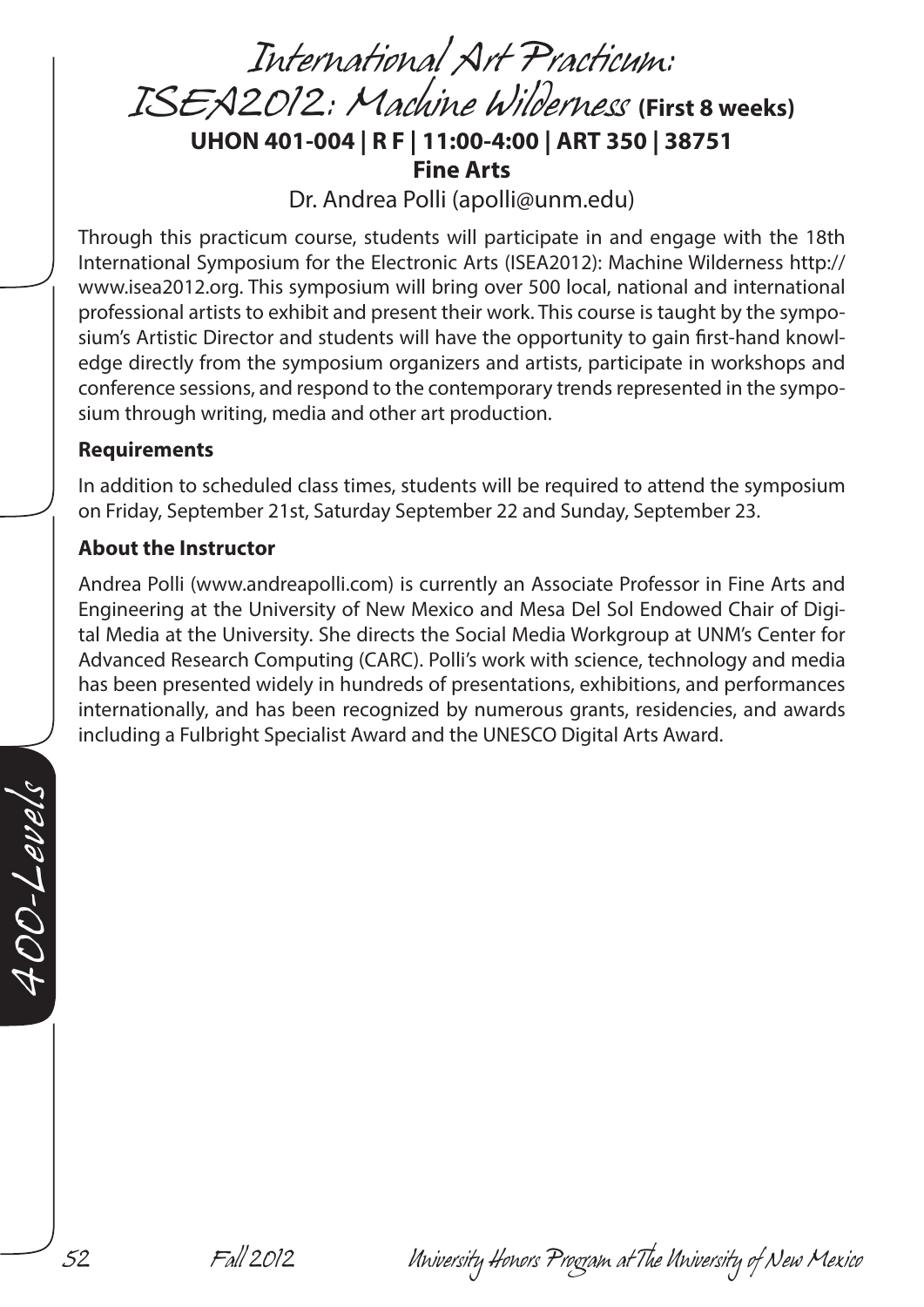*Senior Options*

Students who plan to graduate with an honors distinction from the UHP must complete a 6 credithour Senior Option during their senior year. The Honors Program offers four Senior Options described in summary below, with full explanations in the pages that follow.

# *Senior Disciplinary (Departmental) Honors Thesis*

Seniors who have been admitted to a departmental honors program (for their major), usually beginning in their junior year, may use 6 hours of credit toward the 24-hours required in the UHP. Most departments require that seniors complete a thesis, but some departments may offer other options, such as an extensive design project. Students interested in this option must submit an application form for this option to the Honors Director on the first day of the semester in which they are enrolled to begin the research/project. A completed, signed copy of the thesis or project must be submitted to the UHP office no later than two weeks before graduation. See full details online: http:// honors.unm.edu/senior-dept-thesis.html

*Senior Interdisciplinary Honors Thesis*

In this three-semester option students conduct independent research in preparation for writing a thesis. In the first semester, students formalize a thesis committee and draft a thesis proposal. Next, during the research semester, students will meet regularly with their UHP Thesis Advisor. They will discuss thesis options and then complete and sign a Thesis Proposal form, which will be given to the Thesis Coordinator. Once this proposal has been formalized, students will spend the remainder of the semester completing research into these topics. This option culminates in the third semester with the completion of a major interdisciplinary research paper (approximately 30 pages excluding bibliography). See full details online: http://honors.unm.edu/senior-uhonthesis.html

*Senior Student Teaching*

The Senior Teaching option is intended for selected graduating seniors who are contemplating becoming professional teachers and who wish to gain experience working with an Honors instructor in an interdisciplinary setting. This two-semester plan offers students the opportunity to plan and coteach an Honors seminar. Students wishing to be senior teachers must be bona fide Honors students, have senior classification, and have completed a minimum of 18 UHP credit hours by the time of the teaching semester. This option involves a detailed application process and requires attendance at several workshops. See full details online: http://honors.unm.edu/senior-teaching\_application.html

*Senior Colloquium and Service Learning*

This course represents the UHP's commitment to education for civic responsibility. It gives students the opportunity to integrate academics with service in an experiential way. This one-semester plan combines seminar-style classroom work with a hands-on community service research project. Students enroll in both the Colloquium and the Service Learning for a total of 6 credit hours in one semester. See full details online: http://honors.unm.edu/senior-colloquium.html

*University Honors Program at The University of New Mexico Fall 2012 53*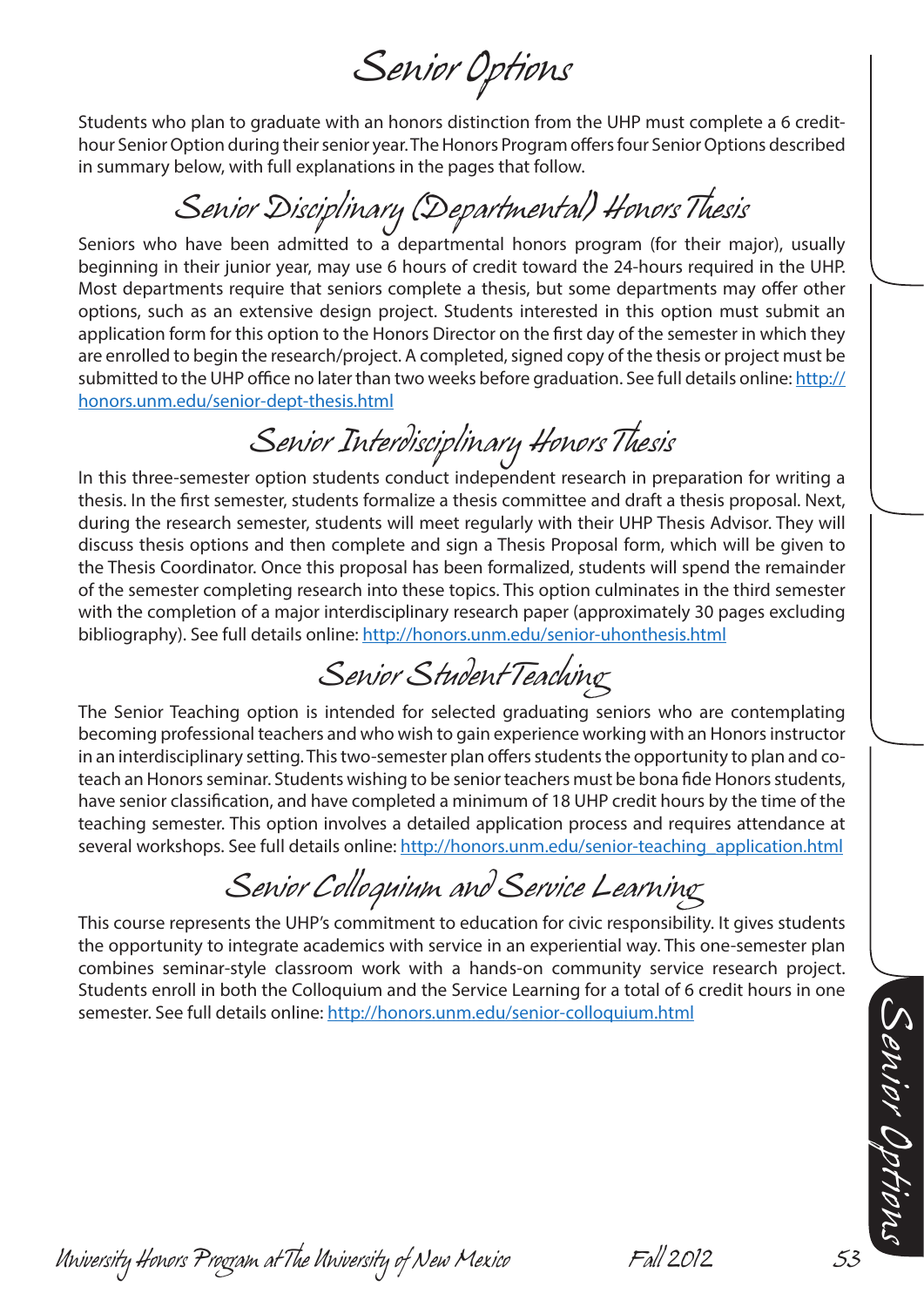# *Senior Interdisciplinary Honors Thesis*

# **UHON 499 (38779), 490 (21399), 491 (21400) | TIMES ARRANGED** Dr. Troy Lovata, Senior Thesis Coordinator (lovata@unm.edu)

The Senior Thesis is one of four capstone options for graduating seniors. The thesis is an interdisciplinary culmination of the diverse topics students encounter throughout their studies in the University Honors Program. Additionally, a few departments at UNM may not offer a Senior Honors Thesis option, may not have faculty members available to oversee a student's research or may not offer students the opportunity research across disciplines. By selecting the interdisciplinary Senior Honors Thesis, students are able to work with any one of the outstanding faculty members or instructors in the UHP. The Senior Honors Thesis is a 3-semester, 7-credit hour undertaking.

#### **Thesis Prep Semester: UHON 499 (Typically the 2nd Semester of your junior year.)**

The prep semester lets students focus on understanding the Senior Honors Thesis process, identify faculty who can facilitate research and writing, and craft a Thesis Proposal. Students register for UHON 499 Independent Study (1 credit hour) with any willing UHP Continuing Faculty Member: Drs. Leslie Donovan, Chris Holden, Celia López-Chávez, Troy Lovata, Diane Rawls, Ursula Shepherd, and Michael Thomas. This faculty member will help you organize your ideas and formalize the thesis proposal. The prep instructor you choose does not need to have direct knowledge of your intended topic of study and does not have to serve on your Thesis Committee. The prep instructor is merely a mentor there to help students negotiate the University and organize initial research. Students will meet regularly with their prep instructor to complete the Thesis Proposal Packet and identify scholars to serve on the student's Thesis Committee, which includes the Thesis Coordinator, a Thesis Advisor and a Reader.

#### **Research & Reading Semester: UHON 490**

Students register for UHON 490 Reading and Research (3 credits) once the Thesis Proposal Packet is approved by the Thesis Coordinator. Students spend this semester completing the research into their theses topics in regular consultation with the Thesis Advisor. The Thesis Coordinator also assigns short, required exercises that help students assemble a bibliography, hone their methodologies, and refine research. There are 3 to 4 meetings with the Thesis Coordinator and other thesis students over the course of this semester. These are excellent opportunities for students to share as colleagues the various successful research and writing techniques and strategies. These group meetings are required portions of the process—you cannot complete the thesis without attending. Students meet with their Thesis Advisor on a more regular basis as required to complete their research. The semester ends with the production of an 8 to 10 page draft of the thesis.

#### **Writing & Presentation Semester: UHON 491**

Students register for UHON 491 Senior Honors Thesis (3 credits) during the final semester. This portion of the Senior Honors Thesis option requires students to synthesize their research into a written thesis and oral presentation. First is the actual writing of the thesis. Students work with their Thesis Committee to determine their own schedules for completing any outlines or preliminary drafts. The completed thesis should be at least 30, double-spaced, word-processed pages in length (excluding endnotes and bibliography). After the Thesis Advisor approves the thesis it should be submitted to the UHP Thesis Coordinator by the end of the 13th week of the semester. A Thesis Abstract and a Senior Honors Thesis Form must accompany the final manuscript. Thesis candidates are also required to present an oral summary of their research at the UHP Thesis Presentation Day shortly before finals week. The Thesis Coordinator directs this part of the semester, helps students distill their research into a 20 to 30-minute oral presentation, and organizes 2 to 3 required practice sessions for each student.

For more information about Interdisciplinary Theses contact Dr. Troy Lovata, Senior Thesis Coordinator, by phone at 277-3663, by e-mail at **lovata@unm.edu** or visit his office in room 2B of the Honors Center.

*54 Fall 2012 University Honors Program at The University of New Mexico*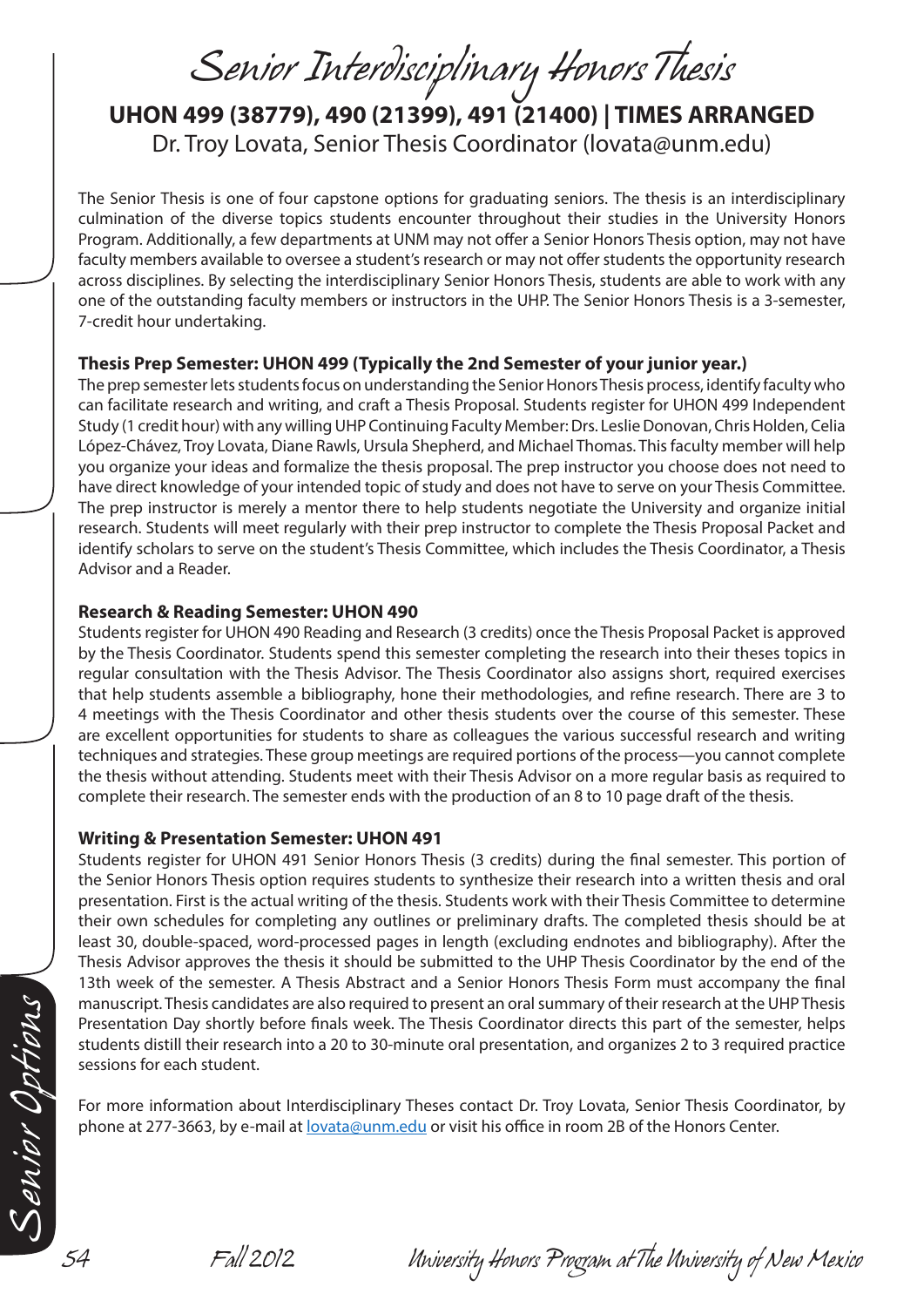*Senior Student Teaching Preparation* **UHON 492 | TIMES ARRANGED**

The Senior Teaching option is intended for selected graduating seniors who are contemplating becoming professional teachers and who wish to gain experience working with an Honors instructor in an interdisciplinary setting. Selected students will complete a prep semester (not available during summers) and a teaching semester, both worth 3 credit hours each.

#### **Eligibility**

Students wishing to be senior teachers must be bona fide Honors students, have senior classification, and have completed a minimum of 18 UHP credit hours by the teaching semester. You must have either taken the course you wish to co-teach or have taken a seminar with your chosen Master Teacher.

#### **Pre-Application Actions**

Once you have identified a potential Master Teacher, you and the Master Teacher are required to attend an Information Session the semester before you plan to submit a course proposal.

#### **Application and Deadlines**

Complete the Student Teaching Application (http://honors.unm.edu/senior-teaching\_application.html). This must accompany the Master Teacher's course proposal, which is submitted to the Honors Curriculum Committee around August 1st. NOTE: This deadline is for students who will prep Fall 2011 and teach Spring 2012.

#### **Preparatory Semester**

Prep students and Master Teachers will begin weekly meetings to begin planning the course, selecting materials, readings and activities. Throughout the course of the prep-semester it is expected that students will:

- Master the content
- Collect the intellectual agenda about texts/authors (content)
- Form a plan (syllabus)
- Have knowledge about a variety of methodologies, papers, in-class exercises, projects, etc., grounded in content
- Understand the professional role of being a teacher
- Be prepared to teach

At the end of the semester you will write a final "Mastery of Content" paper (minimum 5-8 pages), a plan for facilitating one entire class period, and an annotated bibliography of all books read to prepare for the class. The final bound copy is due on the Friday before exam week. One copy will be given to the Master Teacher and another copy to the Honors office for inclusion in the permanent collection of the Honors Library.

WARNING: In the event the course is cancelled (when enrollment does not meet or exceed a minimum of 12 students), you will need to be prepared to enroll in an alternate Senior Option.)

#### **Mandatory Workshop**

Prep students and Master Teachers must attend a mandatory Senior Teaching Workshop to be scheduled every semester on the Friday after break (Fall or Spring Break). Students are expected to arrange their schedules accordingly to attend this meeting as a component of their prep semester.

#### **Teaching Blog**

At the beginning of each semester (preparatory or teaching) a blog for continuous on-line collaboration is set up for prep-students, student teachers, and Master Teachers. The blog allows these unique colleagues to communicate with each other and give support.

#### **Contact**

Master Teachers are mentors during the application process, as well as during the preparation and teaching process. For more information, please visit our website or contact a Peer Advisor by phone at 277-7415, or visit SHC Room 17C during advising hours.

*University Honors Program at The University of New Mexico Fall 2012 55*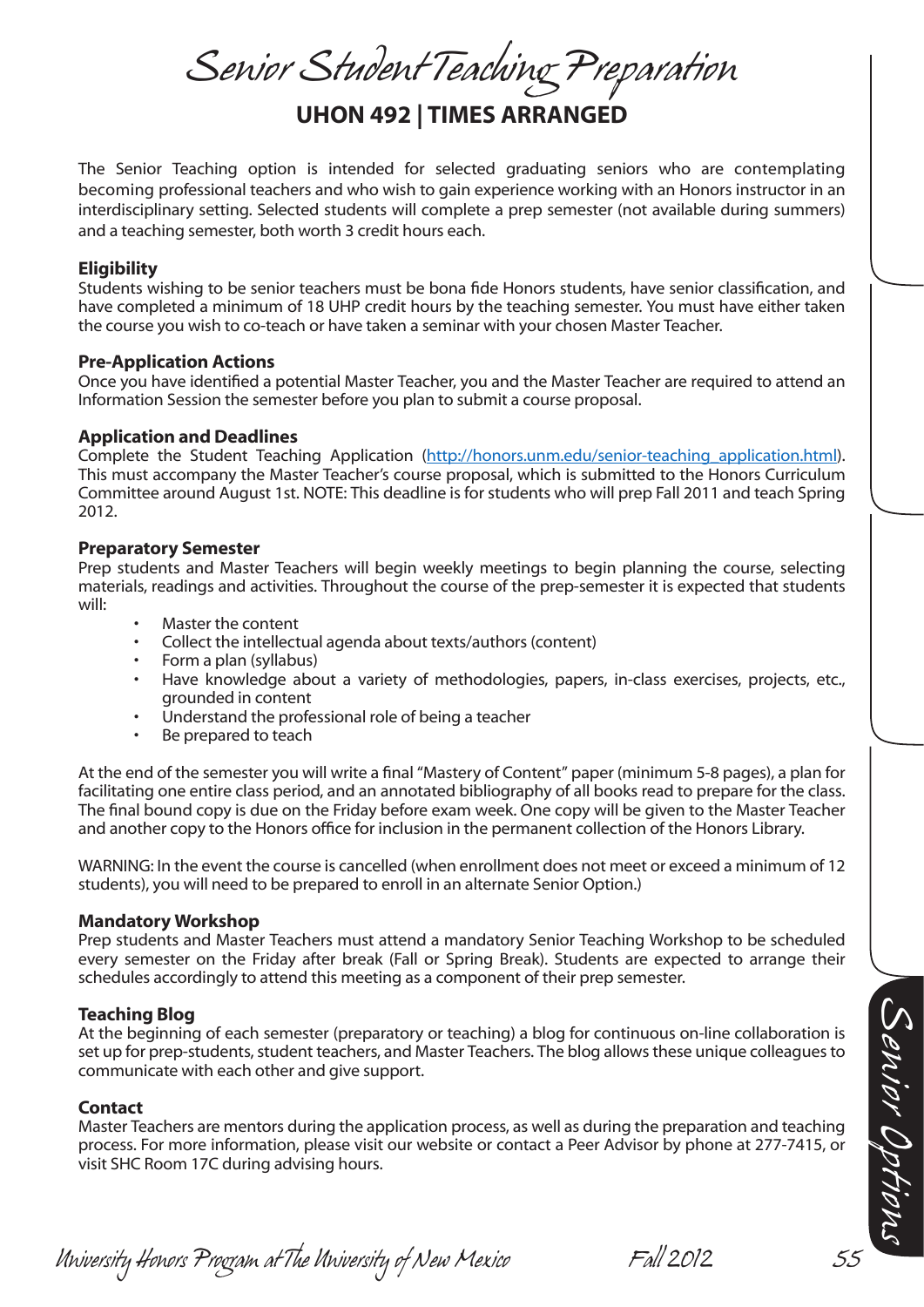*Senior Student Teaching* **UHON 493 | TIMES ARRANGED**

During this second semester of the Senior Teaching Option, prep students will put last semester's planning to use, participating in all aspects of guiding and facilitating an Honors seminar under the direction of the Master Teacher.

#### **The Co-Teaching Dynamic**

Master Teachers must not allow student teachers to prepare all classes by themselves or be completely in charge of all classes during the teaching semester. This is a co-teaching experience and the Master teacher is ultimately responsible for the success of the class. In order to create this unique working dynamic Master Teachers and their student teachers must hold weekly pre-seminar meetings of at least one hour, covering the intellectual agenda for the day. They should also hold a post-seminar debriefing and must adhere to the contract made in the previous semester regarding shared responsibilities. The Master Teacher ensures he/she is dedicating ample time to mentor the student teacher throughout this semester. The Master Teacher must allow the student teacher to facilitate at least 1 (or 2) classes independently. (The student should use the plan for one class facilitation created during the preparatory semester). Student teachers must also facilitate one class completely alone (with no Master Teacher present during one hour and fifteen minutes, or part of an entire class period). The rest of the time, Master Teacher and student teacher should always facilitate classes together.

#### **Requirements**

At the end of the semester, student teachers write a final paper reflecting on what student teaching has meant to their lives and their education, including both positive and negative aspects. The paper is more than just a response and more than just anecdotes; it must be a well thought-out synthesis of the two-semester process. Some students use a simile to describe their experiences: "Teaching is like...". In any case it has to be reflective and thoughtful with a specific title. The length of the paper ranges from 10-15 pages and is due the Friday before exam week. One copy is given to the Master Teacher and a second copy is given to the Honors Director for permanent inclusion in the Honors Library.

#### **Evaluations**

At the end of the semester, student teachers must print off ample copies of the Student Teacher Evaluation Form and distribute to students before the last class. Master Teachers will collect these evaluations and keep them confidential until grades have been posted for the students. Student and Master Teachers share the responsibility of completing Honors Student Evaluations for the class. These forms are distributed to faculty two weeks before the end of term. Additionally Master Teachers must complete a Final Evaluation of the student teachers. Evaluation forms can be found online: http:// honors.unm.edu/senior-teaching\_teach-semester.html.

#### **Workshops**

Student teachers and Master Teachers must attend two (2) mandatory meetings during the teaching semester. The first is a Senior Teaching Workshop scheduled for the Friday after the semester break (Fall Break or Spring Break). Along with discussions, student teachers meet with prep students and go over what teaching is really like. Student teachers will schedule a second meeting before the end of the semester to synthesize and share their experiences. This meeting can also be used to stimulate ideas for the final papers.

For more information, please visit our website or contact a Peer Advisor by phone at 277-7415, or visit SHC Room 17C during advising hours.

*56 Fall 2012 University Honors Program at The University of New Mexico*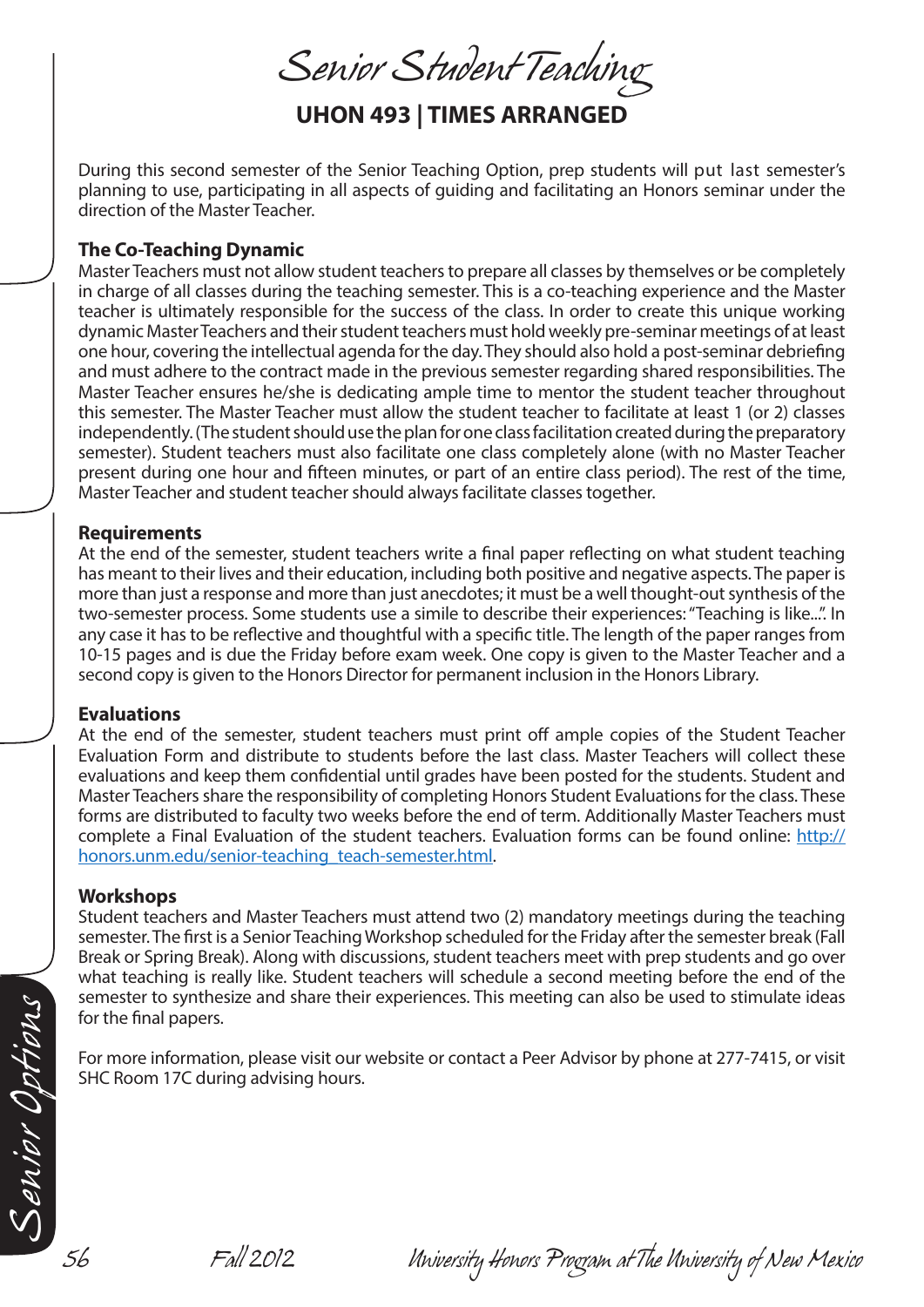*Senior Colloquium: Teaching Community*

**UHON 495-001 | T | 4:00-6:30 | SHC 16 | 21808** Dr. Dawn Stracener (dawns@unm.edu) **UHON 495-002 | W | 3:00-5:30 | SHC 16 | 45349** Dr. Sarita Cargas (cargas@unm.edu)

The feminist and educational theorist bell hooks reminds us that we must value learning as an end to itself not as a means for power or class status. The purpose of this Senior Colloquium is for students to recognize how to become life long learners, challenge the status quo, and understand the "world as classroom". While undergraduate education offers facts and knowledge in abundance, what is often lacking is learning which is connected to our own valued experiences. It is difficult to become agents of change when we are taught to live only in an objective reality. The lecturer rather than the student often owns the majority of the knowledge in the university. Through your experiences in this seminar, you will understand how to assert personal ownership over learning and knowledge. Students in this seminar will learn to honor subjective experience as valuable theory through an integrated service-learning project supported by readings, class discussions and experiential learning. Selected readings will offer students challenging ideas on how to become 'radical' agents of change from a bottom up perspective rather than the usual top down hierarchy that is experienced within most bureaucrat institutions. The 'teacher' in this seminar will be you, the student, your community partner, and other seminar participants. You will 'teach community' together as you develop your own theory on the politics of learning and knowledge.

#### **Readings**

*Teaching Community: A Pedagogy of Hope*, Bell Hooks *The Call of Stories: Teaching and the Moral Imagination*, Robert Coles

#### **Requirements**

- The student will be able to understand the ideas inherent in "Teaching Community"
- The student will be able to explore a variety of community issues through observation, reading and dialogue with peers, the colloquium facilitator and community members.
- The student will select a community issue and write a research paper in order to become more knowledgeable on the issue.
- The student will write a proposal outlining the Honors Senior Action Project
- The student will identify a community partner with which to work while planning and implementing the HSAP
- The student will keep a portfolio documenting the work on the HSAP (32 to 35 hours minimum for a Credit; 36 to 40 plus hours for an A)
- The student will provide a letter of support from the community partner stating her/his involvement and knowledge about the students work at the end of the project.

#### **About the Instructor**

Dawn Stracener has a Ph.D. in Educational Thought and Sociocultural Studies with a focus on how issues of gender and class define learning environments, create identities, and construct communities. Her MA is in Modern European history with an emphasis on cultural and gender issues that have shaped modern day Western societies. Dawn has spent 14 years developing service learning as a "pedagogy of hope".

Sarita Cargas, D.Phil. Oxford University, MA Psychology Georgetown, BA St. John's College (ed. Encyclopedia of Holocaust Literature). My main research area is human rights, and I am currently writing a textbook on human rights. I teach in the Peace Studies program as well as in Latin American Studies at UNM.

*University Honors Program at The University of New Mexico Fall 2012 57*

*Senior Options*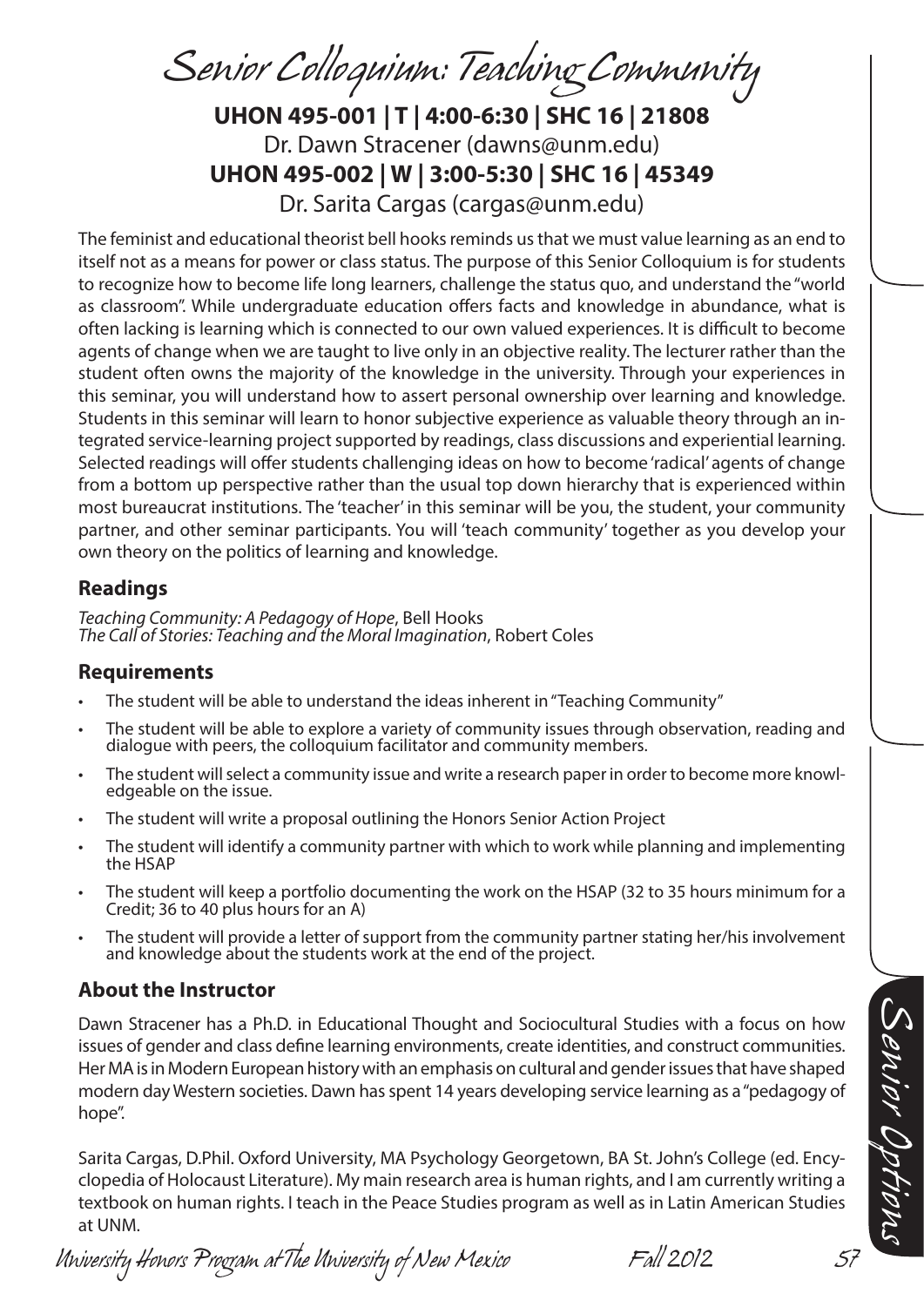*Senior Service Learning*

**UHON 496-001 | Day: TBA | Time: TBA | Location: TBA | 21810** Dr. Dawn Stracener (dawns@unm.edu) **UHON 496-002 | Day: TBA | Time: TBA | Location: TBA | 45438** Dr. Sarita Cargas (cargas@unm.edu)

This course represents the service learning component of the Colloquium Senior Option. You must be concurrently enrolled in the colloquium (UHON 495-001) in order to register for this component.

Service learning represents the UHP's commitment to education for civic responsibility. It gives students the chance to integrate academics with service in an experiential way and to reflect on that experience.

For more information contact Dawn Stracener, by phone at 764-8500 or 944-7440, or by e-mail at dawns@unm.edu.

#### **Requirements**

Participation in a minimum of 40 hours of service learning activities during the semester documented in a portfolio; development and implementation of an Honors Senior Action Project; submission of a proposal for the project, which will be placed in the Honors Library as a permanent record of the student's work in the Honors Program. Students must also keep a portfolio documenting the work on the HSAP (32-35 hours minimum for a credit; 36-40 plus hours for an A); provide a letter of support from the community partner stating her/his involvement and knowledge about the student's work at the end of the project.

#### **About the Instructors**

Dawn Stracener has a Ph.D. in educational thought and sociocultural studies with a focus on how issues of gender and class define learning environments, create identities, and construct communities. Her M.A. is in modern European history with an emphasis on cultural and gender issues that have shaped modern day Western societies. Dawn has spent twelve years developing service learning as a "pedagogy of hope".

Sarita Cargas, D.Phil. Oxford University, MA Psychology Georgetown, BA St. John's College (ed. Encyclopedia of Holocaust Literature). My main research area is human rights, and I am currently writing a textbook on human rights. I teach in the Peace Studies program as well as in Latin American Studies at UNM.

*Senior Options*

*58 Fall 2012 University Honors Program at The University of New Mexico*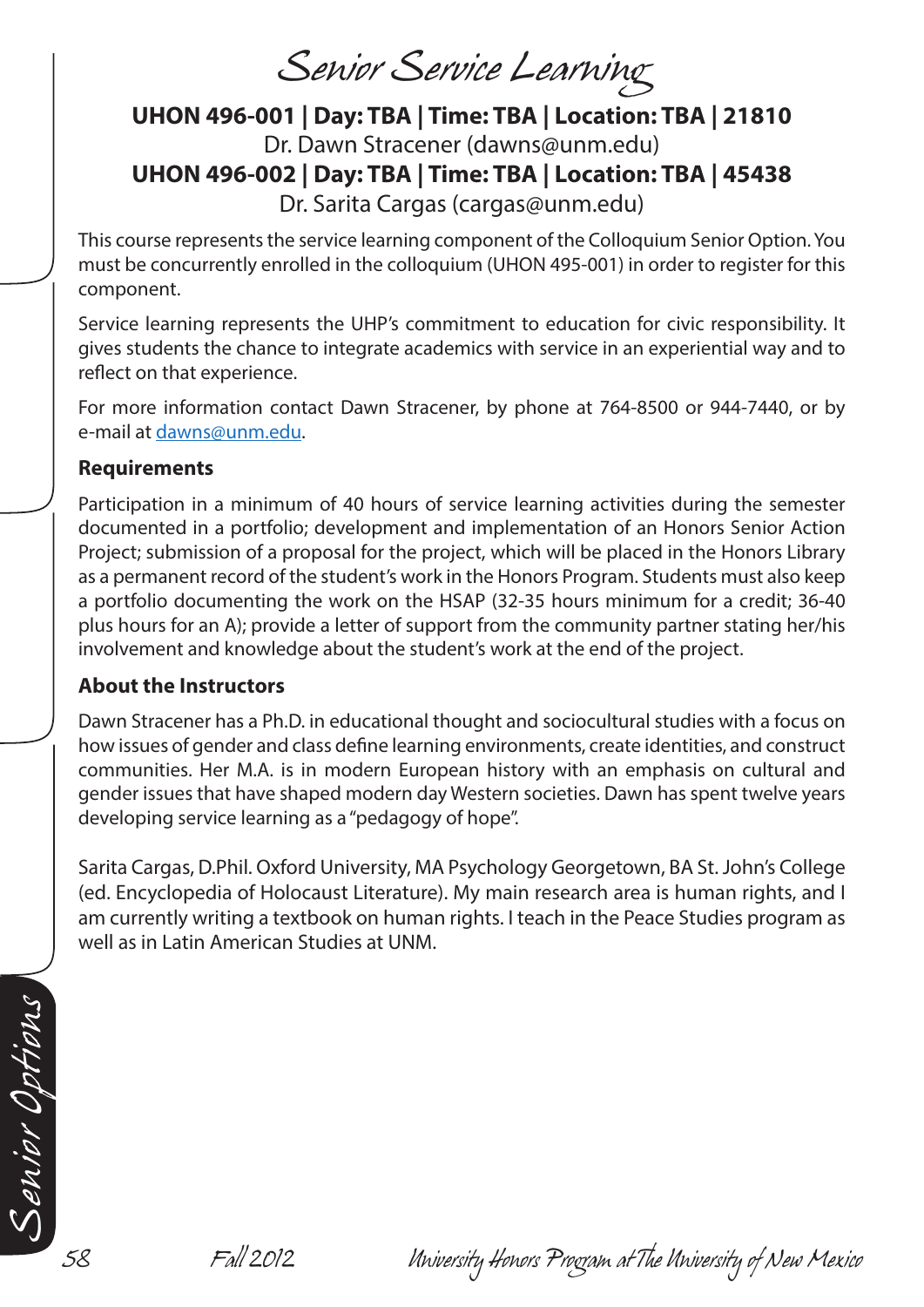|  | UHP Faculty Directory |
|--|-----------------------|
|  |                       |

| <b>Name</b>               | <b>Office Hours</b>                        | <b>Office</b>      | Phone         | E-mail                   |  |
|---------------------------|--------------------------------------------|--------------------|---------------|--------------------------|--|
|                           |                                            |                    | <b>Number</b> |                          |  |
| Ascherl, Dr. Andrew       | T 9a-12p                                   | SHC 17A            | 277-4351      | aascherl@unm.edu         |  |
| Berman, Dr. Shawn         | $TR 2p-3p$                                 | <b>ASM 2114</b>    | 277-1792      | sberman@unm.edu          |  |
| Brewer, Steve             | M 8:30a-10a, 12:30p-1p                     | <b>UHP Forum</b>   | n/a           | abqbrewer@gmail.com      |  |
| Bubb, Dr. Adam            | <b>Contact By Email</b>                    | MSC06 3690         | 277-6374      | abubb@unm.edu            |  |
| Cargas, Dr. Sarita        | By Appointment                             | SHC <sub>11B</sub> | 277-4314      | cargas@unm.edu           |  |
| Corritore, Regina         | M 11a-12p, 2:30p-3:30p                     | SHC <sub>2C</sub>  | 277-2170      | rcorrit@unm.edu          |  |
| Cunico, Dr. Juliette      | T R 2p-3:30p                               | SHC <sub>2C</sub>  | 277-2170      | juliette@unm.edu         |  |
| Donovan, Dr. Leslie       | T R 12:30p-2p & By Appointment             | <b>SHC 20</b>      | 277-4313      | Idonovan@unm.edu         |  |
| Faubion, Dr. Renee        | M F 10:10a-11:10a, W 10:10a-12:10p         | SHC <sub>2A</sub>  | 277-3695      | renfaub@hotmail.com or   |  |
|                           | (Student Teacher) R 9:30a-10:45a, 3p-3:45p |                    |               | sanren@unm.edu           |  |
| Feldstein Ewing, Dr.Sarah | M W 12p-1p & By Appointment                | SHC <sub>2F</sub>  | 277-4315      | swfeld@unm.edu           |  |
| Fornell, Paul             | M 7:30a-8a, T W R 6:30p-7:30p              | SHC <sub>2C</sub>  | 277-2170      | pfornell@aol.com         |  |
|                           | & By Appointment                           |                    |               |                          |  |
| Harris, Catherine         | <b>Contact By Email</b>                    | MSC04 2560         | 277-2903      | cphunm@unm.edu           |  |
| Higdon, Dr. David Leon    | T R 11a-12p, 1:15p-2:15                    | SHC 17B            | 277-4305      | dleonhigdon@q.com        |  |
| Ho, Szu-Han               | <b>Contact By Email</b>                    | MSC04 2560         | 277-5861      | szho@unm.edu             |  |
| Holden, Dr. Chris         |                                            | SHC <sub>2D</sub>  | 277-4306      | cholden@unm.edu          |  |
|                           | T R 12:30p-2p                              |                    |               | chris.l.holden@gmail.com |  |
| Johnson, Dr. Lizabeth     | M W 1p-2p                                  | SHC <sub>2A</sub>  | 277-3695      | lizjohnson@unm.edu       |  |
| Johnson, Patrick          | <b>By Appointment</b>                      | <b>UHP Forum</b>   | n/a           | newmexicokid@gmail.com   |  |
| Karmiol, Dr. Sheri        | M W 9a-10a, 11a-1p                         | SHC <sub>2G</sub>  | 277-3634      | metzger@unm.edu          |  |
| Ketcham, Amaris           | T R 1:30p-3p                               | <b>SHC 18</b>      | 277-7404      | amarisketcham@gmail.com  |  |
| Kikendall, Stacey         | M W 8a-9a                                  | SHC 17B            | 277-4305      | kikendal@unm.edu         |  |
| Kottler, Jona             | M 3p-5p, T 3p-5p                           | SHC <sub>11A</sub> | 277-4320      | jkottler@unm.edu         |  |
| Lopez-Chavez, Dr. Celia   | T 11a-1p, R 3p-5p & By Appointment         | SHC 19B            | 277-2169      | celialop@unm.edu         |  |
| Lovata, Troy              | On Sabbatical Fall 2012                    | UHP 2B             | 277-3663      | lovata@unm.edu           |  |
| Meredith, Dr. Ruth        | M 12p-1p                                   | SHC <sub>6</sub>   | 277-4303      | ruthmrdth@gmail.com      |  |
| Noll, Dr. Bruce           | T R 11:30A-12:30p                          | SHC 19C            | 277-7406      | banoll@unm.edu           |  |
| Olton, Dr. Elizabeth      | W 1p-3p                                    | SHC <sub>6</sub>   | 277-4303      | edrakeolton@gmail.com    |  |
| O' Malia, Dr. Edwin       | M 3:30p-5:30p                              | SHC 11B            | 277-4314      | nedomalia@yahoo          |  |
| Orzech, Emily             | T 10a-12p                                  | SHC 2G             | 277-3634      | eorzech@unm.edu          |  |
| Otero, Dr. Rosalie        | By Appointment                             | SHC 21B            | 277-4211      | otero@unm.edu            |  |
| Polli, Dr. Andrea         | <b>Contact By Email</b>                    | MSC04 2560         | 277-5861      | apolli@unm.edu           |  |
| Price, V.B.               | By Appointment                             | SHC 17B            | 277-4305      | vbp@swcp.com             |  |
| Rawls, Dr. Diane          | W 10a-12p, 2:30p-3p                        | SHC 19C            | 277-7406      | dnrawls@unm.edu          |  |
| Roberts, Marc             | M 4p-5p & By Appointment                   | SHC 17A            | 277-4351      | mroberts@rrps.net        |  |
| Schuman, Dr. Samuel       | M W 12:30p-2p & By Appointment             | SHC 19A            | 277-4396      | sschuman@ret.unca.edu    |  |
|                           | T 12:15p-1:15p & By Appointment            |                    |               |                          |  |
| Shepherd, Dr. Ursula      | (Student Teacher) R 2p-3p                  | <b>SHC 30</b>      | 277-7408      | ursula@unm.edu           |  |
| Stracener, Dr. Dawn       | T 3p-4p                                    | SHC 11B            | 277-4314      | dawns@unm.edu            |  |
| Sturges, Molly            | <b>Contact By Email</b>                    | MSC04 2560         | 660-9473      | mollysturges@gmail.com   |  |
| Szasz, Dr. Maria          | T R 11a-12p                                | SHC 11A            | 277-4303      | deschild@unm.edu         |  |
| Thomas, Dr. Michael       | T R 1:15p-3p & By Appointment              | SHC 2E             | 277-3662      | mthomas@unm.edu          |  |
| Warner, Dr. Teddy         | M W 5p-6p, 7:30p-8p                        | <b>SHC 28</b>      | 272-5574      | twarner@salud.unm.edu    |  |

*University Honors Program at The University of New Mexico*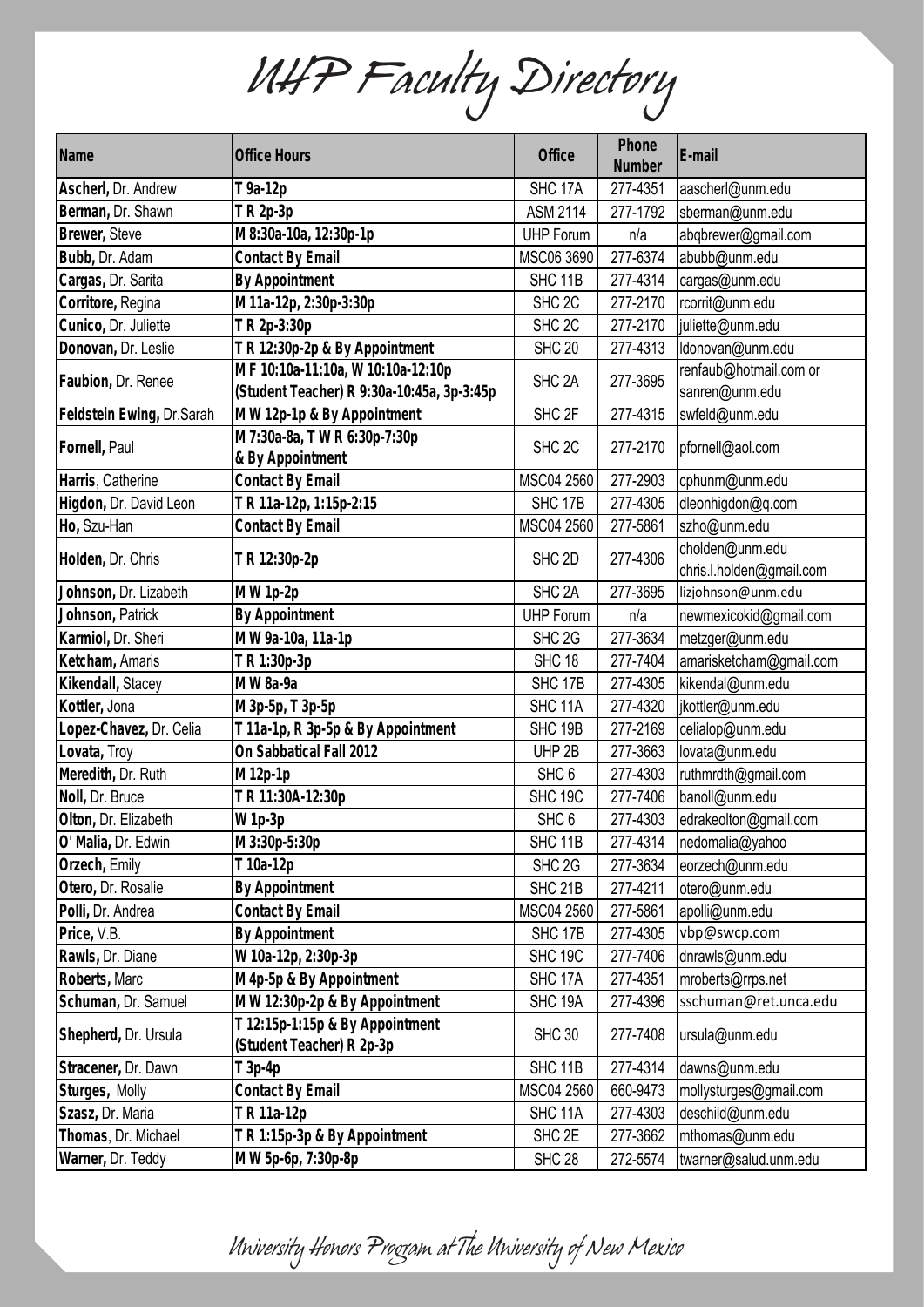*Fall 2012 Academic Calendar*

| Application Deadline for High School Applicants  May 31, 2012 |  |
|---------------------------------------------------------------|--|
|                                                               |  |
|                                                               |  |
|                                                               |  |
| (without a grade)                                             |  |
|                                                               |  |
| <b>Informational Meetings</b>                                 |  |
| (without approval from College Dean)                          |  |
|                                                               |  |
| (with approval from College Dean)                             |  |
|                                                               |  |
|                                                               |  |
|                                                               |  |
|                                                               |  |

 \*No Classes/UNM Closed \*\*No Classes/UNM Open

*University Honors Program at The University of New Mexico*